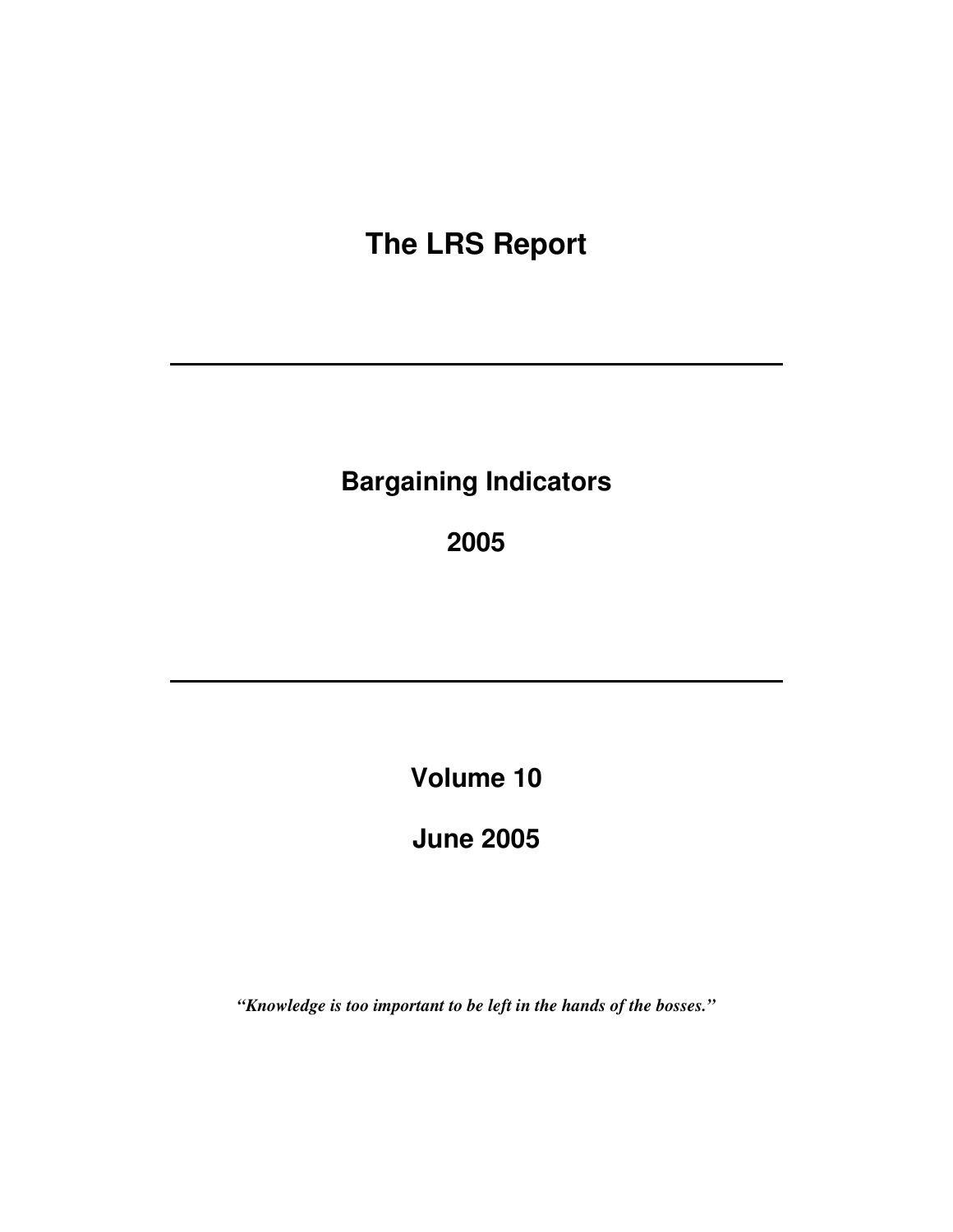

Published by the Labour Research Service Cape Town, South Africa

Printed by Fingerprint Co-operative Elsies River, South Africa

ISBN 1-874893-35-7

© 2005

The copyright of this work is reserved under the Copyright Act of 1978 and Berne Convention. Neither this work nor any part thereof may be reproduced in any form or by any means unless prior permission has been obtained from the Labour Research Service.

Labour Research Service P.O. Box 376, Woodstock, 7915

| Tel: +27 21 447 1677  | Fax: $+27$ 21 447 9244   |
|-----------------------|--------------------------|
| Email: lrs@lrs.org.za | Web Page: www.lrs.org.za |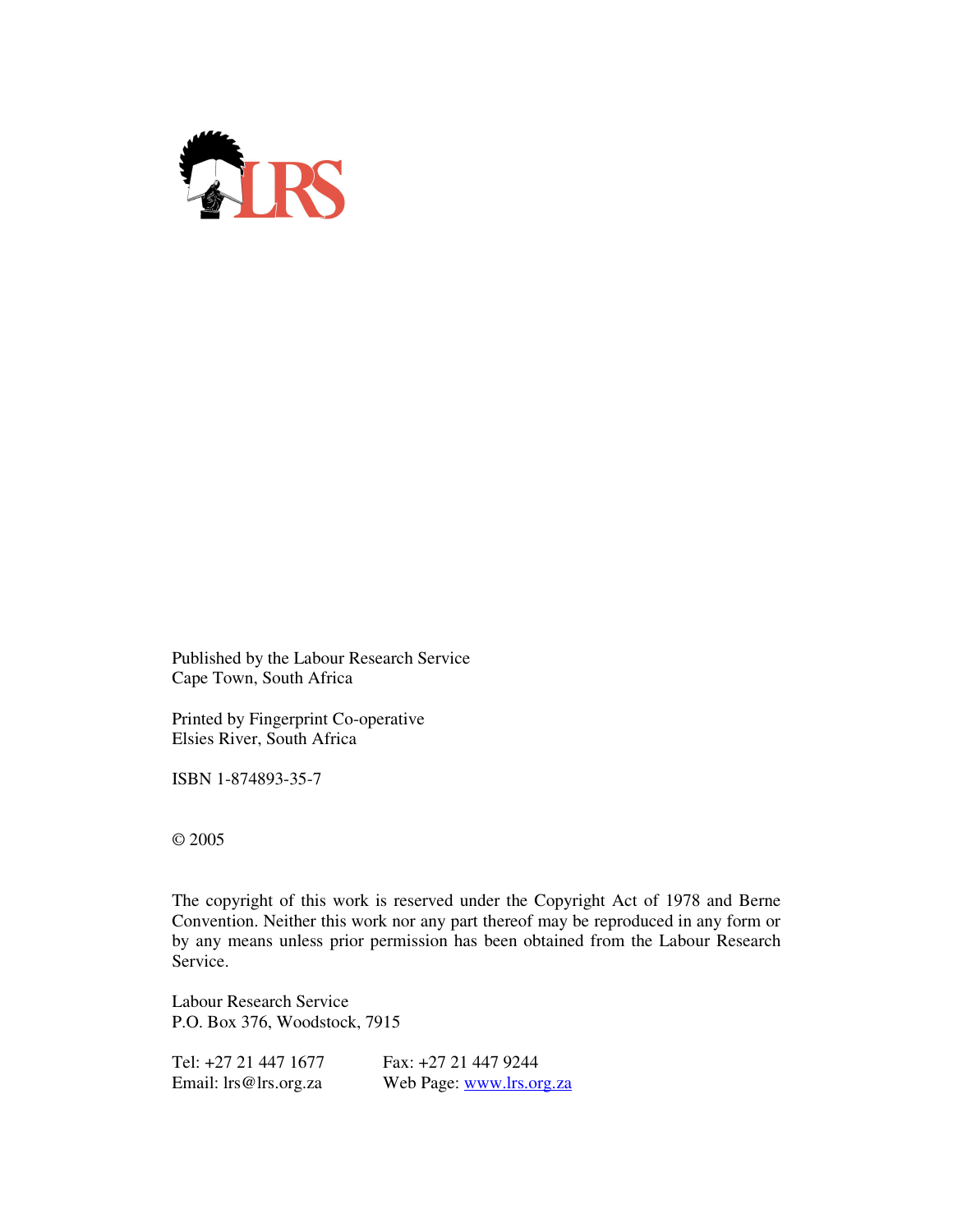#### **Executive Summary**

The Labour Research Service (LRS) publishes **Bargaining Indicators** annually to provide trade union negotiators with information on economic and wage indicators useful for collective bargaining. This is the  $10<sup>th</sup>$  volume of Bargaining Indicators and contains the three regular reports: the *Economic Review*, the *Wage Review* and the *Directors' Fees Survey*.

The *Economic Review*, written by *Saliem Patel*, points out that the economy performed well in 2004 but due to the structure of the economy, rewards are distributed unfairly. Companies take all the benefits passing on very little to workers. The good performance had much to do with domestic demand. If conditions are created to make this demand sustainable, long term economic growth will become a reality. Easier said than done! These conditions can be created by ensuring that the economy produces for the domestic market and that these producers are rewarded. Instead, and as a result of the continued infatuation with neo-liberal orthodoxy by political and economic decision makers, producers for and buyers from external "global" markets are rewarded. These companies plough very little back into the economy given their preoccupation for shifting and illusive global markets. Collective bargaining must, therefore, begin to address this unsustainable trajectory, which is leading to "deindustrialization, job shedding and even worse living conditions.

The *Wage Review*, written by *Trenton Elsley*, shows that 2004 marks a turning point in the direction of minimum wage increases. The real average minimum wage rose by 6.7% in 2004 after very low increases and even wage cuts in the past five years. All industries showed real minimum wage increases but there is much unevenness. Some showed very high percentage increases but this is off a low base – making it very little in Rand terms. The challenge to ensure that this trajectory of high real wage increases continues is important for improving the living conditions of workers. In the light of low inflation and higher profits recorded by companies there can be no excuse – although greed will provide companies with many.

The *Directors' Fees Survey*, written by *Riedwaan Baboo*, once again highlights the long tradition of inequality within companies – on average, executives were rewarded with a 38% or R1.1 million increase in 2004. The average remuneration for executive directors has gone from over R2.5 million in 2003 to R3.7 million in 2004. The ratio of the average executive's remuneration to that of the average worker's wage has grown from 111 in 2003 to 150 in 2004. In certain sectors this gap is even higher. Needless to say, this should be stopped and taken up in collective bargaining at company, sectoral and national levels.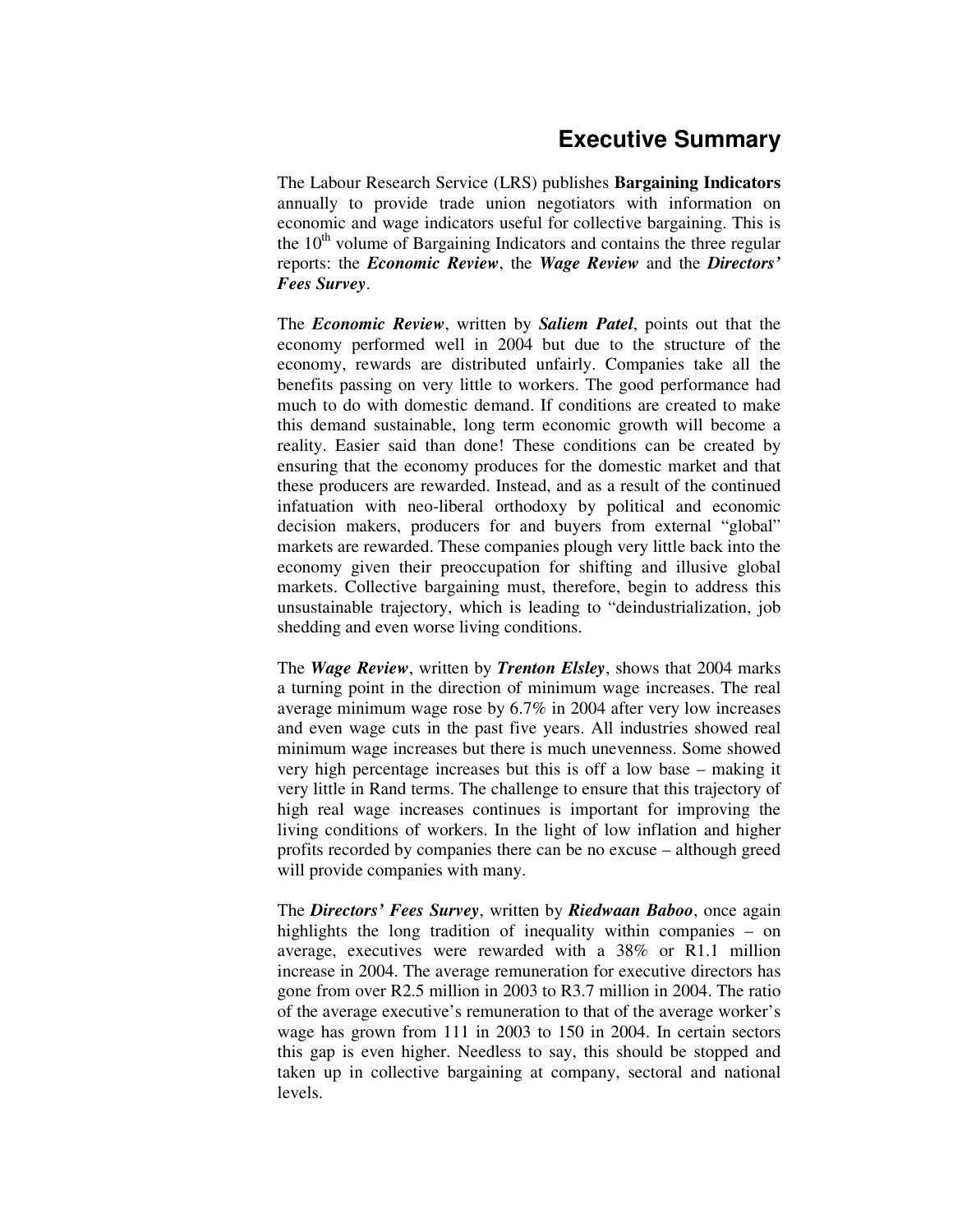#### **Acknowledgements**

Drafts of the three reports in **Bargaining Indicators** were presented at the annual trade union **"Negotiators' Conference"** hosted by the LRS in March 2005. The comments of trade union participants, located at the coal face of collective bargaining, were very helpful in ensuring that the information contained in the final reports is useful to people, like them, whose job it is to defend and advance workers' interests on a daily basis.

All the staff at the LRS contributes in one or other way to the production, publication and distribution of **Bargaining Indicators**. Special mention must be made of the resource staff – the Actual Wage Rate Data Base administrator, *Oupa Mthethwa*, and the librarians of the Trade Union Library, *Busisiwe Vananda* and *Nokuthula Mankunu* – who gathered the necessary resource material that lays the basis for the reports in this publication. *Annelize Kotze*, a student research assistant at the LRS, provided assistance with logistics of the "**Negotiators' Conference"**.

*Warren Nelson* designed the cover and *Fingerprint Cooperative* ensured that the publication was printed without delay.

Editor: Saliem Patel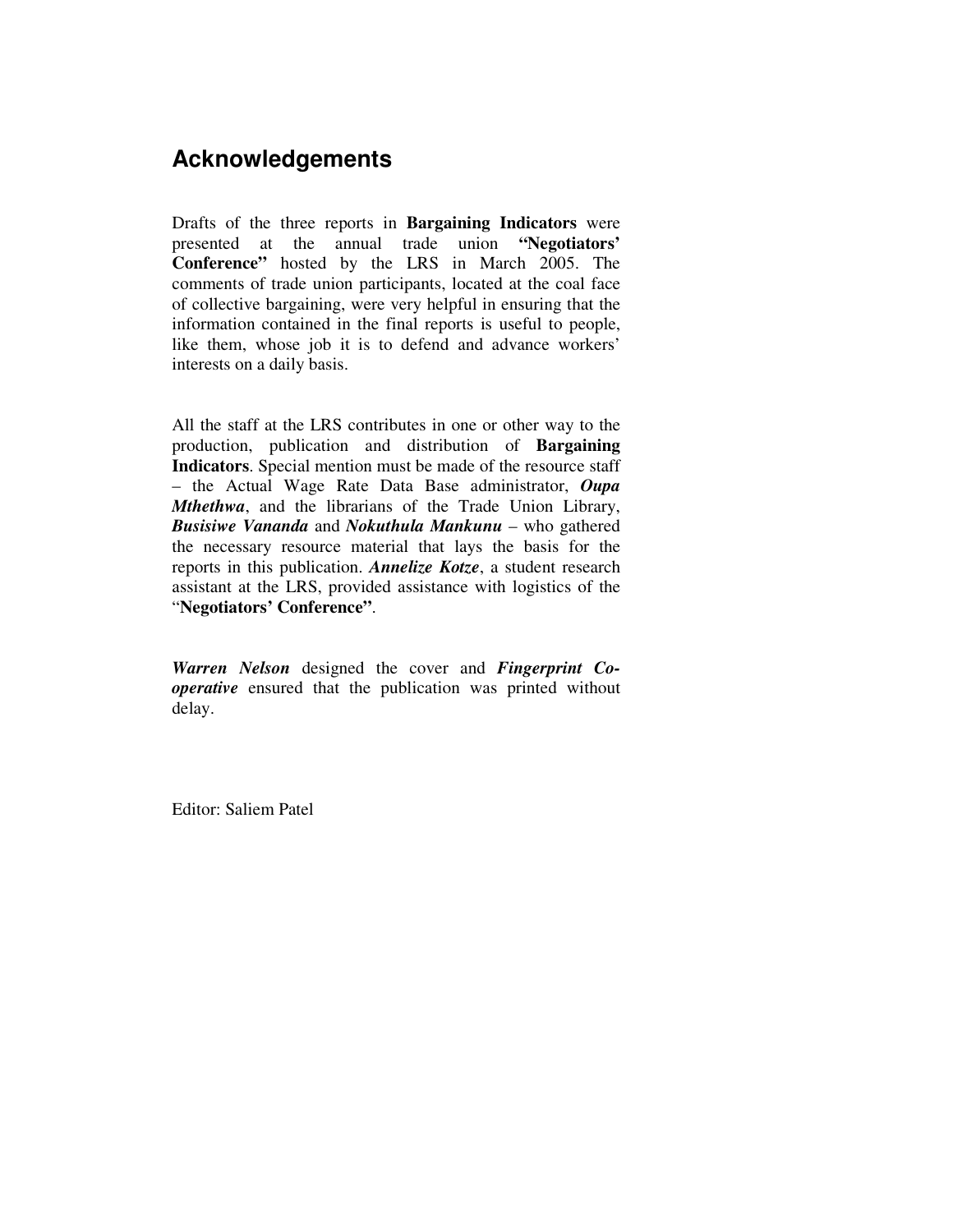# **Contents Page**

| .51 |
|-----|
|     |
|     |
|     |
|     |
|     |
|     |
|     |
|     |
|     |
|     |
|     |
|     |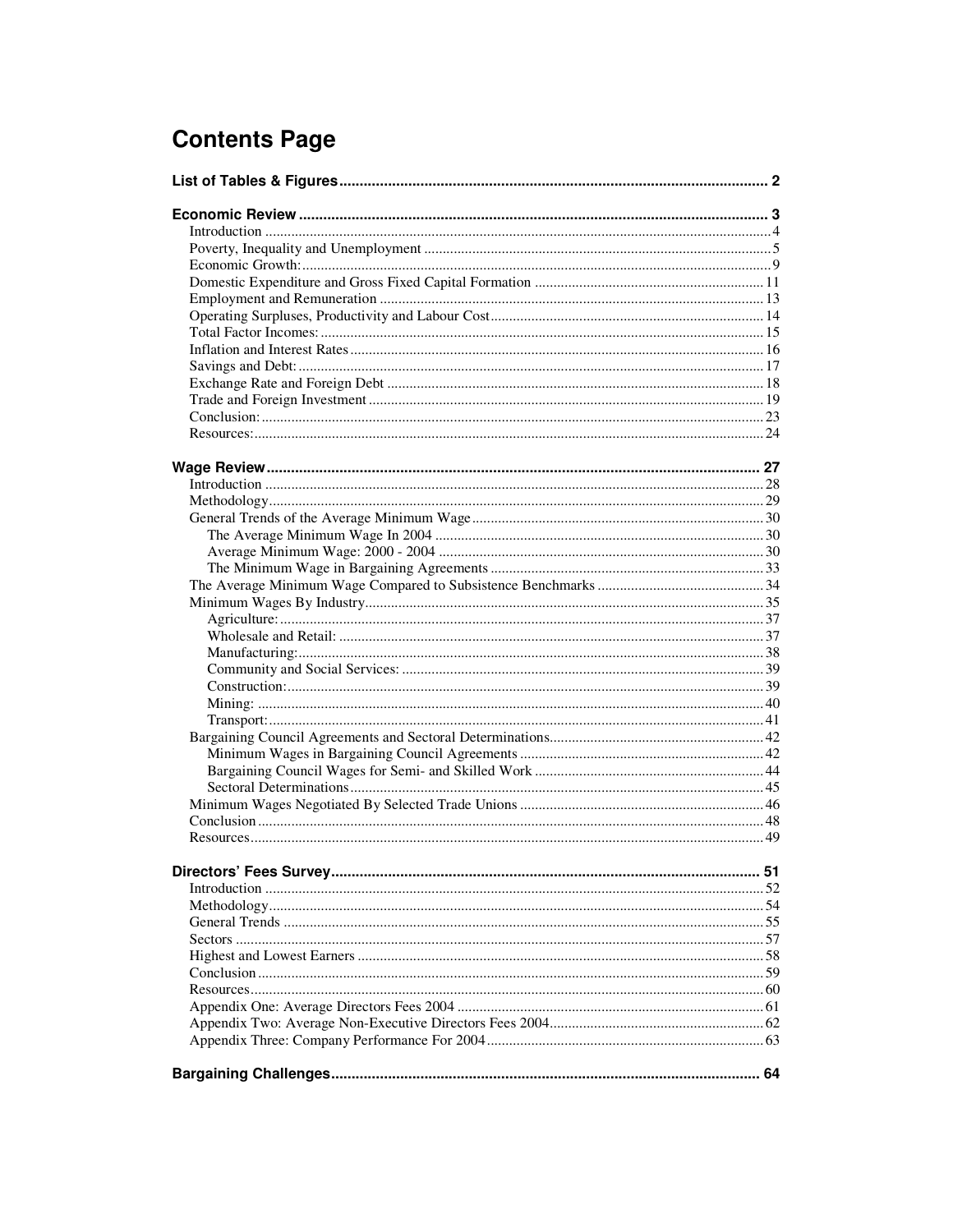# **List of Tables & Figures**

#### **Tables:**

### **Figures:**

| Figure 6: Ratio of Compensation to Employees and Gross Operating Surpluses - 1997-2004 (at current prices) 15 |  |
|---------------------------------------------------------------------------------------------------------------|--|
|                                                                                                               |  |
|                                                                                                               |  |
|                                                                                                               |  |
|                                                                                                               |  |
|                                                                                                               |  |
|                                                                                                               |  |
|                                                                                                               |  |
|                                                                                                               |  |
|                                                                                                               |  |
|                                                                                                               |  |
|                                                                                                               |  |
|                                                                                                               |  |
|                                                                                                               |  |
|                                                                                                               |  |
| Figure 21: Actual Average Minimum Monthly Wage Attained By Selected Trade Unions in 2003 & 2004 47            |  |
|                                                                                                               |  |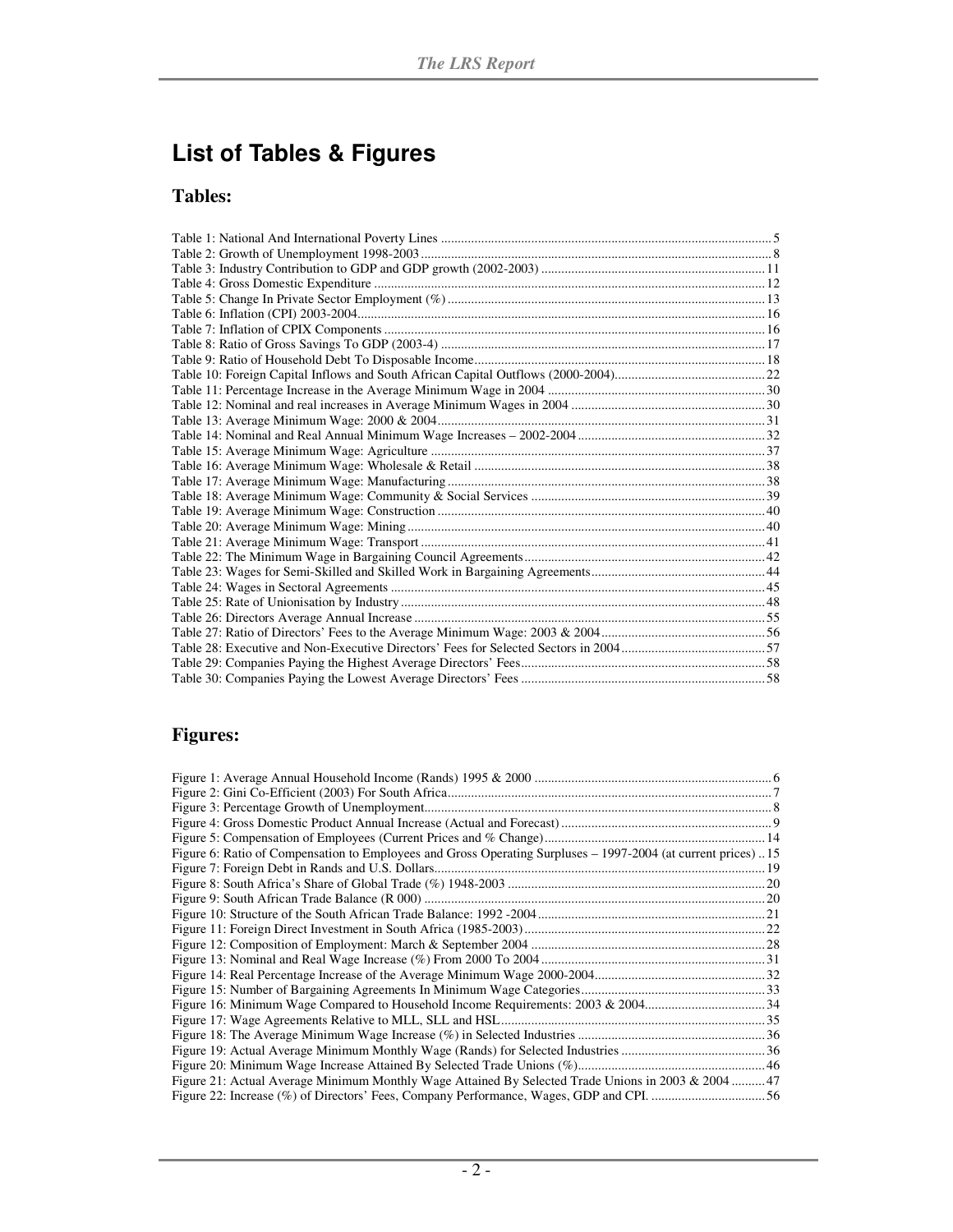# **Economic Review**

A Review of the Economy in 2004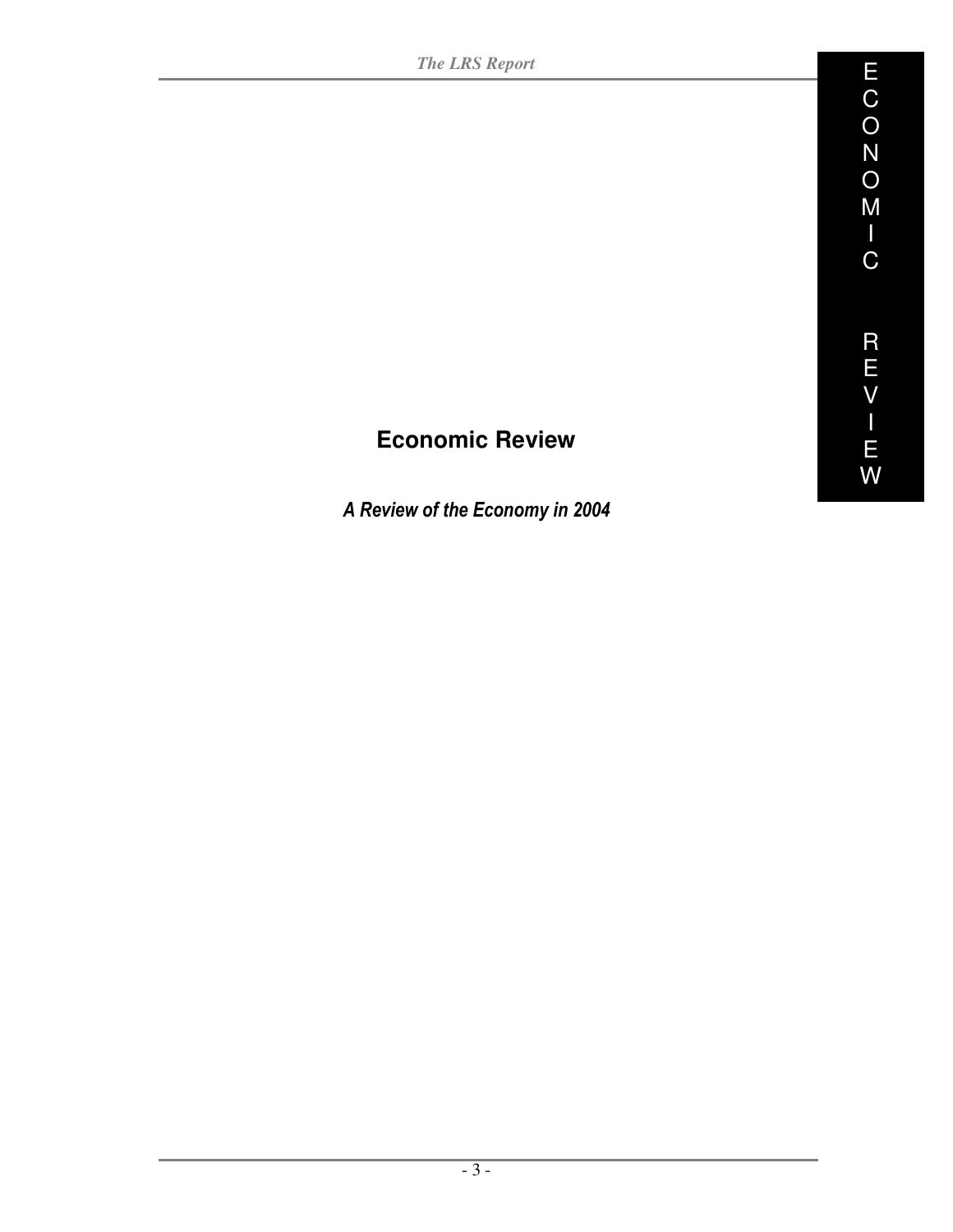#### *Introduction*

"With average growth projected at 4 per cent a year over the period ahead, real per capita income will rise by at least 30 per cent in the second decade of freedom. We surely need to target growth of at least this order of magnitude if we are to see the progress we desire in making hunger history, in facing the season of hope with pride and vision." (Trevor Manuel, Budget Speech, February 2005, p8)

The task before us, however, is to ensure that this second decade of our freedom must be the decade for the workers and the poor, as part of consolidating the NDR and the struggle for socialism. (Political Report of the Central Committee of the SACP, April  $2005$ , p2. – www.sacp.org.za)

The economy in 2004 performed well – at least in comparison to the past four years. Economic growth, investment, employment, company profits, inflation, trade and investment all show better than expected results. Significant among these economic indicators is the low inflation rate because inflation has become a crucial benchmark for collective bargaining on wages. The consumer price index (CPI) was 1.4% in 2004, down from 5.8% in 2003, and CPI-X (CPI excluding inflation of mortgage bonds) was 4.3% in 2004, down from 6.8% in 2003. While employers try to stick to inflation related increases, trade unions attempt to win above inflation increases so that workers can improve the quality of their lives. Given the low inflation rate, however, a two to three percent above inflation increase will not translate into much, in Rand terms, for workers. This is not to dispute the fact the high inflation did in any case eat into wages when workers previously received higher percentage increases. However, in the context of low inflation and companies recording higher profits, there is room in collective bargaining to tackle the key challenge facing South Africa – to raise wages so that a positive impact can be made on the structural problems of poverty, unemployment and inequality in our society.

The irony is that while economic indicators show improvements, socio-economic indicators show deterioration. Noting that the first decade of democracy brought limited change to the living conditions of the poor, the Political Report of the SACP points out "that this second decade of our freedom must be the decade for the workers and the poor". Why and how this socio-economic deterioration occurs is a debate that is overdue and extremely necessary if we are to set concrete objectives for the decade ahead.

This year we celebrate 50 years of the Freedom Charter and it is timely to raise this debate and discuss strategies appropriate for this period that can eliminate poverty, discrimination and exploitation and take us closer to the vision of a free and egalitarian society. The Freedom Charter served as the basis for bringing together a range of organisations in different sectors and communities to confront the apartheid system. While sufficient strength was built up by the working class to get rid of the apartheid government, the system of oppression and exploitation remains at work. If the ten years of democracy has taught us one thing, it is that there is no alternative to strong organisations and unity within the working class to bring about further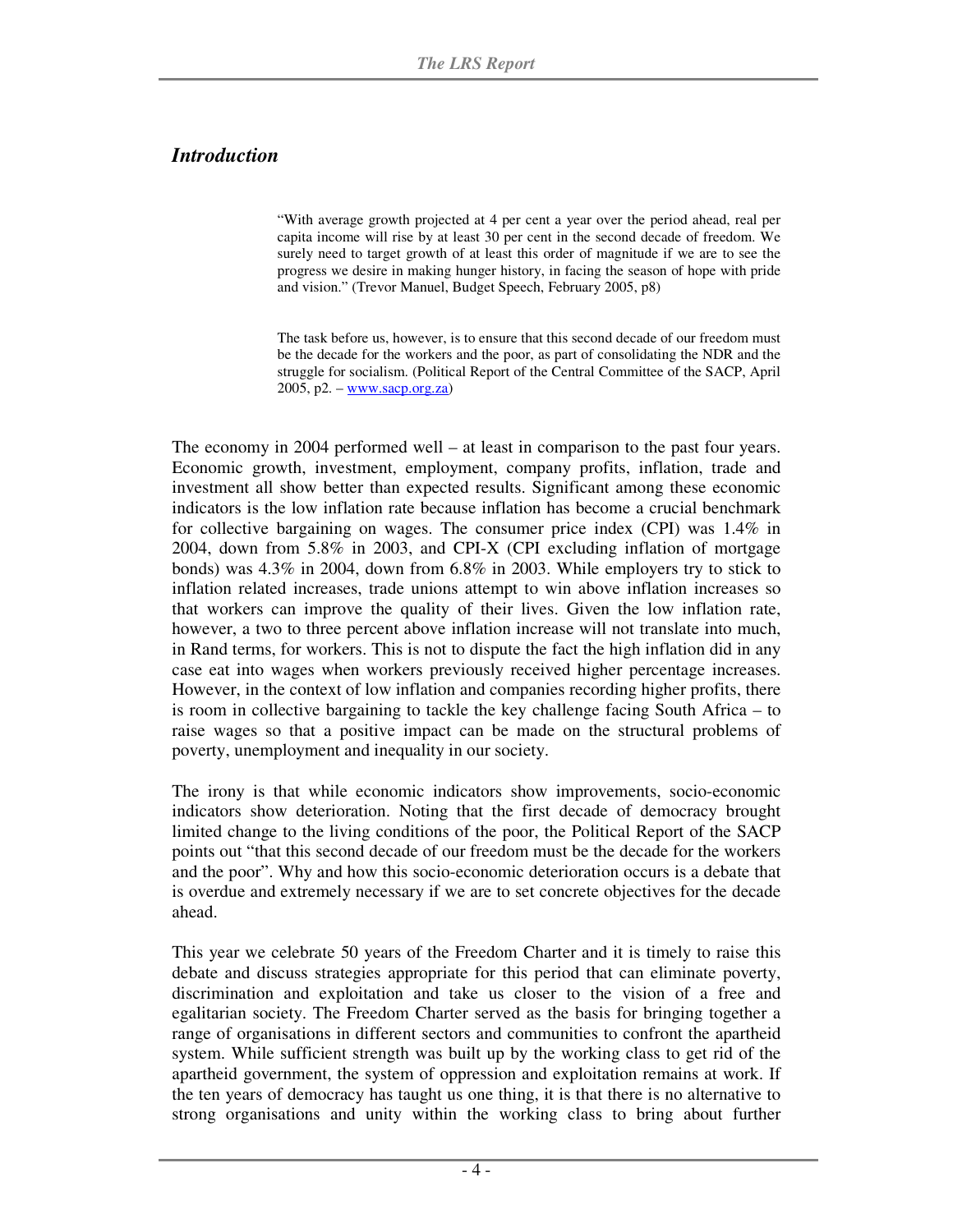fundamental changes to the unequal society that we live in  $-$  a society characterised by mass poverty on the one hand and extreme wealth for a few on the other.

This report is intended to equip trade union negotiators with basic information needed in collective bargaining and therefore highlights various economic indicators of 2004 that will impact on collective bargaining during this year. It also provides indicators on poverty, inequality and unemployment that are useful to keep in mind when engaged in collective bargaining. The shortcoming of mainstream indicators is that they do not reveal the impact of the economy on the social and economic conditions of workers and the poor. This is the reason that workers really engage in collective bargaining and so these indicators can, at best, assist in preparations to counter employers' arguments rather than to determine the actual demands of workers.

#### *Poverty, Inequality and Unemployment*

Poverty measures are constructs that tell us little about the effects of poverty and the hardships it bestows on individuals, communities and society as a whole. They are attempts to quantify how pervasive poverty is and how deeply embedded it is in our society. There are different poverty measures and the difference is based primarily on the different income values used. The National Poverty Line used an adult income level of R354 per month or less in 1995. This amount can be adjusted yearly by inflation increases. There are two International Poverty Lines: one is an income of less than \$2 a day the other is less than \$1 a day. Using the National Poverty Line, the UNDP shows that, in 2002, 48.5% of South Africa's population lived in poverty. Although an extremely high percentage, it is lower than the 51.1% that it was in 1995. It is also important to note that while the percentage has dropped, the numbers of people living below the National Poverty Line increased from 20.2 million in 1995 to 21.9 million in 2002. The UNDP also shows that the percentage of the population living on less than \$2 a day dropped from 24.2% in 1995 to 23.8% in 2002 but it increased for those living below \$1 a day from 9.4% to 10.5% in the same period.<sup>1</sup>

|      | <b>National Poverty Line</b>             | <b>International Poverty Line</b>        |                                              |
|------|------------------------------------------|------------------------------------------|----------------------------------------------|
|      | Population below the<br>poverty line (%) | <b>Population below</b><br>\$2 a day (%) | <b>Population below</b><br>$$1$ a day $(\%)$ |
| 1995 | 51.1                                     | 24.2                                     | 9.4                                          |
| 2002 | 48.5                                     | 23.8                                     | 10.5                                         |

#### **Table 1: National And International Poverty Lines**

*Source: UNDP, 2003: p41.* 

<sup>-</sup><sup>1</sup> United Nations Development Programme.2003. South Africa Human Development Report 2003. Oxford University Press, Oxford, pp40-41.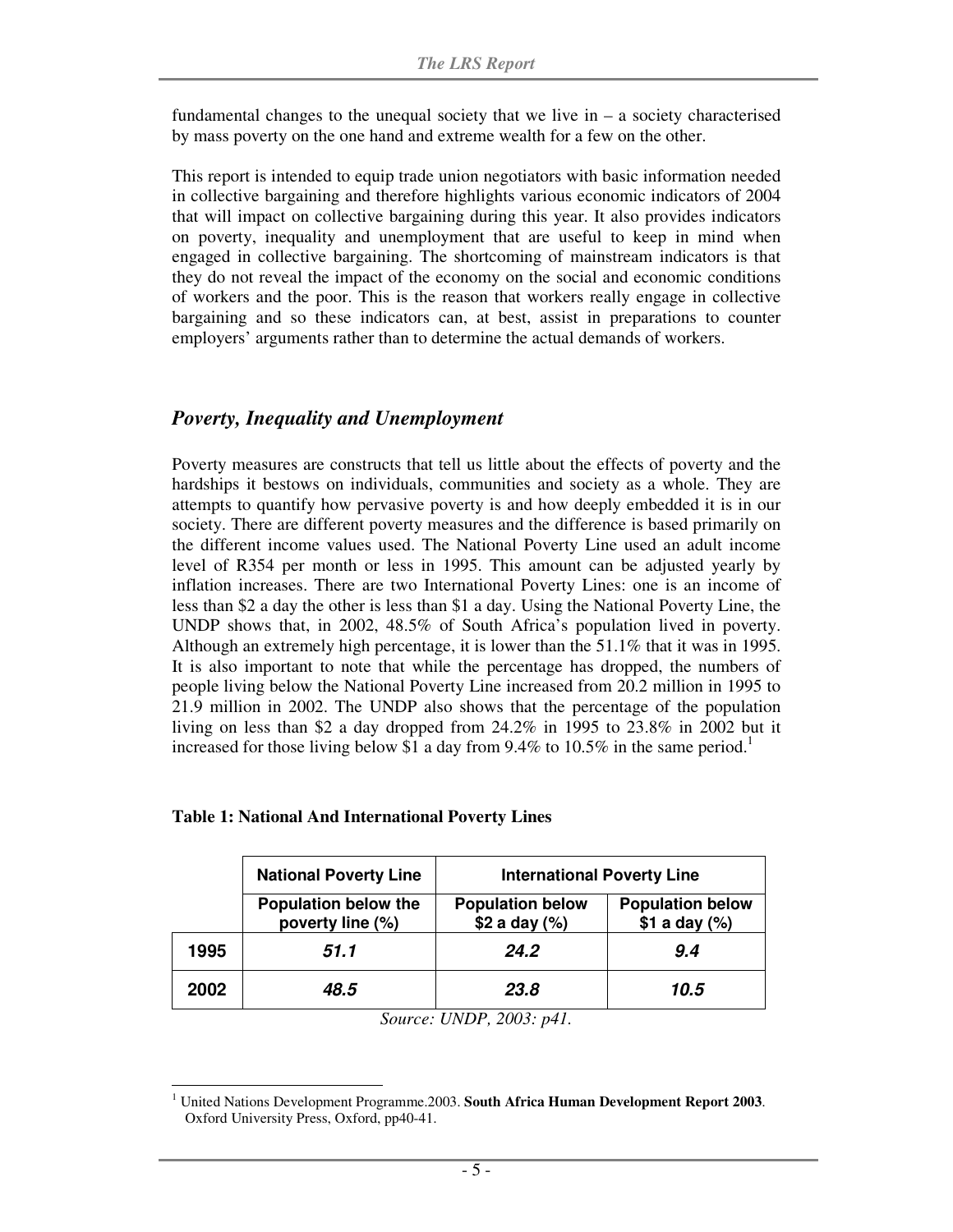Poverty has racial and gender dimensions with Africans making up 91.1% and Women making up 54.4% of those living in poverty. $2^2$ 

Poverty in South Africa is accompanied by inequality. The 2004 **Human Development Report** states that in 1995, the poorest 10% of the South African population shared less than 1% of total income while the richest 10% of the population shared almost  $50\%$  of total income.<sup>3</sup>

The average South African household lived on an income of R46 000 in 2000, which is a drop from the R51 000 that it was in 1995. As shown in Figure 1, the average African household income is almost half the national average, the average Coloured household income is slightly more than the national average, the average Indian household income is almost double the national average, and the average White household income is more than three times the national average. While the average African household income dropped by about 19% between 1995 and 2000, the average White household income rose by about 15%. The average White household income increased from 4 times the average African household income in 1995 to 6 times more by  $2000<sup>4</sup>$ 

#### **Figure 1: Average Annual Household Income (Rands) 1995 & 2000**



*Source: South African Survey, 2004, p176* 

<sup>-</sup> $<sup>2</sup>$  Ibid. pp42-43.</sup>

<sup>3</sup> UNDP, **Human Development Report 2004**, p284.

<sup>4</sup> , Kane-Berman, J. **South African Survey 2003/4.** South African Institute of Race Relations, Johannesburg, 2004.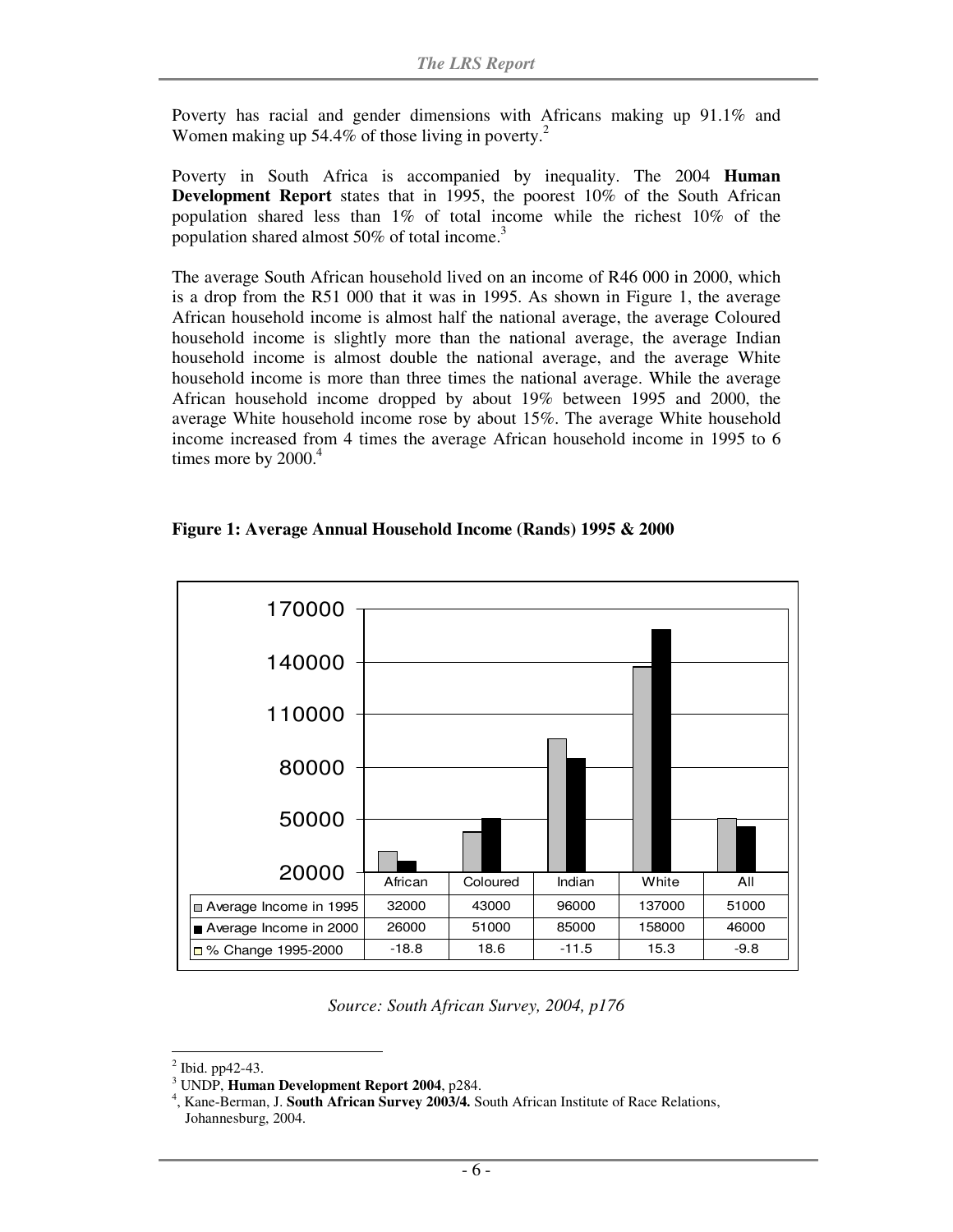The Gini Coefficient is a measure of inequality with a scale of zero to one. Zero being equality and one being inequality. The Gini Coefficient for South Africa is a high 0.64, comparable to countries in the world in which there are huge inequalities. Figure 2 reveals that inequality is highest among Africans and lowest among Whites. This implies that the gap between rich and poor Africans is greater than the gap between rich and poor Whites.





*Source: SA Survey, 173* 

One way in which poverty and inequality is perpetuated by the socio-economic system is through structural unemployment or what can also be called economic exclusion.<sup>5</sup> This is a situation in which large numbers of the population are unemployed and the chances of them obtaining decent work are unlikely. Furthermore, certain sections of the population entering the labour market will also be unlikely to obtain jobs. The number of people unemployed is shown in Table 2. Africans made up the biggest proportion of unemployed in 2003 – 7.4 million of the total 8.3 million.

<sup>-</sup>5 Natrass 2003; Terreblanche 2002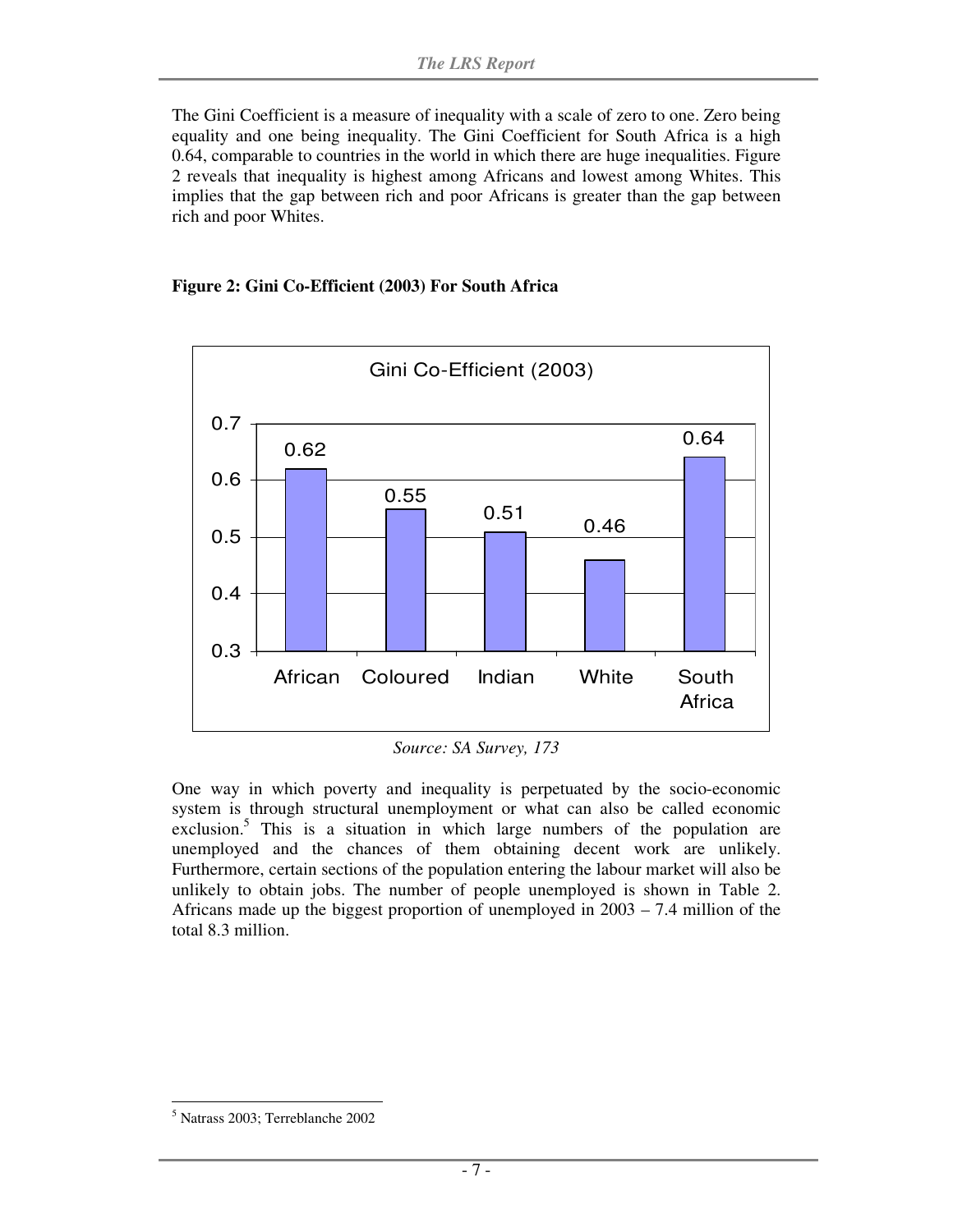| Unemployment Trends 1998-2003 by Race (Expanded Definition) |                |                 |             |         |           |  |  |  |
|-------------------------------------------------------------|----------------|-----------------|-------------|---------|-----------|--|--|--|
|                                                             | <b>African</b> | <b>Coloured</b> | Indian      | White   | Total     |  |  |  |
| 1998                                                        | 5,048,000      | 367,000         | 83,000      | 133,000 | 5,634,000 |  |  |  |
| 1999                                                        | 5,235,000      | 397,000         | 99,000      | 146,000 | 5,882,000 |  |  |  |
| 2000                                                        | 5,757,000      | 513,000         | 105,000     | 177,000 | 6,559,000 |  |  |  |
| 2001                                                        | 6,774,000      | 582,000         | 145,000     | 193,000 | 7,698,000 |  |  |  |
| 2002                                                        | 6,865,000      | 605,000         | 164,000     | 232,000 | 7,876,000 |  |  |  |
| 2003                                                        | 7,472,000      | 577,000         | 122,000     | 157,000 | 8,332,000 |  |  |  |
| Increase (1998-2003)                                        | 2,424,000      | 210,000         | 39,000      | 24,000  | 2,698,000 |  |  |  |
| % Increase (1998-2003)                                      | 32.4           | 36.4            | <b>32.0</b> | 15.3    | 32.4      |  |  |  |

#### **Table 2: Growth of Unemployment 1998-2003**

*Source: SA Survey, 2004, p165.* 

Table 2 also shows that the number of unemployed people has grown tremendously in the recent past and that these numbers are growing in all the racial categories. What is also visible is that the growth of unemployment between 1998 and 2003 is higher for blacks than for whites. It grew by 32%, 36% and 32% for Africans, Coloureds and Indians respectively while unemployment among Whites grew by 15%, which is way below the percentage growth for the country as a whole.

#### **Figure 3: Percentage Growth of Unemployment**



These statistics gives credence to Sampie Terreblanche's argument:

"Parallel to the process of 'liberating' black labour from centuries of subjugation, South Africa has since 1970 experienced socio-economic processes that have plunged the majority of Africans into a different kind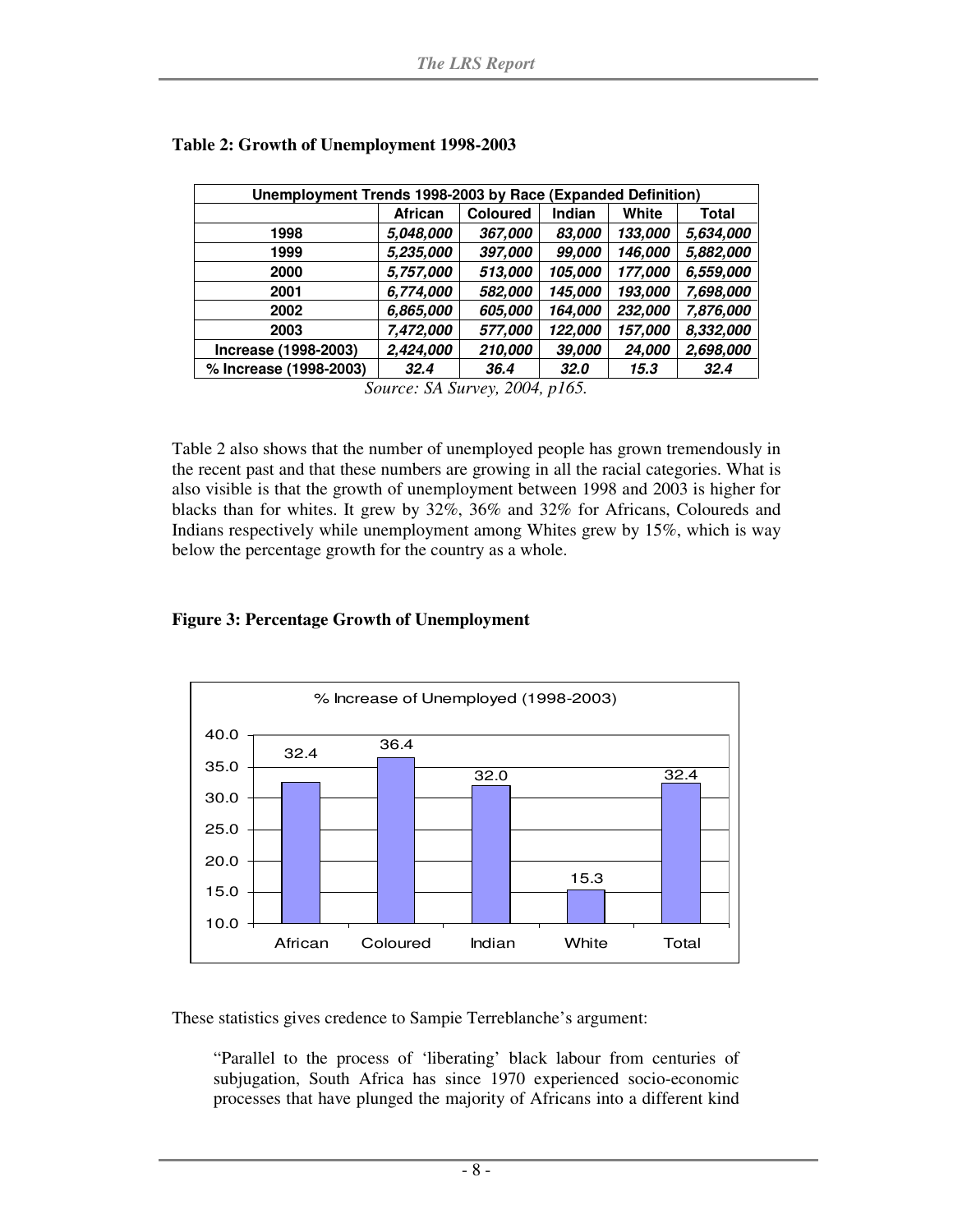of economic bondage marked by structural unemployment and abject poverty." (Terreblanche 2002: 11)

It is this bondage that ensures that "old forms of inequality have been perpetuated and some entrenched more deeply than ever before" despite South Africa's transition to an inclusive democracy with positive economic growth rates since 1994.<sup>6</sup>

#### *Economic Growth:*

The gross domestic product (GDP) is a measure of the total flow of goods and services produced by the economy during a certain period. South Africa's GDP grew by 3.7% in 2004, which was higher than the 2.9% expected at the beginning of that year. This led to a great deal of optimism. The Minister of Finance, Trevor Manuel, recently forecast an average of 7% GDP growth by 2010. In the National Budget, released by the Minister in February, growth rates of 4.3%, 3.8% and 4.4% is forecast for 2005, 2006 and 2007 respectively.<sup>7</sup> "We expect a continued expansion of between 4 and 4.5 per cent over the next three years", the Minister said in his budget speech, which is higher than the average  $3.2\%$  annual growth rate over the past three years.<sup>8</sup>

#### **Figure 4: Gross Domestic Product Annual Increase (Actual and Forecast)**



*Sources: Stats SA, February 2005; Business Day, 17 March 2005.* 

<sup>-</sup>6 Terreblanche, S. 2002. **The History of Inequality in South Africa – 1652-2002**. pp xv.

<sup>&</sup>lt;sup>7</sup> Linda Endsor, Business Day, "Manuel Sets Sights on 7% Growth",  $\frac{www.bday.co.za}{www.bday.co.za}$ . 17 March 2005.

<sup>8</sup> Trevor Manuel, Budget Speech, February 2005, www.finance.gov.za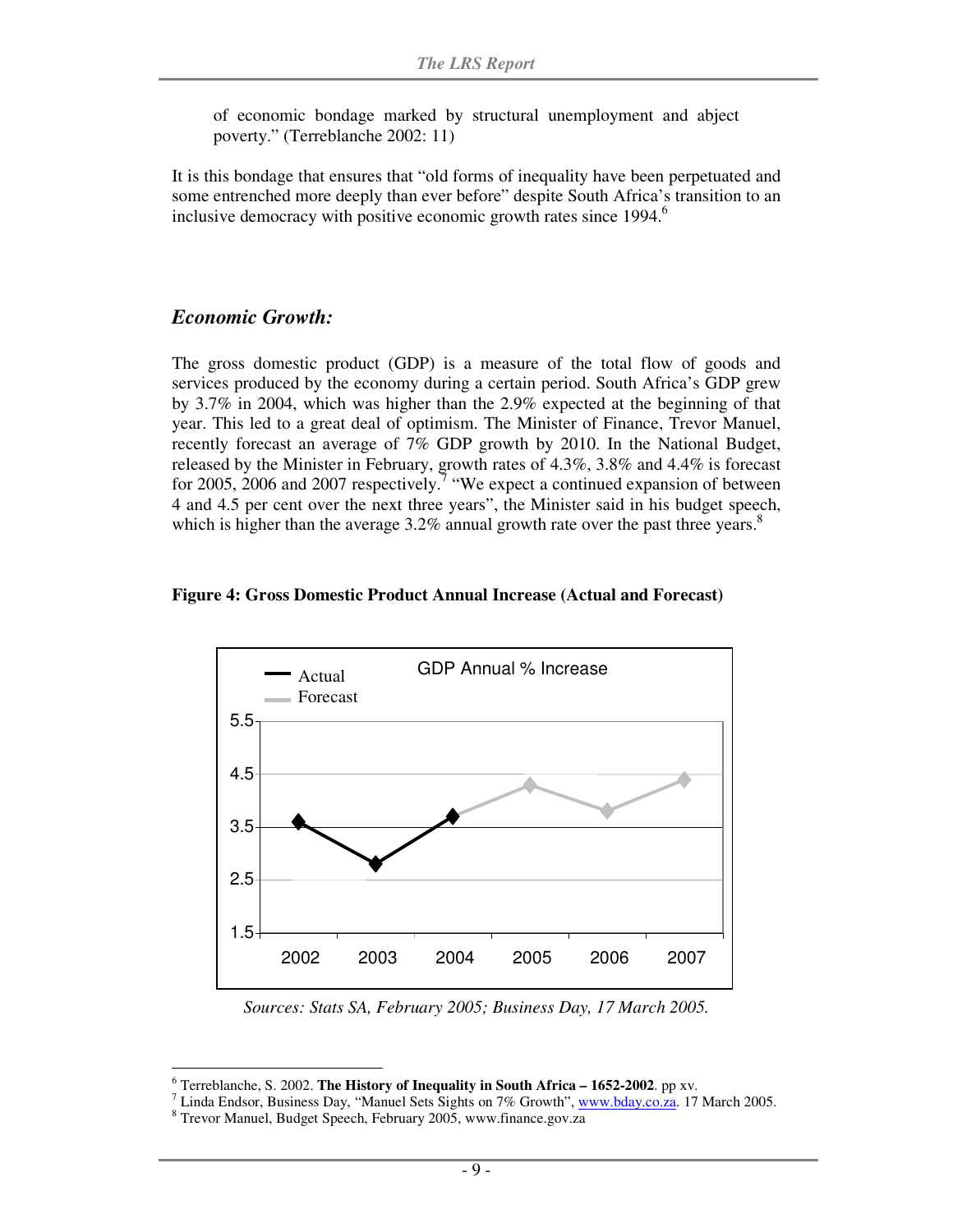The global economy, and especially the economies of the USA, Europe and Japan, started picking up in mid 2003 and continued into 2004. This, according to the Reserve Bank, accounts for the inflow of investment capital "to an amount exceeding the deficit on the current account". This also contributed to the Rand's strength, which although affecting profits of companies that rely on a weak exchange rate, did lead to improved terms of trade. Share prices on the JSE security exchange soared, recording all time highs in November 2004, as demand for shares increased. The demand for minerals, especially coal, diamonds and platinum more than compensated for the structural decline of gold production.<sup>9</sup>

Domestic factors played a big role in generating higher economic growth:

- 1. The growth rate of Agriculture, Forestry and Fishing, although a marginal 1.2%, compared well to the decline in 2003 (-6%), which was "acting as a drag on the economy in  $2003$ ".<sup>10</sup>.
- 2. The growth of consumer spending in South Africa also counteracted the "damaging impact of a stronger local currency and disappointing export growth" and "instigated a turn around in the manufacturing sector from its recession in 2003."<sup>11</sup> The increase of consumer spending was attributed to low inflation, low interest rates, a larger part of the population being able to access finance and a change in the demographic profile of consumers.

According to Stats SA: "The main contributors to the increase in economic activity in 2004 were the wholesale, retail trade, hotels and restaurants (0,9 of a percentage point); finance, real estate and business services (0,7 of a percentage point); transport and communication (0,5 of a percentage point); and manufacturing (0,4 of a percentage point) industries."<sup>12</sup> This can be seen in the last column of Table 3.

The second column in Table 3 shows that services contributes a large percentage of the GDP while mining and agriculture constitutes a small share. Finance, Personal Services and Government Services account for over 35% and if Transport and Retail are added then it amounts to over 60%. Manufacturing accounts for 17% and Construction 2.2% of GDP. Mining accounts for 6.5% and Agriculture for 3%.

The third column in Table 3 highlights the declining growth rate in three industries since 2002 – the transport, storage and communication industry, the finance, real estate and business services industry and the agriculture, forestry and fishing industry. All the other industries either grew or sustained previous growth rates.

<sup>-</sup><sup>9</sup> SARB, Quarterly Bulletin, December 2004, p2-3.

<sup>&</sup>lt;sup>10</sup> Standard Bank, The Economy in 2005, January 2005, p4.

 $11$  Ibid. p5.

<sup>&</sup>lt;sup>12</sup> Stats SA, Gross Domestic Product: Fourth Quarter 2004, February 2005, PO441. pg 1.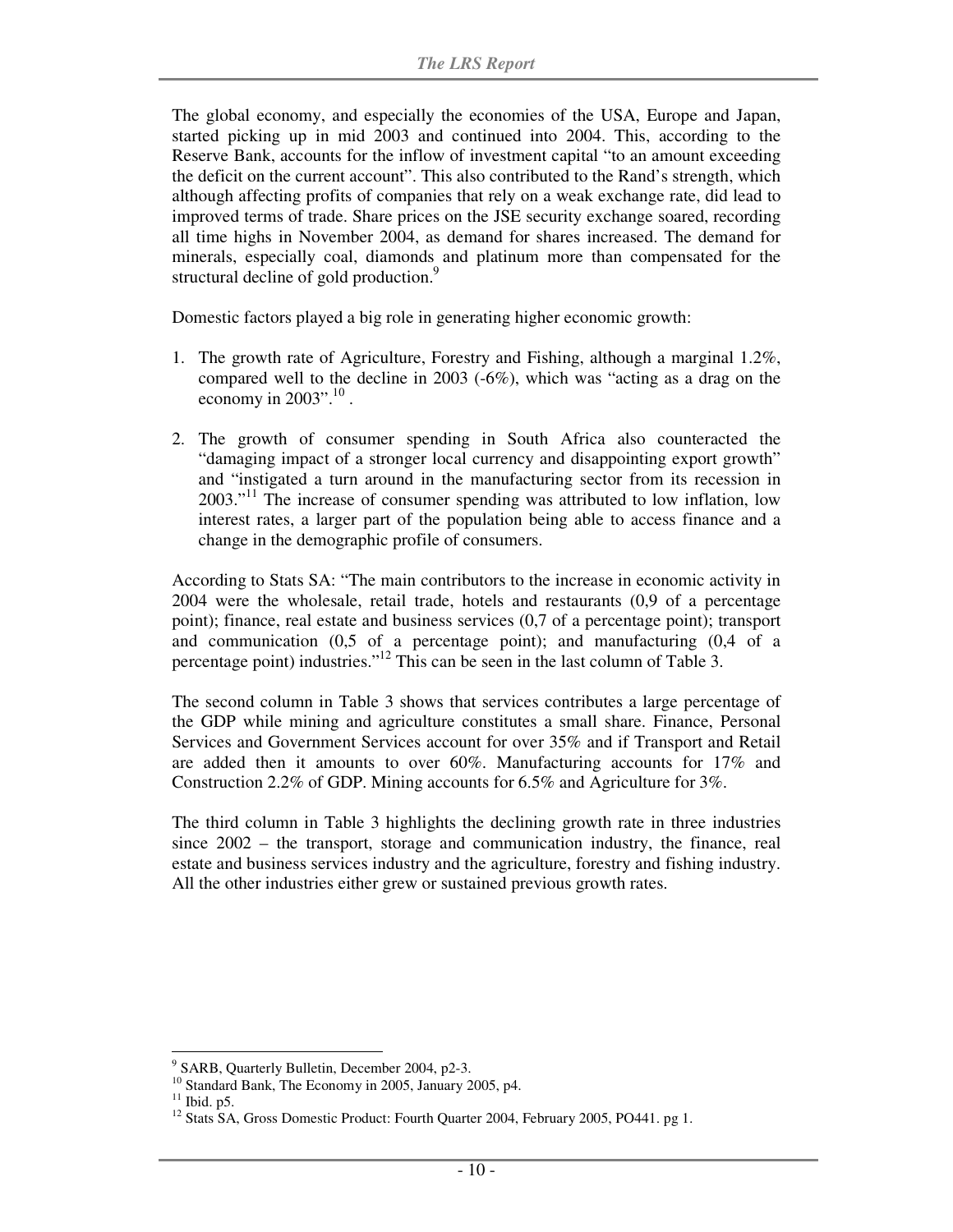| Industry                                                 | Relative<br>size<br>2004<br>(percent) <sup>1/</sup>                                                                                       | Real annual percentage change<br>for the year 2002 (compared<br>with 2001), 2003 (compared with<br>2002)and 2004 (compared with<br>2003) |        |      | Contributions<br>to the total real annual<br>economic growth rate<br>(percentage points) $27$ |        |      |  |  |  |
|----------------------------------------------------------|-------------------------------------------------------------------------------------------------------------------------------------------|------------------------------------------------------------------------------------------------------------------------------------------|--------|------|-----------------------------------------------------------------------------------------------|--------|------|--|--|--|
|                                                          |                                                                                                                                           | 2002                                                                                                                                     | 2003   | 2004 | 2002                                                                                          | 2003   | 2004 |  |  |  |
| Agriculture, forestry<br>and fishing                     | 2.9                                                                                                                                       | 6.5                                                                                                                                      | $-6.0$ | 1,2  | 0.2                                                                                           | $-0.2$ | 0, 0 |  |  |  |
| Mining and quarrying                                     | 6,5                                                                                                                                       | 1,0                                                                                                                                      | 4,3    | 4,2  | 0,1                                                                                           | 0,3    | 0,3  |  |  |  |
| Manufacturing                                            | 17.2                                                                                                                                      | 2.8                                                                                                                                      | $-0.9$ | 2.6  | 0.5                                                                                           | $-0.1$ | 0.4  |  |  |  |
| Electricity, gas and<br>water                            | 2,2                                                                                                                                       | 0.2                                                                                                                                      | 0.4    | 1.9  | 0,0                                                                                           | 0,0    | 0,0  |  |  |  |
| Construction                                             | 2,4                                                                                                                                       | 5,8                                                                                                                                      | 5.2    | 6,3  | 0,1                                                                                           | 0, 1   | 0,2  |  |  |  |
| Wholesale and retail<br>trade; hotels and<br>restaurants | 13.0                                                                                                                                      | 2,3                                                                                                                                      | 6,7    | 6.5  | 0,3                                                                                           | 0.9    | 0.9  |  |  |  |
| Transport, storage<br>land communication                 | 9,5                                                                                                                                       | 9,0                                                                                                                                      | 5.2    | 5,5  | 0.8                                                                                           | 0, 5   | 0, 5 |  |  |  |
| Finance, real estate<br>and business services            | 18,3                                                                                                                                      | 6, 2                                                                                                                                     | 4,1    | 3,8  | 1,1                                                                                           | 0.8    | 0,7  |  |  |  |
| Personal services                                        | 5,5                                                                                                                                       | 2.5                                                                                                                                      | 4,9    | 3,9  | 0.1                                                                                           | 0.3    | 0,2  |  |  |  |
| General government<br>services                           | 13,5                                                                                                                                      | 0.5                                                                                                                                      | 1,0    | 1.2  | 0.1                                                                                           | 0, 1   | 0.2  |  |  |  |
| Total value added                                        | 91.1                                                                                                                                      | 3.6                                                                                                                                      | 2.9    | 3.8  | 3.4                                                                                           | 2,6    | 3,4  |  |  |  |
| Taxes less subsidies<br>on products                      | 8,9                                                                                                                                       | 2.7                                                                                                                                      | 2,1    | 3,1  | 0,2                                                                                           | 0.2    | 0,3  |  |  |  |
| GDP at market prices                                     | 100.0                                                                                                                                     | 3.6                                                                                                                                      | 2.8    | 3,7  | 3.6                                                                                           | 2.8    | 3,7  |  |  |  |
|                                                          | 1/ The relative size of each industry for the year 2004 is the share of its real value added of the GDP for the year 2003. Similarly, the |                                                                                                                                          |        |      |                                                                                               |        |      |  |  |  |

#### **Table 3: Industry Contribution to GDP and GDP growth (2002-2003)**

relative size of taxes less subsidies on products is the share of its value of the GDP for the year 2003.

reading the state is a substantial interest in the state of the state of the SDP for the year 2003.<br>2/ The contribution is calculated by multiplying the percentage change of each industry (and taxes less subsidies on produ

*Source: StatsSA, Gross Domestic Product (P0441), February 2005, p1* 

#### *Domestic Expenditure and Gross Fixed Capital Formation*

The aggregate demand which determines the level of activity in the economic is measured by gross domestic expenditure (GDE) – this rose by 6.5% in 2004, which is higher than the annual increase of 5.5% in 2003. Although there were increases in all components of domestic expenditure, household consumption increased dramatically from 3.5% in 2003 to 6% in 2004. This was financed through households incurring higher levels of debt.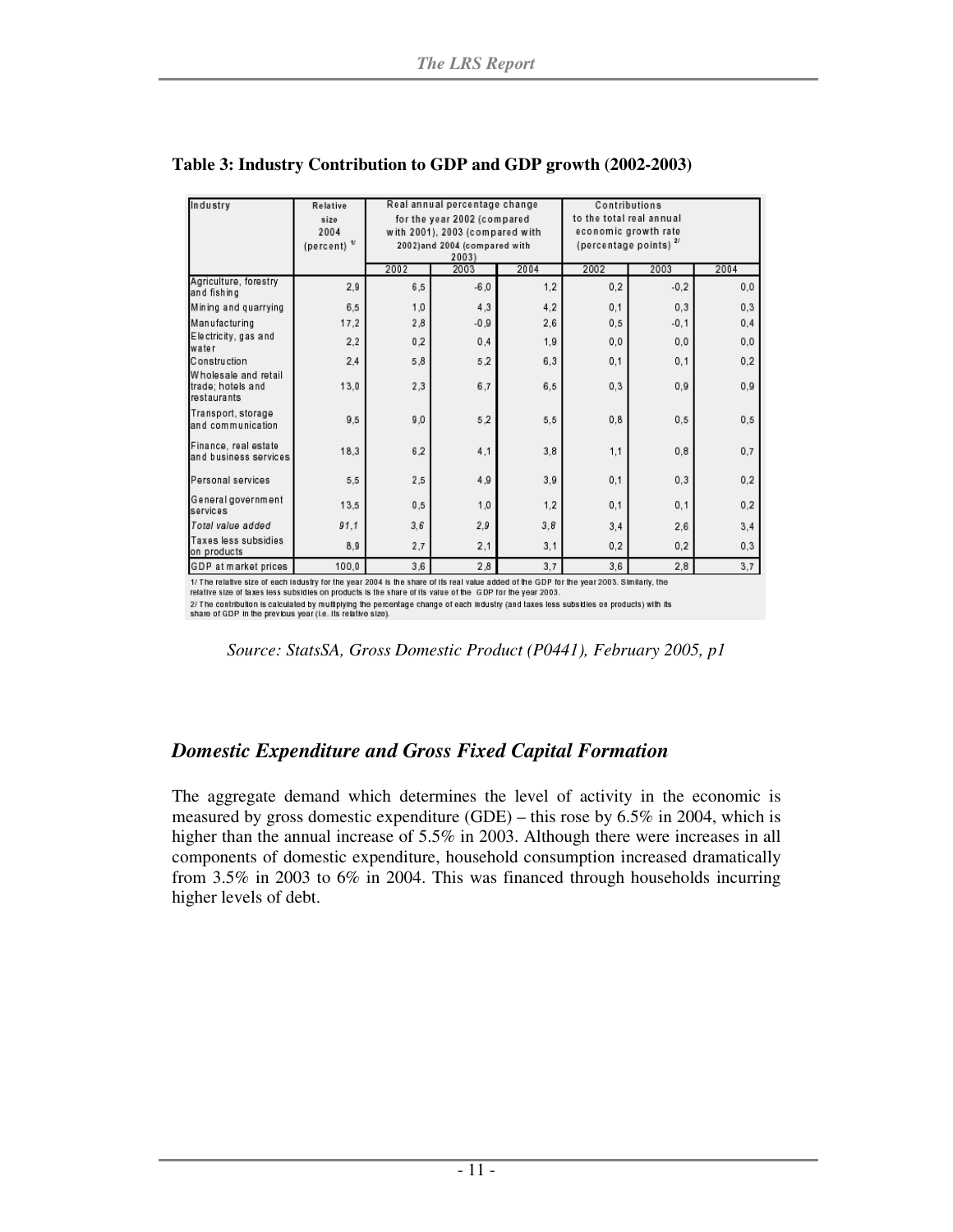|                                                |                | <b>Gross Domestic Expenditure</b> |                |          |                  |          |          |          |                |                |
|------------------------------------------------|----------------|-----------------------------------|----------------|----------|------------------|----------|----------|----------|----------------|----------------|
|                                                |                |                                   | 2003           |          |                  | 2004     |          |          |                |                |
|                                                | 1st<br>Q       | 2nd<br>Q                          | 3rd<br>Q       | 4th<br>Q | Year             | 1st<br>Q | 2nd<br>Q | 3rd<br>Q | 4th<br>Q       | Year           |
| <b>Household</b><br><b>Consumption</b>         | 3              | 3.5                               | 5.5            | 6        | 3.5              | 6        | 6.5      | 6.5      | $\overline{7}$ | 6              |
| General<br>Government                          | 6              | 6.5                               | 6.5            | 14       | 6.5              | 6        | 6        | 0        | 13             | $\overline{7}$ |
| <b>Fixed Capital</b><br><b>Formation</b>       | 8              | 4.5                               | $\overline{z}$ | 10       | $\boldsymbol{g}$ | 11.5     | 10       | 7.5      | 9              | 9.5            |
| Change in<br><b>Inventories</b>                | 7.6            | 10.5                              | 9.2            | 9.2      | 9.2              | 9.6      | 14.9     | 13.6     | 7.6            | 11.4           |
| Gross<br><b>Domestic</b><br><b>Expenditure</b> | $\overline{7}$ | 5.5                               | 6              | 8.5      | 5.5              | 5.5      | 9        | 2.5      | 4.5            | 6.5            |

#### **Table 4: Gross Domestic Expenditure**

*Source: SARB, Quarterly Bulletin, March 2005, p7* 

Government expenditure rose by 7% in 2004, which is slightly higher than the growth of 6.5% in 2003. The ratio of government consumption expenditure to GDP in 2004 was 20%, "approximating levels previously observed during the period 1992 to 1994". Notably the high increase in government expenditure in the 4<sup>th</sup> quarter of 2004 was for a maritime vessel that is part of the defense procurement programme.<sup>13</sup>

Gross Fixed Capital Formation (GFCP) is a measure of the spending on fixed investment (plant, equipment, etc.) during a specified period. In 2004, GFCF increased in both the public and private sectors. It has been noted that "the stellar rise in fixed investment mirrors the optimism reflected by business confidence indices, which are at record highs".<sup>14</sup> However, the percentage increase of 9.5% is only slightly higher than the 9% recorded for 2003 and still far below the 25% needed for a sustainable development trajectory to emerge. The Reserve Bank notes that: "The ratio of gross fixed capital formation to gross domestic product improved from 16 per cent in 2003 to 16.5 percent in 2004. This compares well with the average ratio of 15.5 percent from 2000 to 2003."<sup>15</sup> .

-

<sup>&</sup>lt;sup>13</sup>SARB, Quarterly Bulletin, December 2004, p8.

<sup>&</sup>lt;sup>14</sup> Standard Bank, "The Economy in 2005", January 2005. p7. www.standardbank.co.za

<sup>&</sup>lt;sup>15</sup> SARB, Quarterly Bulletin, March 2005, p10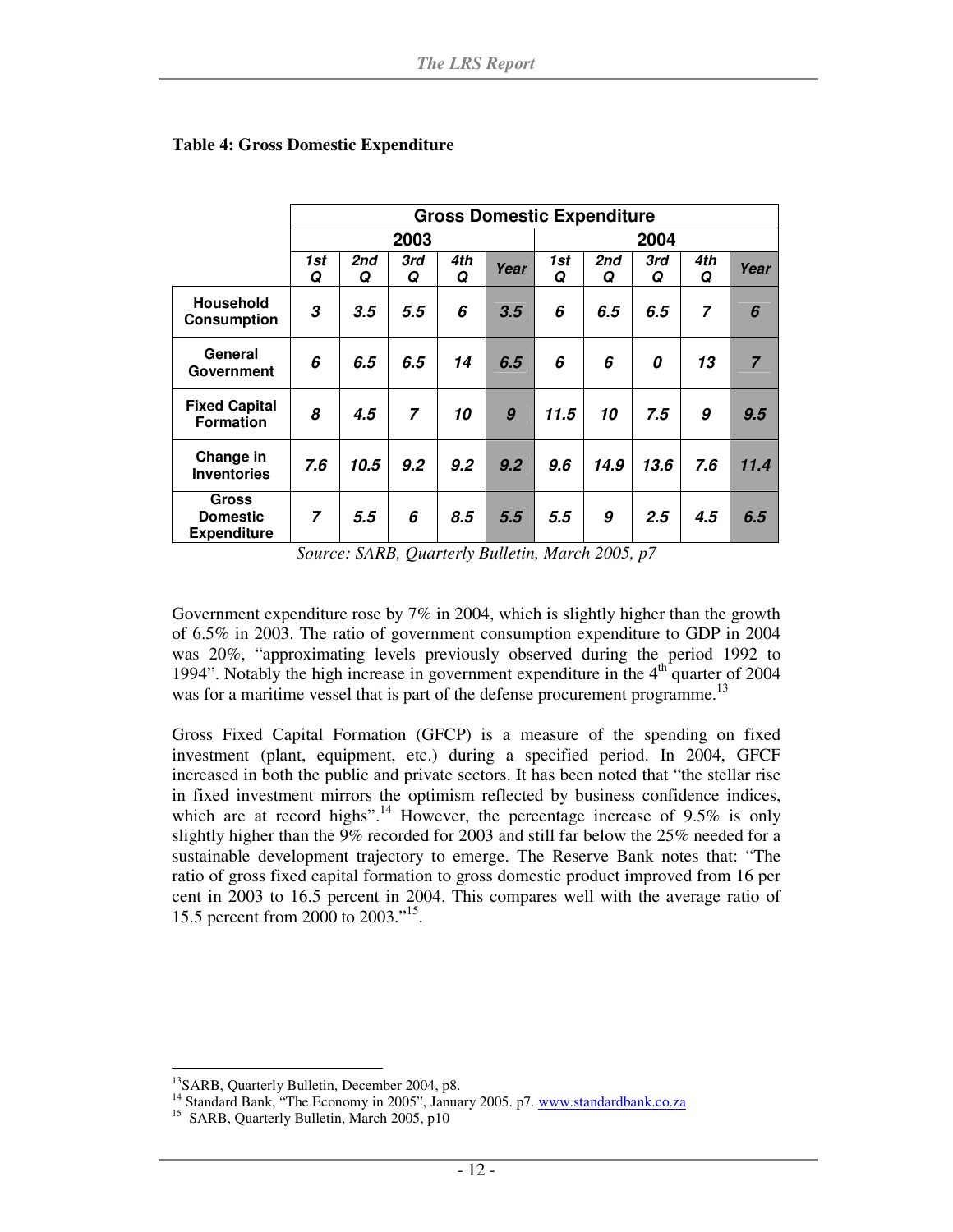#### *Employment and Remuneration*

Economic growth in the last year created more employment. Almost 196 thousand jobs were created between mid 2003 and mid 2004 in the formal non-agricultural sector. The annualised quarterly percentage growth of employment shot up from 2.2% in the third quarter of 2003 to 5% in the second quarter of 2004. Almost 90% of these jobs were created in the private sector.<sup>16</sup>

#### **Table 5: Change In Private Sector Employment (%)**

| Second Quarter Annualised Change in Non Agricultural Private-Sector<br><b>Employment (2004)</b> |         |  |  |  |
|-------------------------------------------------------------------------------------------------|---------|--|--|--|
| <b>Gold Mining</b>                                                                              | $-10.1$ |  |  |  |
| Non-Gold Mining                                                                                 | 19.9    |  |  |  |
| Manufacturing                                                                                   | 0.6     |  |  |  |
| <b>Electricy Supply</b>                                                                         | $-1.7$  |  |  |  |
| Construction                                                                                    | 1.5     |  |  |  |
| Trade, Catering and Accommodation Services                                                      | 8.5     |  |  |  |
| Transport, Storage and Communication                                                            | 6.4     |  |  |  |
| Financial Intermediation, Insurance, Real Estate and Business Services                          | 3.4     |  |  |  |
| Washing and Laundry Services                                                                    | 20.2    |  |  |  |
| <b>Total Private Sector</b>                                                                     |         |  |  |  |

*Source: SARB, Quarterly Bulletin, December 2004, p13.* 

It appears that the expansion of the construction, retail, catering and manufacturing sectors will continue in 2005, so there is hope that more jobs will be created this year. In addition, the government's Expanded Public Works Programme that will take effect this year intends to contribute to job creation in the public sector. What is worrisome is that the economy is not creating jobs fast enough to deal with new entrants into the labour market – for example, while it is estimated that 2 million jobs were created between 1995-2003, the workforce expanded by 6 million in the same period and thereby adding 4 million to the unemployed.<sup>17</sup> The unemployment rate stands at anything between 27.8% (the official rate) and 41%.<sup>18</sup>

Total Compensation of Employees increased throughout 2004 resulting in a yearly increase of 8.3%. This is down from the 9.2% increase in 2003. The Reserve Bank notes that "the slowdown in compensation to employees might ultimately reduce its share in total factor incomes".<sup>19</sup>

<sup>-</sup><sup>16</sup> SARB, Quarterly Bulletin, December 2004, pp 12-13.

<sup>&</sup>lt;sup>17</sup> Business Day, "From Growth to Jobs", 6 December 2004. www.bday.co.za

<sup>&</sup>lt;sup>18</sup> Linda Ensor, "Jobless rate 'far lower than 40%"', Business Day, 8 March 2005. www.bday.co.za

<sup>&</sup>lt;sup>19</sup> SARB, Quarterly Bulletin, March 2005. p11.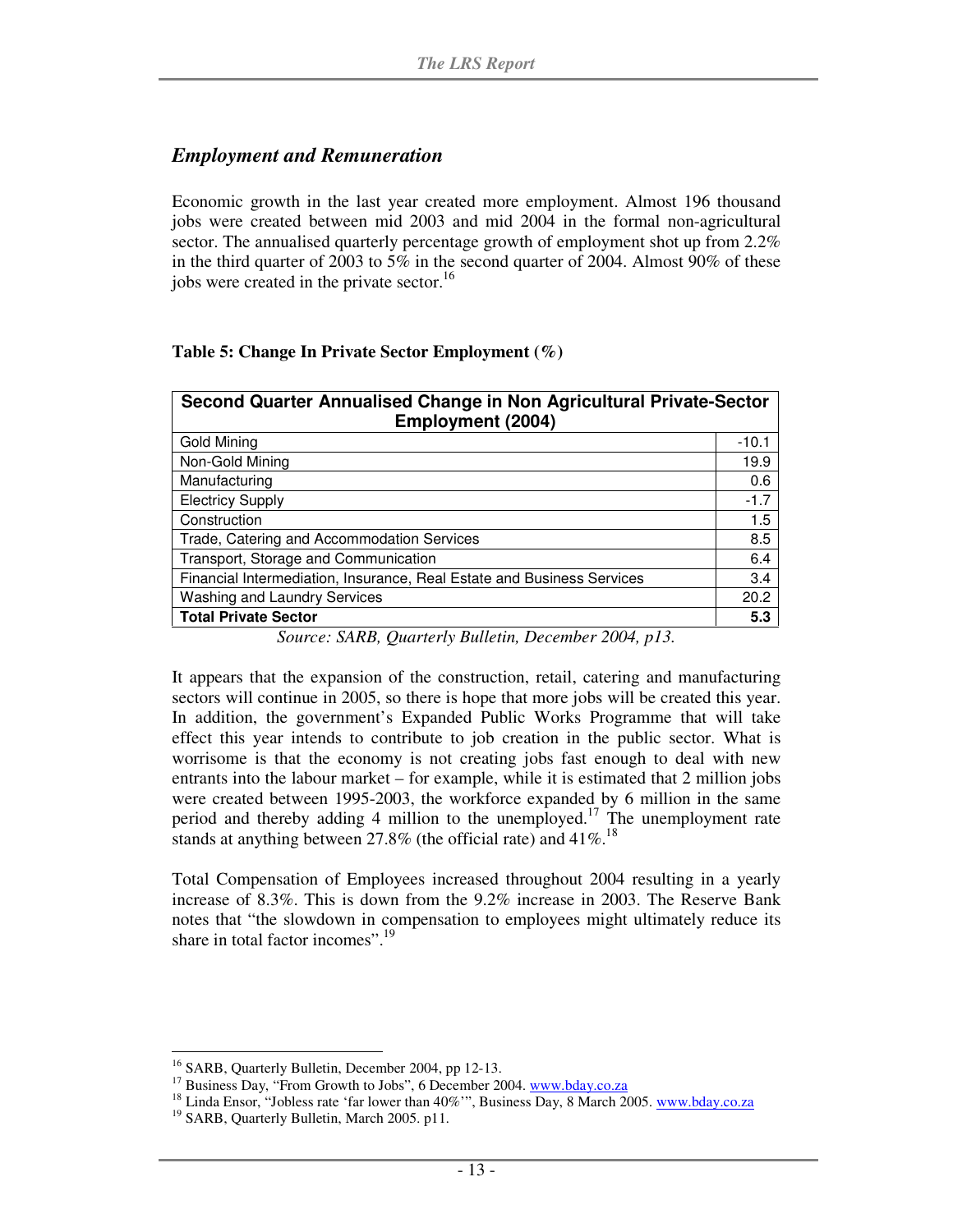

**Figure 5: Compensation of Employees (Current Prices and % Change)** 

*Source: SARB, December 2004 and March 2005 Quarterly Review S-137.* 

#### *Operating Surpluses, Productivity and Labour Cost*

Operating surplus is a measure of company profits – that is, the difference between the revenue made and the operating costs incurred. The Reserve Bank notes that nominal gross operating surpluses of businesses rose by 8% in 2004, which "is substantially higher than the 3.5% increase in 2003".

Productivity continued to rise but not at the same level. Real output per worker in the formal non-agricultural sectors of the economy, notes the Reserve Bank, "had slowed down to 3.3 percent in the first quarter of 2004, moderated even further to 1.1 percent in the second quarter and 1.3 percent in the third quarter".  $20$ 

As for average remuneration per worker, the Reserve Bank states that there have been moderate and declining increases – 9.6% in 2002, 8.7% in 2003 and 7.7% in the first three quarters of 2004. It also notes that the average wage settlements in collective bargaining agreements declined from 8.9% in 2003 to 6.8% in 2004 while the average

<sup>-</sup> $20$  SARB, Quarterly Bulletin. March 2005. pp12, 16.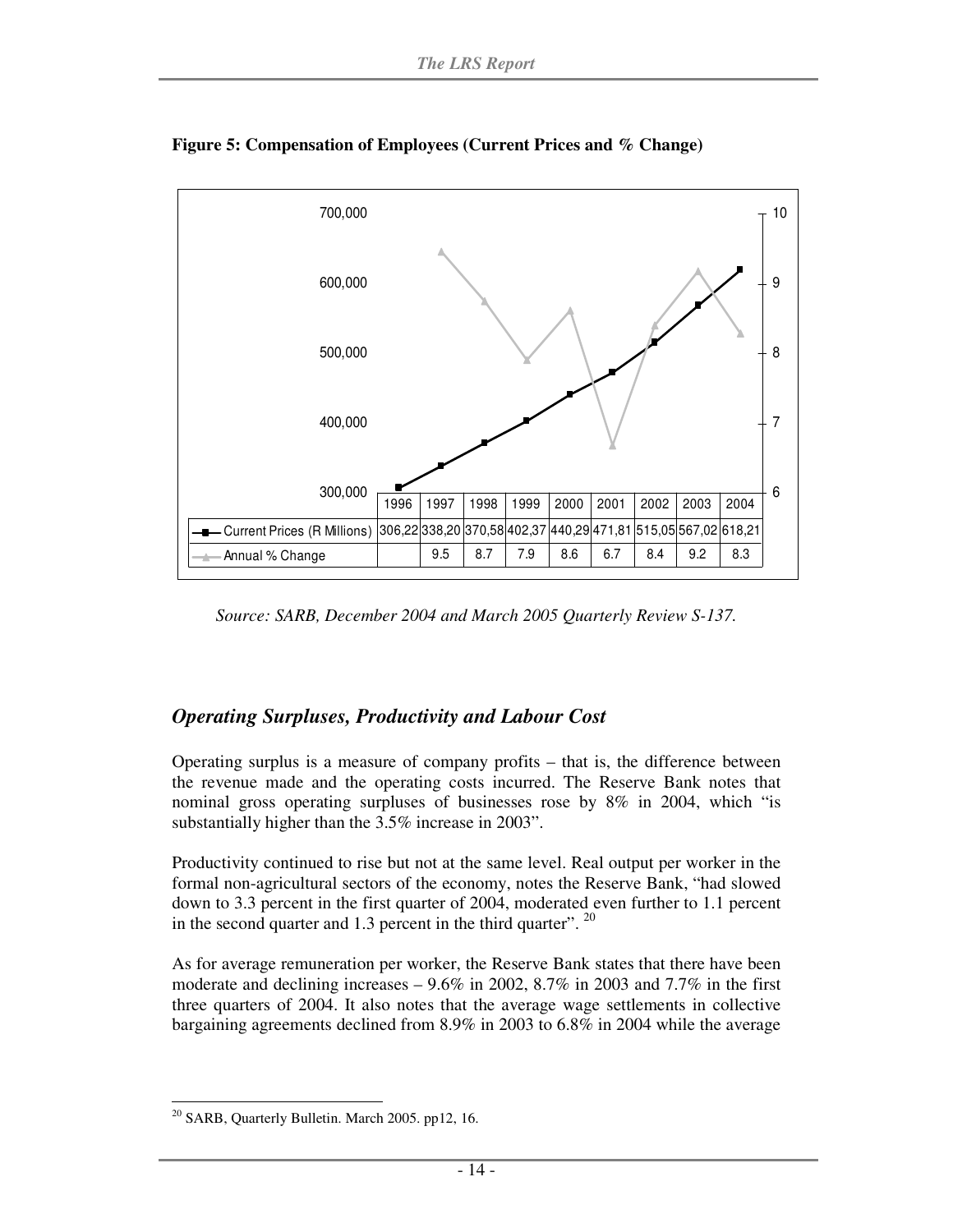minimum wage rose by a higher 7.4% in this year. The number of mandays lost in industrial action rose from 0.7 million in 2003 to 1.1 million in 2004.<sup>21</sup>

#### *Total Factor Incomes:*

Total factor incomes or the income generated in the economy is made up of gross operating surpluses (company profits) and compensation to employees (salaries and wages). The figure below shows that the proportion of income accounted for by company profits increased from about 45% in 1997 to over 50% in 2002. Thereafter it dropped to under 49% for 2003 and 2004. Conversely, the proportion accounted for by wages and salaries dropped from 55% in 1997 to 50% in 2002 before picking up slightly to 51% in 2003 and 2004.

#### **Figure 6: Ratio of Compensation to Employees and Gross Operating Surpluses – 1997-2004 (at current prices)**



*Source: Calculated from SARB, Quarterly Bulletin, March 2005, S-133)*

<sup>-</sup> $^{21}$  Ibid. p14.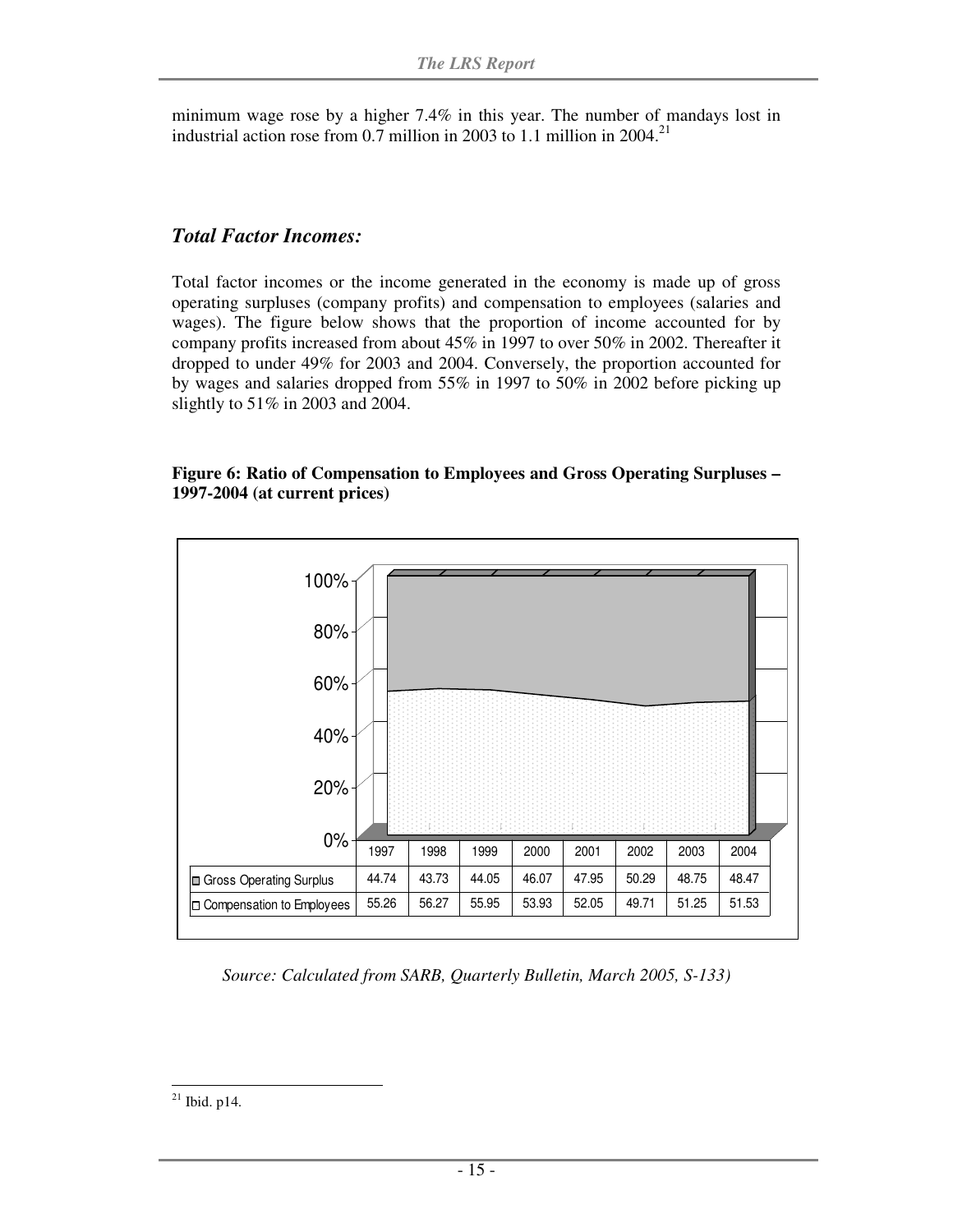#### *Inflation and Interest Rates*

Inflation is at historic lows. The measures used for inflation are the CPI (consumer price index) and the CPI-X (CPI without inflation of mortgage bonds). CPI has risen by a mere 1.4% in 2004 (see Table 6).

#### **Table 6: Inflation (CPI) 2003-2004**

| Base year: 2000 - 100                                                                                |  |  |  |  |  |  |  |  |  |  |                                                                                                                                                                                                                                                                                                                                                                                                                                             |
|------------------------------------------------------------------------------------------------------|--|--|--|--|--|--|--|--|--|--|---------------------------------------------------------------------------------------------------------------------------------------------------------------------------------------------------------------------------------------------------------------------------------------------------------------------------------------------------------------------------------------------------------------------------------------------|
| Year   Index  Jan.   Feb.   Mar.   Apr.   May   Jun.   Jul.   Aug.   Sep.   Oct.   Nov.   Dec.  Ave. |  |  |  |  |  |  |  |  |  |  |                                                                                                                                                                                                                                                                                                                                                                                                                                             |
|                                                                                                      |  |  |  |  |  |  |  |  |  |  |                                                                                                                                                                                                                                                                                                                                                                                                                                             |
|                                                                                                      |  |  |  |  |  |  |  |  |  |  |                                                                                                                                                                                                                                                                                                                                                                                                                                             |
|                                                                                                      |  |  |  |  |  |  |  |  |  |  | $\begin{bmatrix} 1 & 10088 & 125, 4 \\ 2005 & 1 & 1 \end{bmatrix} \begin{bmatrix} 125, 4 \\ -43, 0 \end{bmatrix} \quad \begin{bmatrix} 1 & 1 \\ 1 & 1 \end{bmatrix} \quad \begin{bmatrix} 1 & 1 \\ 1 & 1 \end{bmatrix} \quad \begin{bmatrix} 1 & 1 \\ 1 & 1 \end{bmatrix} \quad \begin{bmatrix} 1 & 1 \\ 1 & 1 \end{bmatrix} \quad \begin{bmatrix} 1 & 1 \\ 1 & 1 \end{bmatrix} \quad \begin{bmatrix} 1 & 1 \\ 1 & 1 \end{bmatrix} \quad \$ |

*Source: StatsSA, Consumer Price Index (CPI) January 2005* 

CPI-X (CPI without inflation of interest on mortgage bonds) also receded from 6.8% in 2003 to 4.3% in 2004. The Reserve Bank provides a breakdown of CPI-X components, showing that the prices of housing services, transport running costs and alcoholic beverages and tobacco all went up by more than 6%. The price of food as well as furniture and equipment went up by less than 3%. The price of vehicles, clothing and footwear actually declined.

#### **Table 7: Inflation of CPIX Components**

#### Inflation in CPIX components

Percentage change over same period in previous year

|                                            | Weights | 2004<br>(annual average) | 2005<br>Jan |
|--------------------------------------------|---------|--------------------------|-------------|
| Alcoholic beverages and tobacco            | 3,1     | 10.1                     | 10,0        |
|                                            | 5,7     | 10,2                     | 9,0         |
|                                            | 13.4    | 8,7                      | 6,4         |
| Services excluding housing and transport   | 16,5    | 6,5                      | 6,0         |
|                                            | 3.9     | 3,5                      | 3,3         |
| Total other goods (not included elsewhere) | 17,5    | 3,6                      | 3,0         |
|                                            | 26.9    | 2,0                      | 1,4         |
|                                            | 3,2     | 0.5                      | $-0,1$      |
|                                            | 5,7     | $-0.8$                   | $-1.4$      |
|                                            | 4,1     | $-3.8$                   | $-2,8$      |
|                                            | 100.0   | 4.3                      | 3.6         |

*Source: SARB, Quarterly Bulletin. March 2005: 19*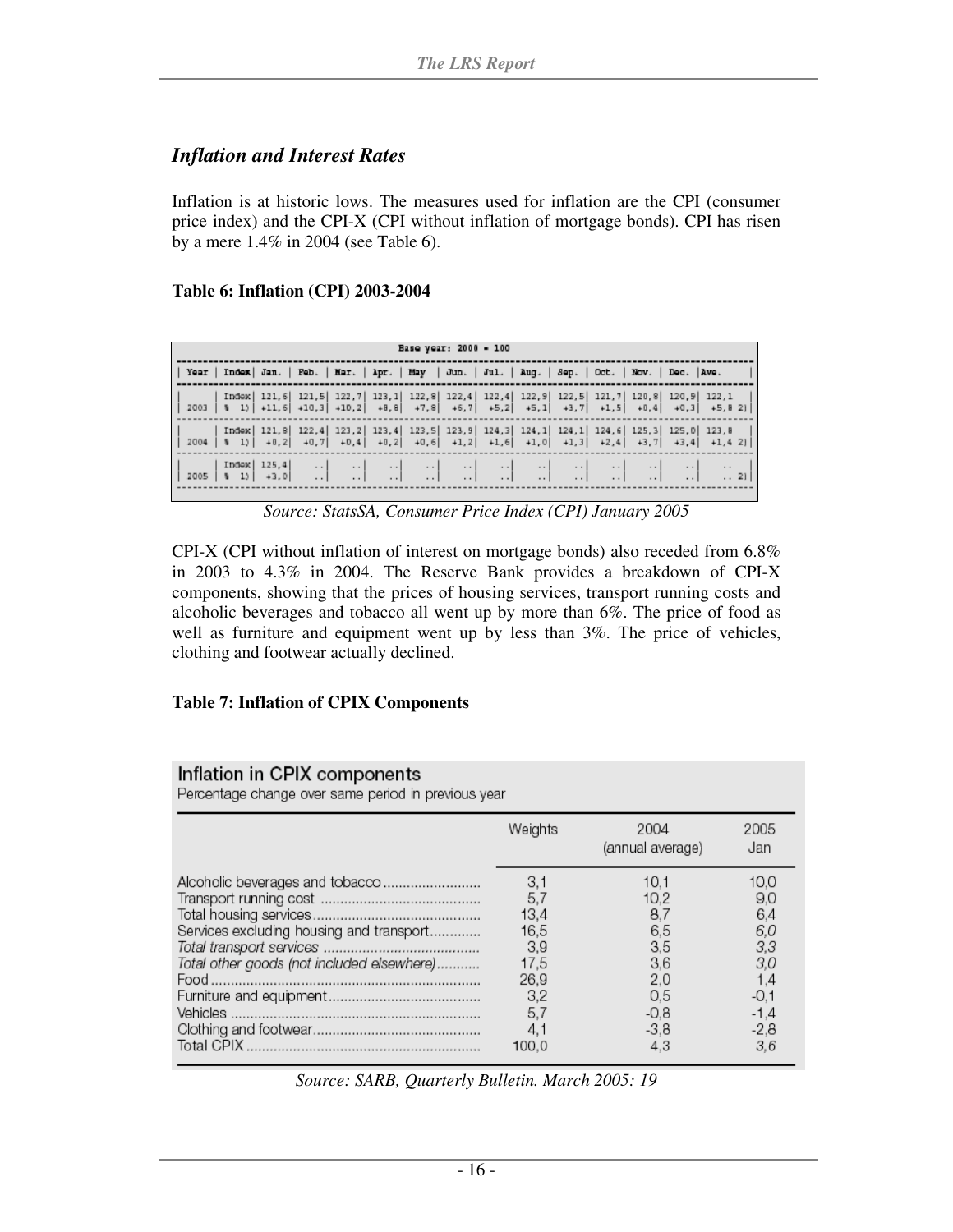Interest rates remained stable through most of 2004 despite calls for a reduction from both labour and business organisations. The repurchase rate of 8% lasted from December 2003 to August 2004 when it was reduced to 7.5%. Private Sector Banks followed the reduction in August bringing the mortgage rate to 11%. The reasons for the stable interest rate are low inflation and the appreciation of the Rand, aside from the fact that the interest rate already declined by 6 percentage points between June 2003 and August 2004 and is at its lowest in 24 years. $22$ 

#### *Savings and Debt:*

Economists have complained consistently that savings in South Africa is too low for sustainable growth. Despite this warning, "gross saving as a percentage of gross domestic product declined from 15% in the third quarter of 2004 to 13.5% in the fourth quarter". As can be seen in Table 8, the ratio of savings to GDP declined from 15.7% in 2003 to 14.4% in 2004. Reasons for this are that the corporate sector made higher dividend and tax payments, while household expenditure rose faster than disposable income. Savings by government remained stable.<sup>23</sup>

#### **Table 8: Ratio of Gross Savings To GDP (2003-4)**

|      | Ratio of Gross Savings to GDP (2003-2004)                     |       |       |       |                       |  |  |  |  |  |
|------|---------------------------------------------------------------|-------|-------|-------|-----------------------|--|--|--|--|--|
|      | <b>Seasonally Adjusted at Annualised Rates</b><br>Annual % at |       |       |       |                       |  |  |  |  |  |
| Year | Otr 1                                                         | Qtr 2 | Qtr 3 | Qtr 4 | <b>Current Prices</b> |  |  |  |  |  |
| 2003 | 16.6                                                          | 14.3  | 16.2  | 15.8  | 15.7                  |  |  |  |  |  |
| 2004 | 15.3                                                          | 14.2  | 14.9  | 13.4  | 14.4                  |  |  |  |  |  |

*Source: SARB, Quarterly Bulletin, March 2005, S-156.* 

Household debt increased dramatically to finance the growth of household expenditure. This resulted in the increase of the debt to income ratio for households from 51.7% at the end of 2003 to 54.5% at the end of 2004. Table 9 below, shows a steady increase since the fourth quarter of 2003 with annualised rates going from 51.4% to 56.8% in the fourth quarter of 2004. If there is an increase in the interest rate, as has been in other countries, there will be grave consequences for household budgets.

-

 $22$  SARB. Quarterly Bulletin, March 2005. p36)

<sup>&</sup>lt;sup>23</sup> SARB, Quarterly Bulletin, March 2005. p12.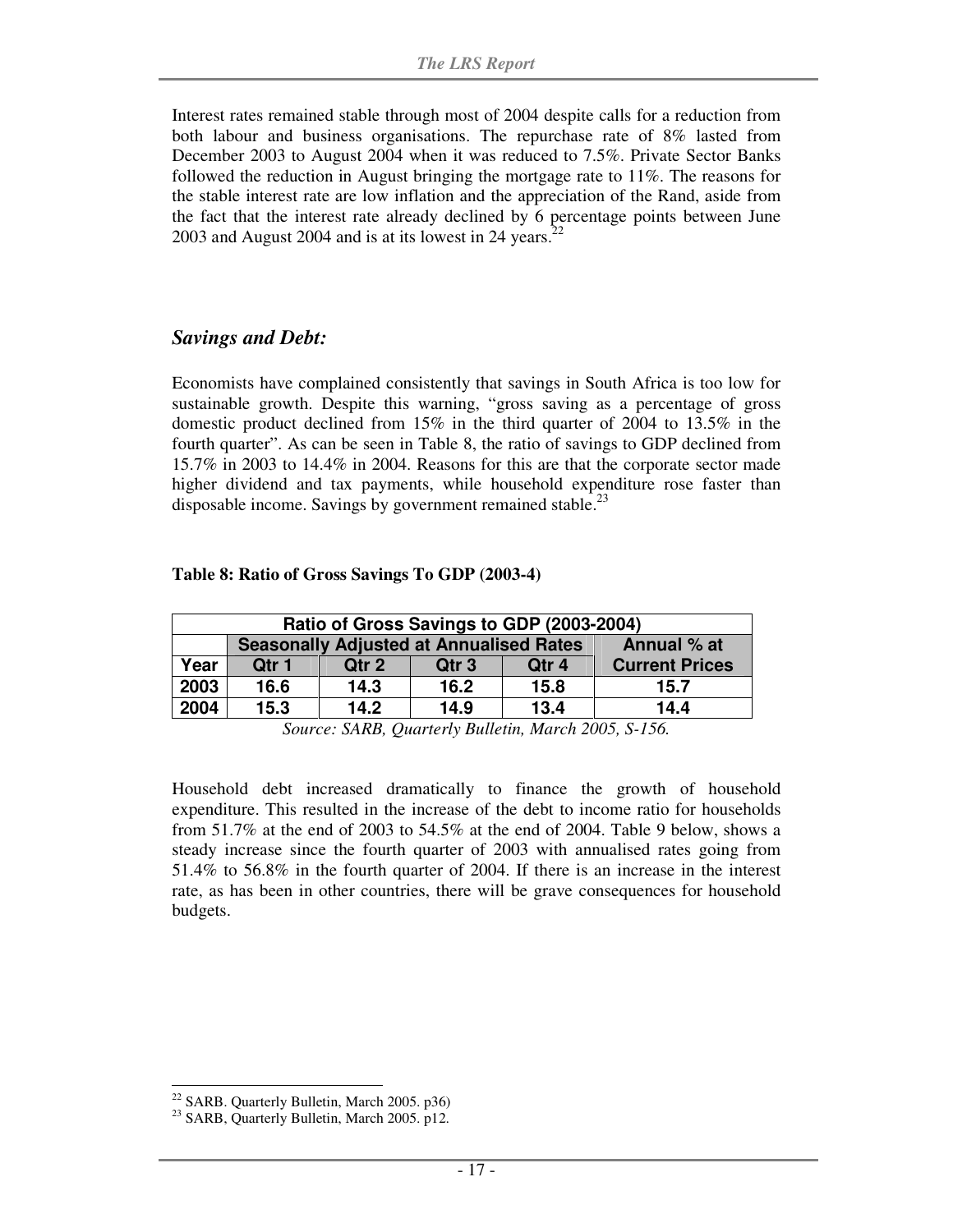| Ratio of Household Debt to Disposable Income (2003-2004) |                                                |       |                  |       |                       |  |  |  |
|----------------------------------------------------------|------------------------------------------------|-------|------------------|-------|-----------------------|--|--|--|
|                                                          | <b>Seasonally Adjusted at Annualised Rates</b> |       | Annual % at      |       |                       |  |  |  |
| Year                                                     | Qtr 1                                          | Qtr 2 | Qtr <sub>3</sub> | Qtr 4 | <b>Current Prices</b> |  |  |  |
| 2003                                                     | 51.4                                           | 51.5  | 52.5             | 51.4  | 51.7                  |  |  |  |
| 2004                                                     | 52.6                                           | 53.4  | 55.1             | 56.8  | 54.5                  |  |  |  |

#### **Table 9: Ratio of Household Debt To Disposable Income**

*Source: SARB, Quarterly Bulletin, March 2005, S-156.* 

#### *Exchange Rate and Foreign Debt*

During 2004, the nominal effective exchange rate of the Rand appreciated by 5.7% in the first quarter, and 2.4% in the second quarter. In the third quarter it depreciated by 3.2% before appreciating by 5.2% between September and November of 2004. This exchange rate is based on a weighted average of the major currencies in the world, the European Euro, the US Dollar, the British Pound and the Japanese Yen. Despite the appreciation of the Rand, it is acknowledged that the currency is relatively volatile and this "has a negative influence on business and investor confidence and resource allocation".<sup>24</sup> There have also been concerns that the Rand is overvalued and this is harming businesses that depend on a weaker currency to be internationally competitive.<sup>25</sup> The slowdown of international demand is one of the reasons used o explain job losses.<sup>26</sup>

Figure 7 shows that the trend of foreign debt has been declining in Rand terms because of the exchange rate but it continues to rise in dollar terms.

But even in Rand terms, Foreign Debt grew by R11 billion in the third quarter of 2004 making the total foreign debt to the end of that quarter R254.39 billion.<sup>27</sup> If the exchange rate deteriorates, and it can deteriorate very fast as in the years of 2001-2, there will be severe consequences to the national budget, especially if international interest rates continue to rise.

<sup>-</sup><sup>24</sup> SARB, Quarterly Bulletin, December 2004. p29.

<sup>&</sup>lt;sup>25</sup> Business Day, "The Rand's Soft Landing", 25 May 2005. Business Day, "Rand Strength Crushes Profit at Illovo Sugar", 25 May 2005.

<sup>26</sup> Business Day, "Consider Our Proposals Too, Allies Tell ANC", 19 March 2005. Business Day, "ANC Slams Cosatu Over Strike Against Rand and Jobs", 31 May 2005.

<sup>27</sup> SARB, Quarterly Bulletin, March 2005. p31.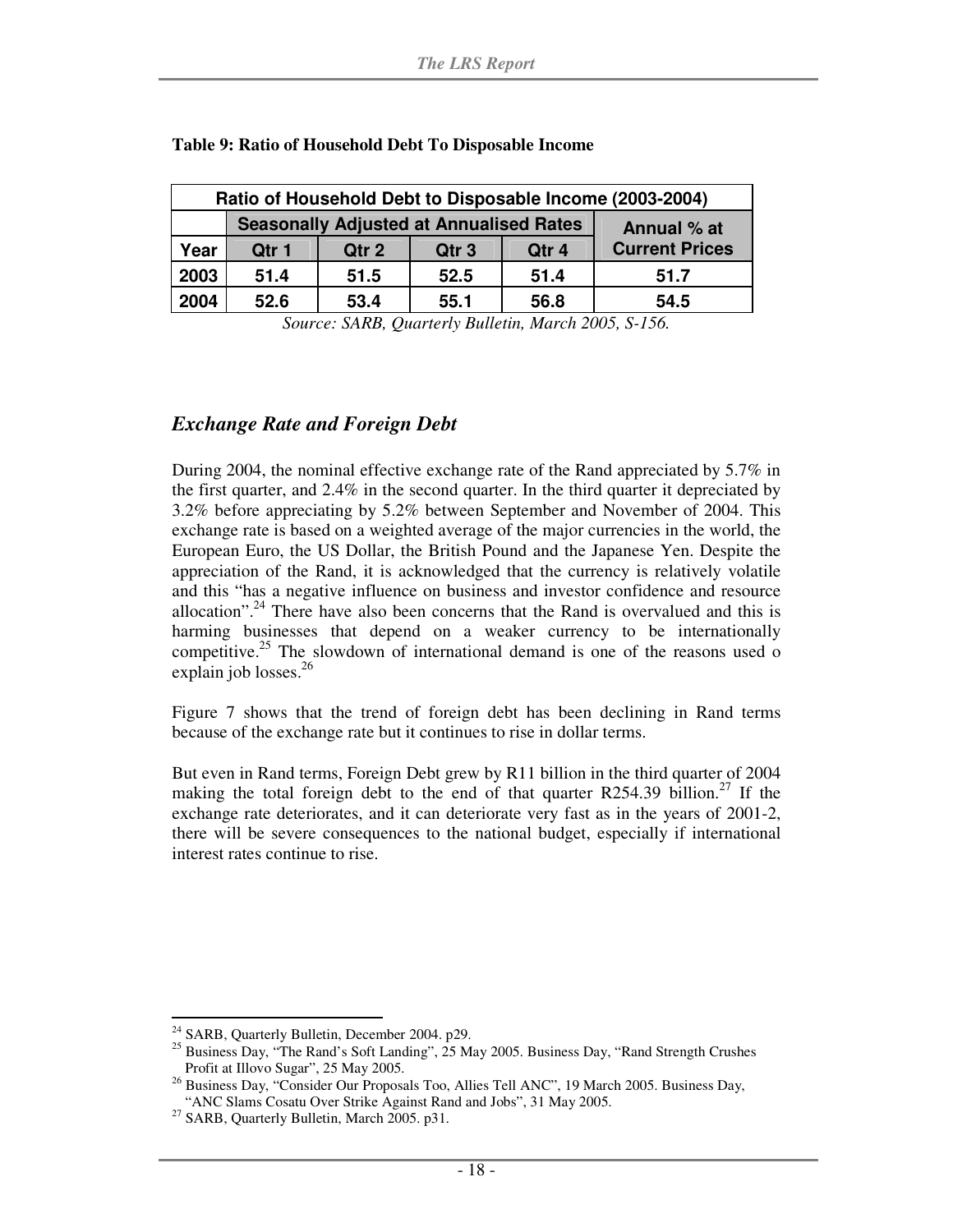

**Figure 7: Foreign Debt in Rands and U.S. Dollars** 



#### *Trade and Foreign Investment*

Trade and investment figures reflect the position of the national economy in the world and especially the kind of relationship our economy has with the global economy. From Figure 8 it can be seen that South African trade (both exports and imports) has declined as a percentage of global trade. Although the decline began during the 1950s it intensified in the 1980s. It stabilised during the 1990s, however, the percentage of South Africa's exports in global exports declined from 0.68% in 1990 to 0.47% in 1999 and then rose slightly to 0.49% in 2003. The percentage of South Africa's imports in global imports also declined from 0.52% in 1990 to 0.44% in 2000 and then rose slightly to 0.49% in 2003.

Furthermore, the trade balance (exports minus imports), as depicted in Figure 9, reveals that although exports and imports have been growing steadily since 1992, the trade balance itself fluctuates quite a bit. It went from a positive R22 billion in 1992 to R1.7 billion in 1996 to R0.7 billion in 1998 and then going back up to R38 billion in 2002. In 2004 it showed a negative balance of R10 billion.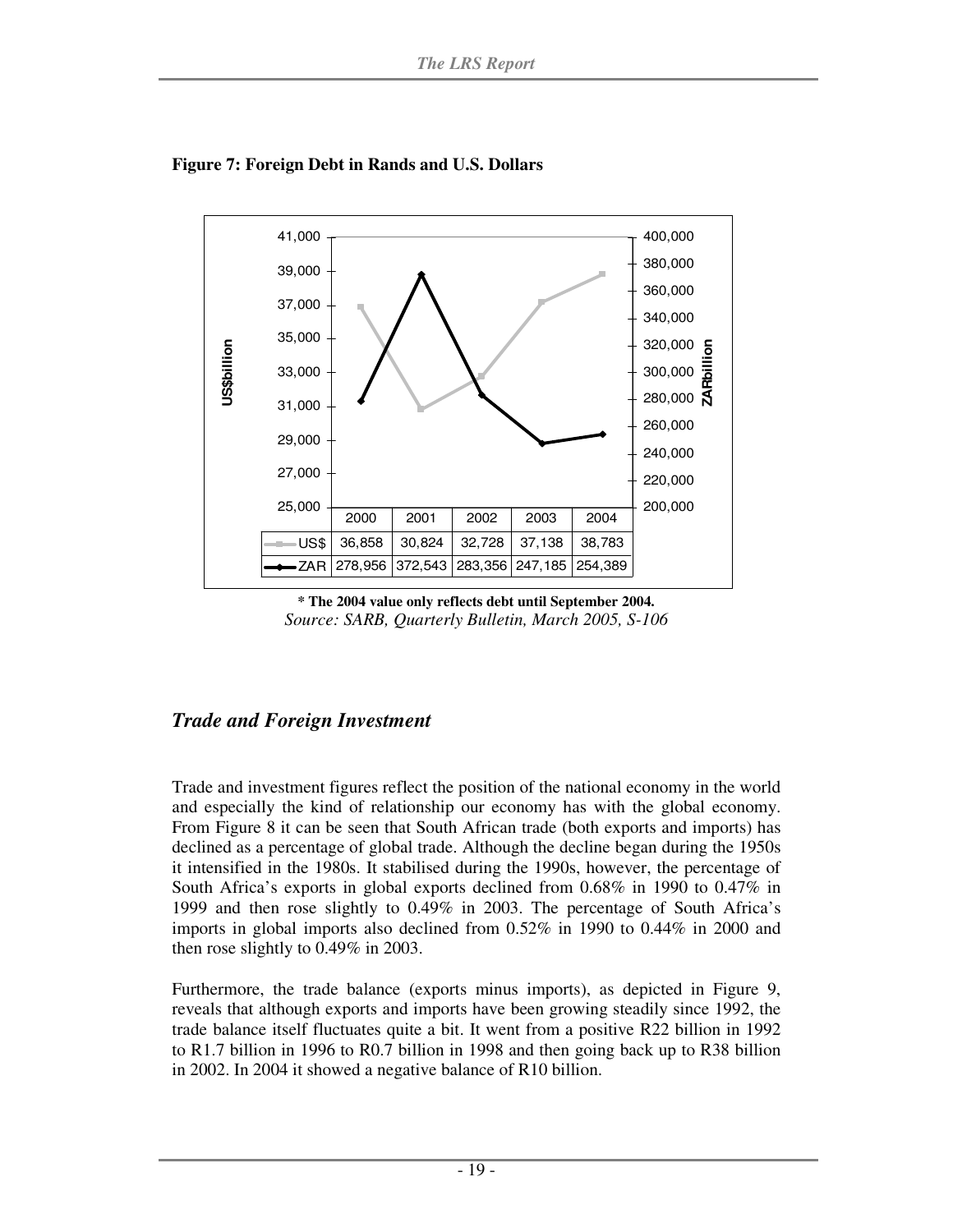

**Figure 8: South Africa's Share of Global Trade (%) 1948-2003** 

*Source: Department of Trade and Industry, www.dti.gov.za* 

#### **Figure 9: South African Trade Balance (R 000)**



*Source: Department of Trade and Industry. www.dti.gov.za*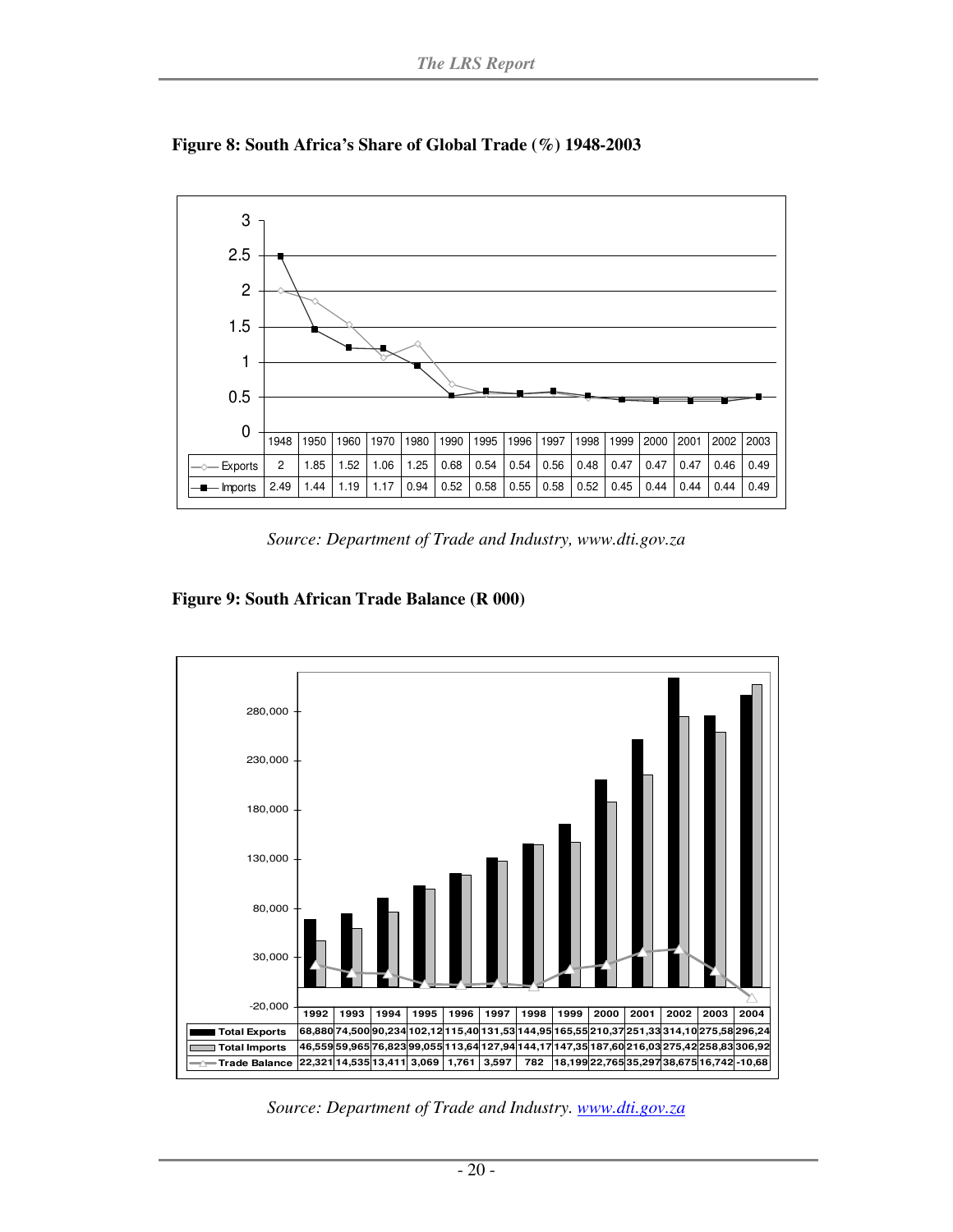The structure of the trade balance is less positive. Although South Africa's exports of manufactured goods grew at high rates in the last ten years, the growth of imports of manufactured goods was higher. Since 1992 South Africa has attained a growing negative balance in the trade of manufactured goods. Due to high mining exports and the high surplus attained through exporting minerals the trade balance remained positive until 2003. There are two factors that account for the overall negative trade balance in 2004:

- The high deficit of imported manufactured goods, jumping from R49 billion in 2003 to R67 billion in 2004
- The lower earnings of minerals due to the appreciation of the Rand.



**Figure 10: Structure of the South African Trade Balance: 1992 -2004** 

*Source: Department of Trade and Industry. www.dti.gov.za*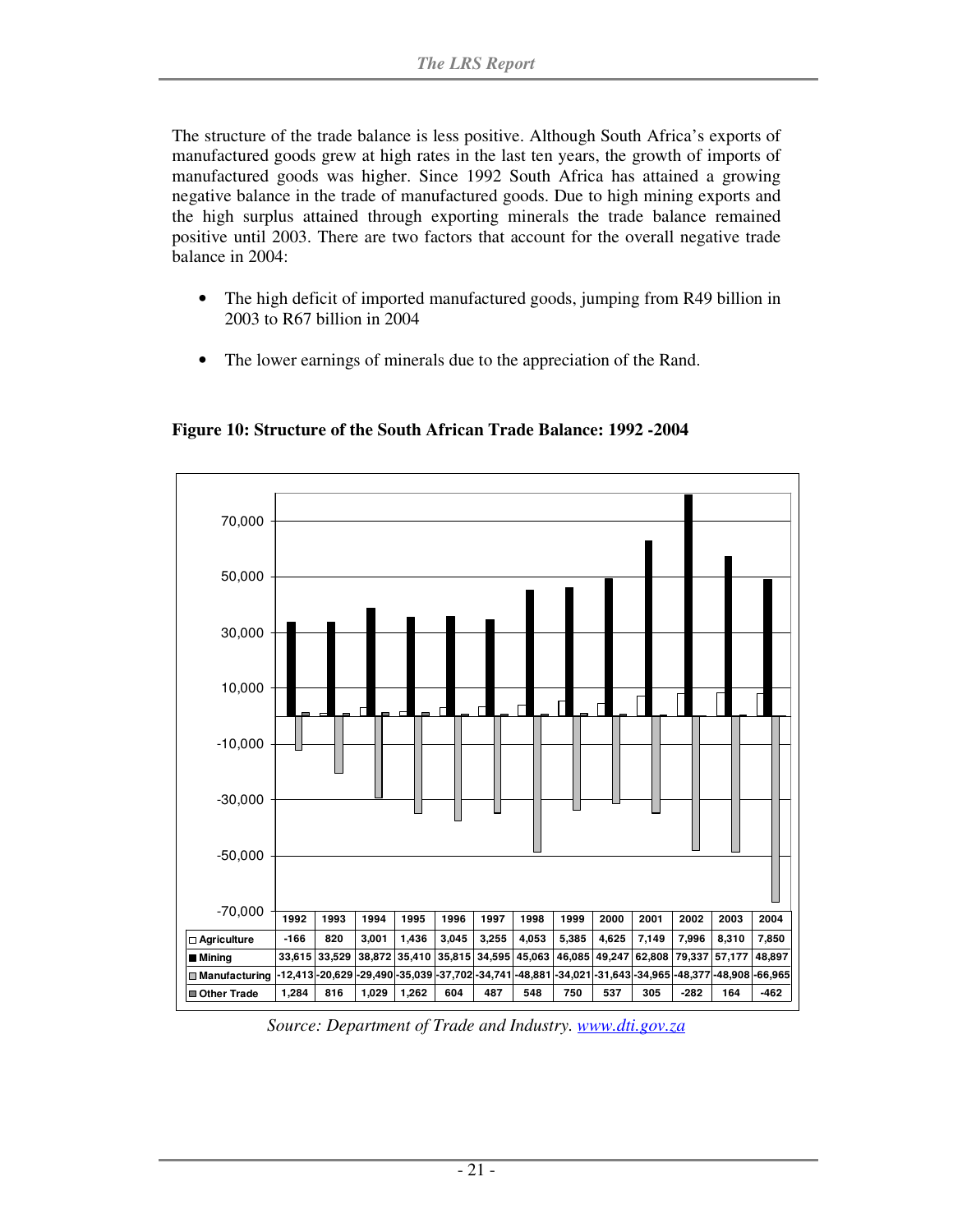There was almost no foreign investment and specifically foreign direct investment in South Africa during the 1980s. In the 1990s, foreign investment started flowing to South Africa, but mainly portfolio investment. This trend continued post 2000. In the first three quarters of 2004 there was a huge leap in portfolio investment amounting to a total of R22 billion, which is almost 3 times higher than what it was for the entire 2003.

| Table 10: Foreign Capital Inflows and South African Capital Outflows (2000- |  |
|-----------------------------------------------------------------------------|--|
| <b>2004</b> )                                                               |  |

|       |                          | <b>Foreign Capital Flows into South Africa</b><br>(R millions) by type of Investment |                  |                  |  | <b>South African Capital Outflows (R millions)</b><br>to type of Investment |                          |                             |                  |                  |
|-------|--------------------------|--------------------------------------------------------------------------------------|------------------|------------------|--|-----------------------------------------------------------------------------|--------------------------|-----------------------------|------------------|------------------|
| Year  | Foreign<br><b>Direct</b> | Foreign<br><b>Portfolio</b>                                                          | Other<br>Foreign | Total<br>Foreign |  | Year                                                                        | Foreign<br><b>Direct</b> | Foreign<br><b>Portfolio</b> | Other<br>Foreign | Total<br>Foreign |
| 2000  | 6.158                    | 11.793                                                                               | 10.828           | 28.779           |  | 2000                                                                        | 1.878                    | 25.628                      | $-947$           | 26.559           |
| 2001  | 58.404                   | $-24.000$                                                                            | $-10.226$        | 24,178           |  | 2001                                                                        | $-27.359$                | 43.626                      | 12.324           | 28,591           |
| 2002  | 7.958                    | 5.344                                                                                | 304              | 13,606           |  | 2002                                                                        | $-4,195$                 | 9.619                       | $-16.738$        | $-11,314$        |
| 2003  | 5.768                    | 7.842                                                                                | 13.572           | 27,182           |  | 2003                                                                        | 5.444                    | 958                         | $-23.394$        | $-16.992$        |
| 2004* | 6,069                    | 22.157                                                                               | 5.647            | 33,873           |  | 2004*                                                                       | 9,896                    | 1,632                       | $-6,744$         | 4,784            |

\*Values for 2004 are only for the first three quarters.

*Source; SARB, Quarterly Bulletin, December 2004, S-92 and S-93* 

Investment outflows rose slightly in the first three quarters of 2004 after experiencing negative outflows (investment returning to South Africa) in 2002 and 2003. This was in line with global trends, in which especially FDI declined in 2002 and 2003 before picking up again in 2004.



**Figure 11: Foreign Direct Investment in South Africa (1985-2003)** 

*Source: DTI, www.dti.gov.za and SARB, March 2005*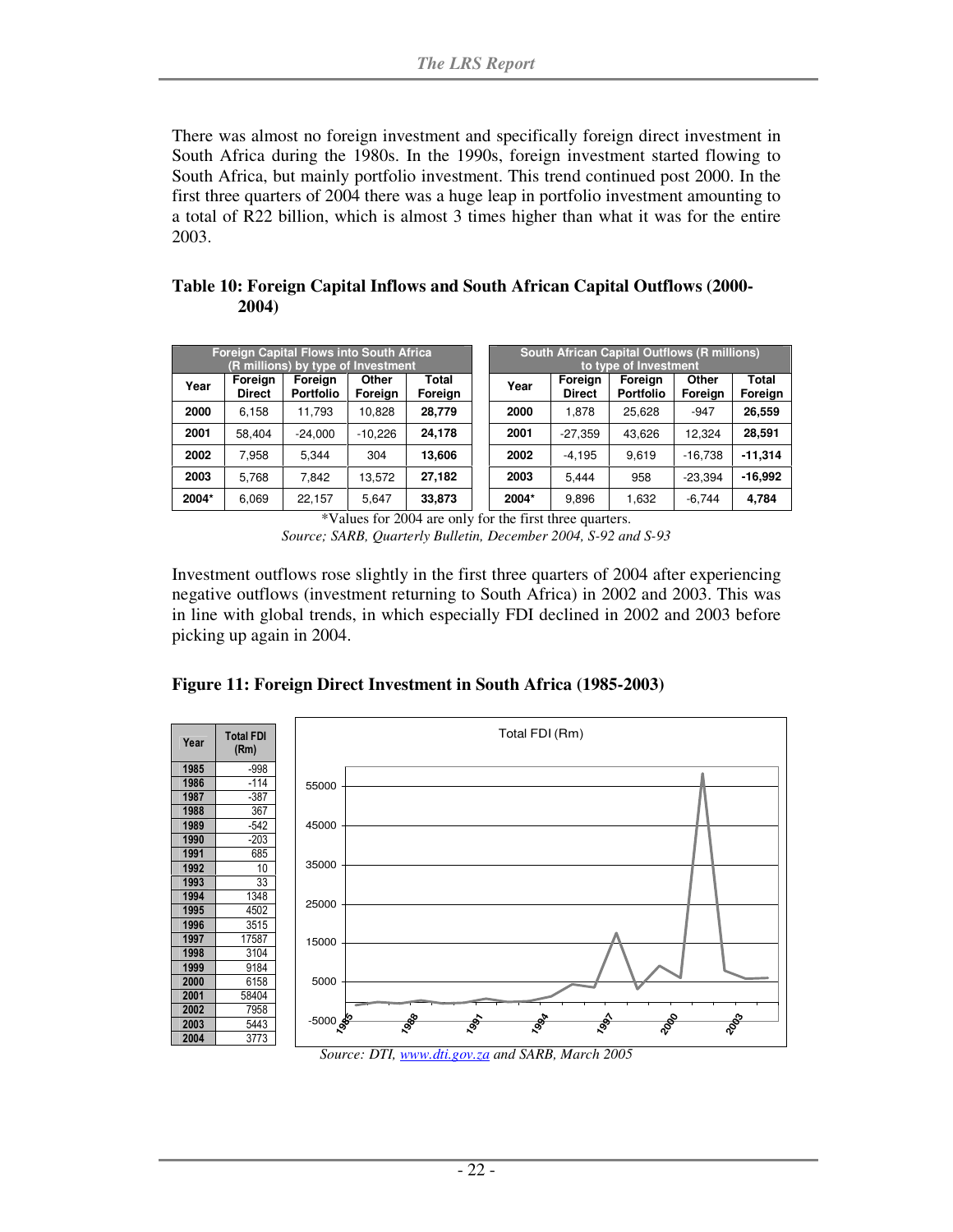The attraction of Foreign Direct Investment, on which the success of the government's macroeconomic strategy is pinned, has been lacklustre as Figure 11 indicates. The highest peak in the graph was in 2001 but ironically had nothing to do with investment in new plants or production processes. It was due to the restructuring of the "corporate relationship between the Anglo American Corporation and the De Beers mining company".<sup>28</sup>

#### *Conclusion:*

South Africa's overall economic performance improved in 2004 and provided optimism for the years ahead. The improvements can be attributed to increased consumer spending or the ability of the domestic market to counter negative impacts of global competition. But serious concerns remain. The first is that there appears to be a process of "deindustrialisation" as the primary and secondary sectors decline while the service sector grows. In a context of high unemployment the growth in the service sector will not be able to absorb the jobs lost in the other two sectors let alone begin to draw in large number of the unemployed. Haroon Bhorat, an economist from UCT, states that in the past ten years job growth has been about  $2\%$  a year while the labour force is growing at  $40\%$ <sup>29</sup> The second concern is that domestic spending is resulting in growing debt levels. Without a significant rise of incomes the growth of consumer spending will come to an end with consumers struggling to pay debts. The third is that the nature of economic growth is leading to greater inequality as companies and the wealthy increase their income at a faster rate than the poor. Goolam Ballim, an economist at Standard Bank, warns that the current growth rate should therefore not allow us to be "lulled into a false sense of favourable growth". $30$ 

The struggle to ensure that economic growth leads to greater incomes for the poor, faster job growth and grows in sectors that improve the quality of life of South Africans, is unquestionably upon us. Linking the conditions in the workplace with conditions in the community is part of the history of the labour movement and workers in South Africa – this struggle will therefore also be fought on the terrain of collective bargaining. The ability of the labour movement to make advances will, as always, depend on its strength and unity as well as the strategies it develops and alliances it forms in this struggle.

<sup>-</sup><sup>28</sup> SARB, Quarterly Bulletin, March 2002. p32

<sup>&</sup>lt;sup>29</sup> Linda Ensor, "Growth without jobs will not lift SA out of poverty", Business Day, 2 March 2005  $30$  ibid.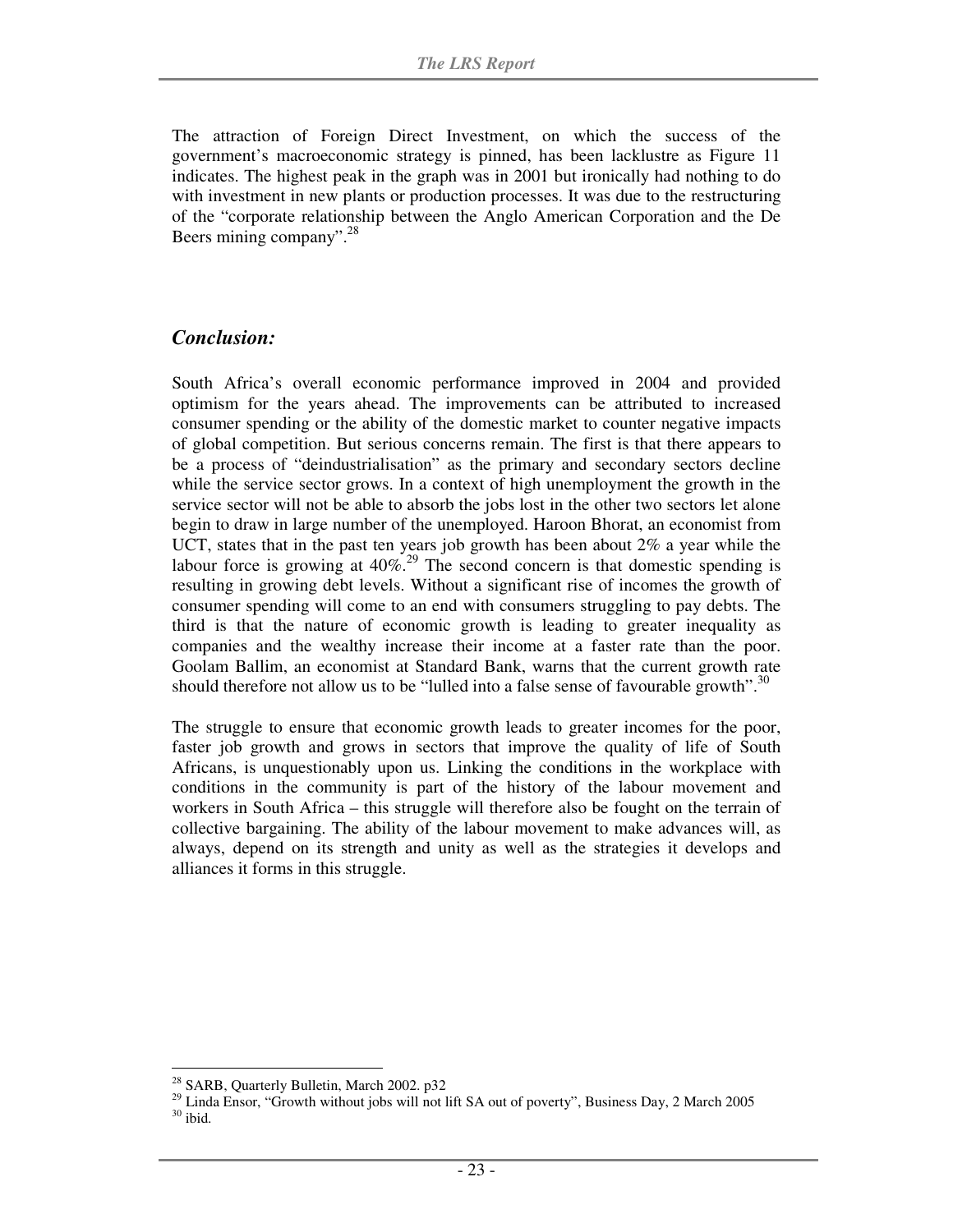#### *Resources:*

- Kane-Berman, J. 2004. South African Survey 2003/4. Johannesburg: South African Institute of Race Relations.
- Manuel, T. February 2005. Budget Speech. www.finance.gov.za
- Natrass, N. 2003. The State of the Economy: A Crisis of Unemployment In Daniel, J., Habib, A & Southall, R (eds.). State of the Nation: South Africa 2003-2004. Cape Town: Human Sciences Research Council.

South African Reserve Bank. Quarterly Bulletin. March 2005.

South African Reserve Bank. Quarterly Bulletin. December 2004.

South African Reserve Bank. Quarterly Bulletin. March 2002.

Stats SA. Gross Domestic Product: Fourth Quarter 2004, February 2005, PO441.

- Terreblanche, S. The History of Inequality in South Africa, 1652-2002. Scottsville: University of Natal press, 2002.
- United Nations Development Programme. 2003. South Africa Human Development Report 2003. Oxford: Oxford University Press.
- United Nations Development Programme. 2003. Human Development Report 2004 Cultural Liberty in today's Diverse World. New York: UNDP.

#### **Newspapers:**

Business Day 6 December 2004 Business Day 2 March 2005 Business Day 8 March 2005 Business Day 17 March 2005 Business Day, 19 March 2005. Business Day, 25 May 2005 Business Day, 31 May 2005.

#### **Websites**

ABSA Bank www.absa.co.za Department of Finance: www.finance.gov.za Department of Trade and Industry: www.dti.gov.za Standard Bank: www.standardbank.co.za Stats South Africa www.statssa.gov.za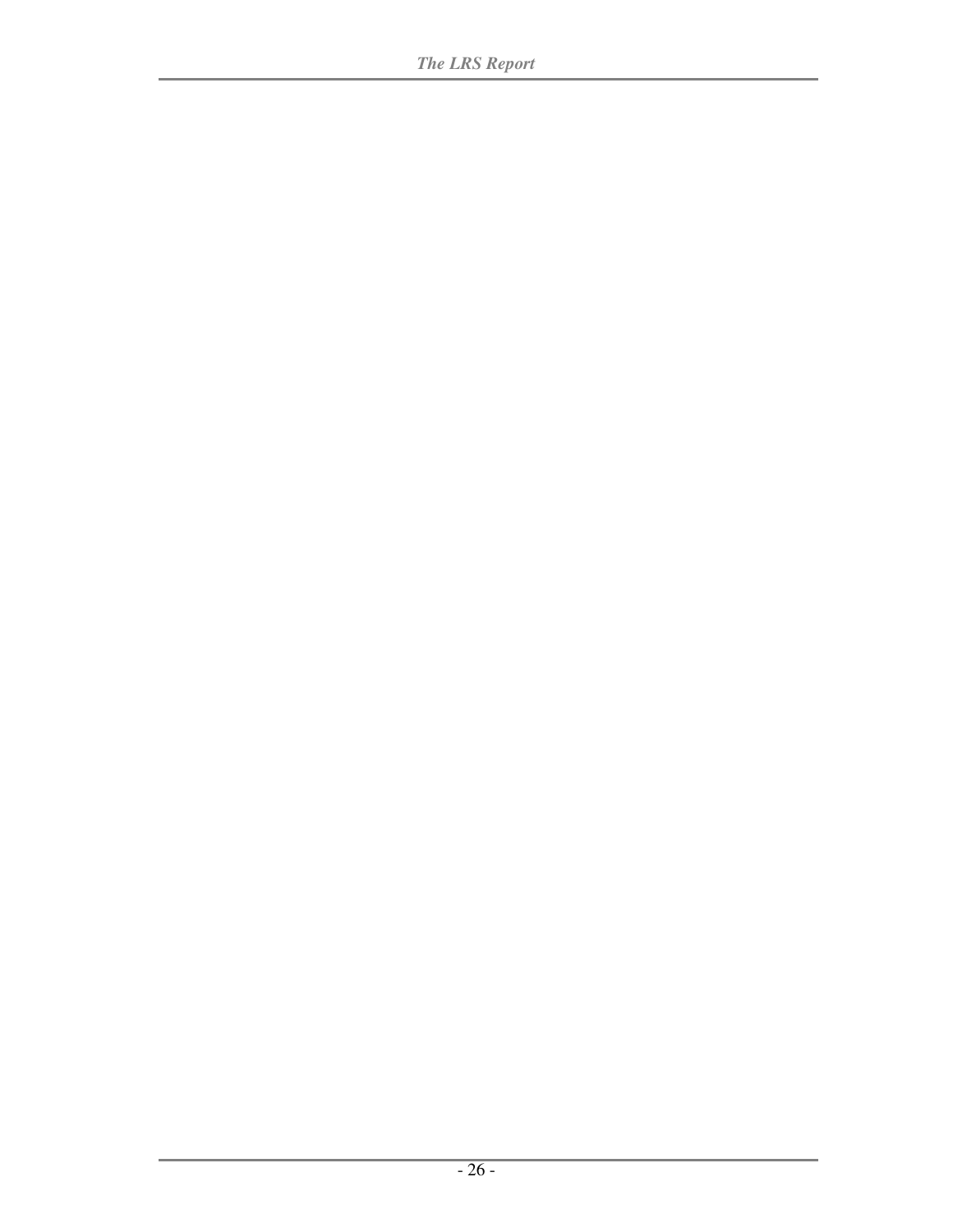# **Wage Review**

A Review Of Minimum Wages In 2004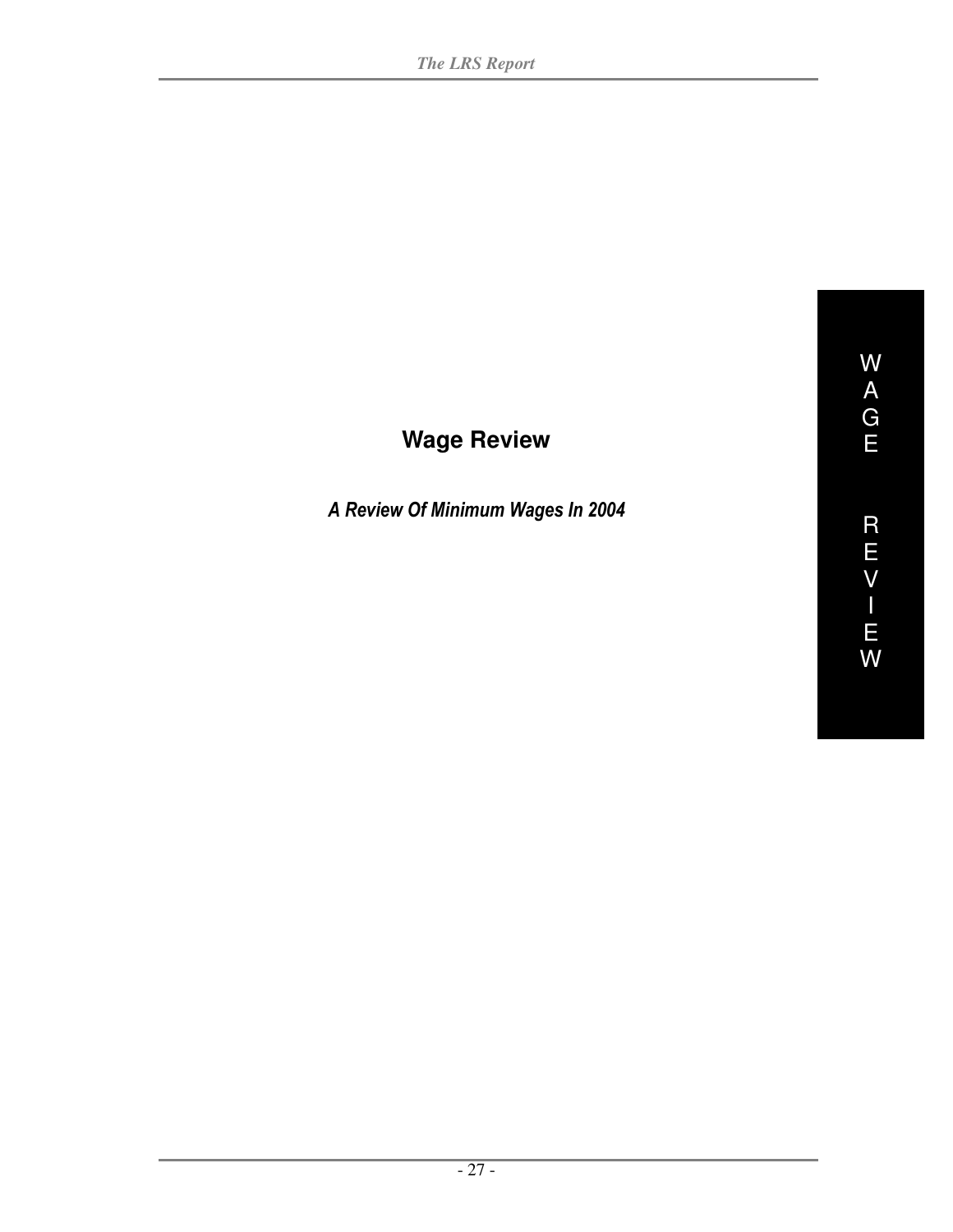#### *Introduction*

This Review provides insight into minimum wage increases in 2004, and an examination of movements in the real wage for the period 2000 to 2004. It also provides more detailed information on minimum wage increases by industry, and includes bargaining council minimum wage rates. There is a further section on average minimum wages attained by selected trade unions in 2004.

Last year workers earning the minimum wage gained high increases. The nominal minimum wage increased by  $11\%$  in 2004, up from around 9.5% in 2003 and 2002. The real average minimum wage (discounting the inflation rate) increased by 6.7% in 2004. This is much higher than the 2.6% in 2003 and a low 0.5% in 2002.

The conditions for collective bargaining continue to be difficult. National *unemployment* remains high, as the ability of the economy to generate jobs is overshadowed by the numbers of new entrants to the labour market.

On a more positive note, the most recently published Labour Force Survey <sup>31</sup> indicated that *employment* in the formal economy (excluding agriculture) grew by 209 thousand jobs between March and September of 2004. Much of this growth took place in construction and the wholesale and retail trade, but this increase was accompanied by major job-shedding in mining (150 thousand jobs) and agriculture (183 thousand).

Also significant is the growth of employment in the informal economy as a percentage of total employment. The figure below indicates that it increased from 15.5% to 16.7% between March and September 2004. Employment in the informal economy is relatively precarious, subject to lower pay and reduced non-wage benefits.

#### **Figure 12: Composition of Employment: March & September 2004**



*Source: LFS10, September 2004, Stats SA, p0210*

<sup>-</sup><sup>31</sup> LFS 10, September 2004, P0210, Statistics South Africa.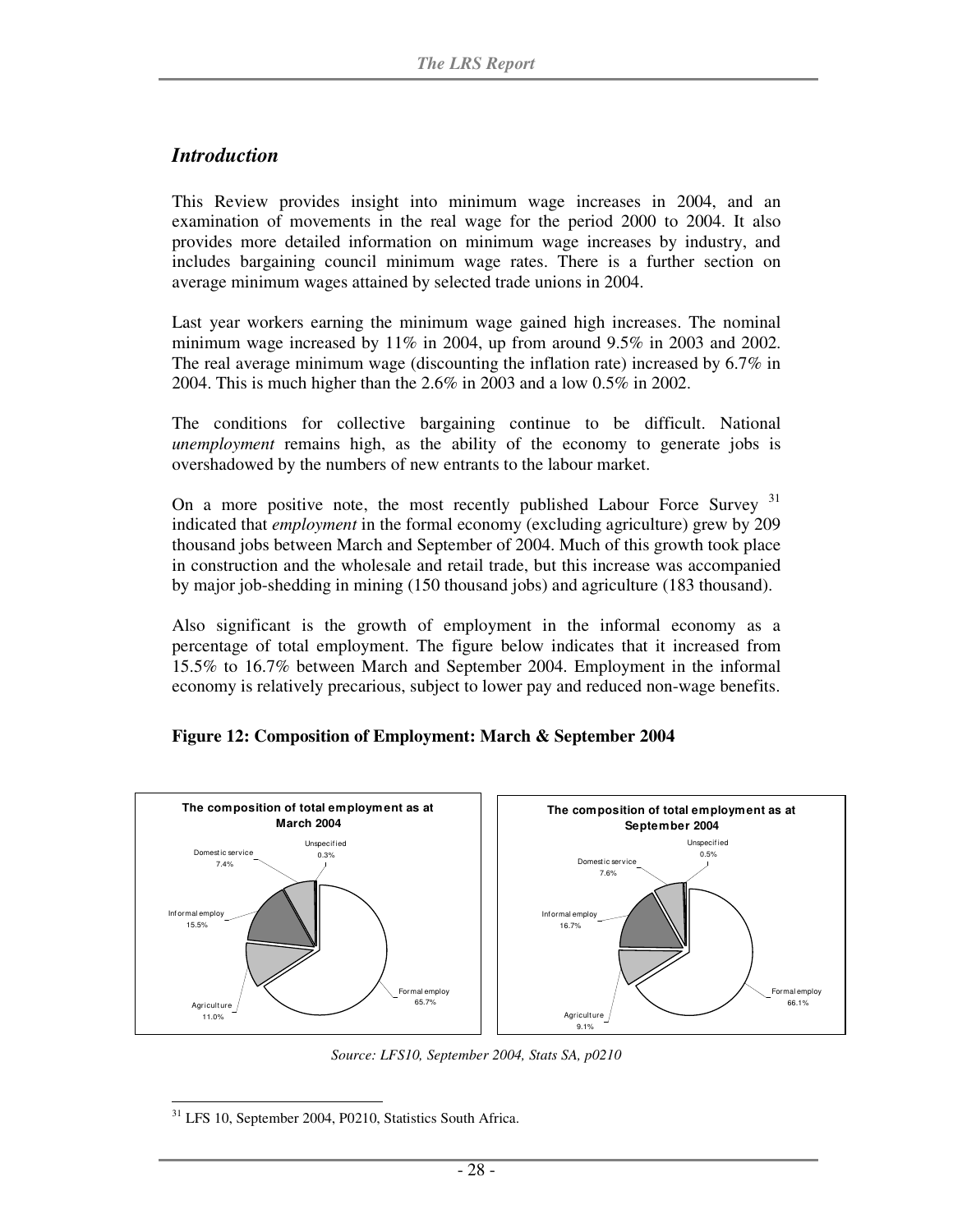There is evidence that more workers are covered by formal employment contracts than in previous years, but this does not appear to translate into the extension of key benefits such as provident fund provision. $32$ 

Certain sub-sectors of the manufacturing industry, such as clothing, are coming under increasing *pressure from international producers*, while others face disadvantageous trading conditions stemming from the relative strength of the Rand in recent times.

The national fixation with *the rate of inflation* is putting downward pressure on wage settlements as employers look to benchmark increases against the current low levels of inflation and expected inflation.

While the Reserve Bank<sup>33</sup> says that it would prefer wage agreements to be forwardlooking or to reflect the rate of inflation that is expected to prevail for the duration of the agreement, the Bank also acknowledges that wage agreements might still reflect efforts to compensate for the unexpected inflationary spike in 2002.

#### *Methodology*

Available sources of information on wages tend to reflect average wages, and provide little insight into an economy that we acknowledge to be characterised by high levels of inequality. The 2005 wage review utilises data on minimum wages obtained from the Average Wage Rates Database (AWARD). AWARD is an online facility maintained by the Labour Research Service in collaboration with trade unions. Information on wage and non-wage benefits have been collated on the database since 1996 precisely to get a better understanding of wages of ordinary workers that other sources do not allow for.

AWARD provides yearly wage and non-wage analysis across companies, sectors and industries. The data on minimum wages in this report have been extracted from over 1000 agreements and through telephonic and fax correspondence with trade union representatives of over 500 bargaining units. Also included are minimum wages negotiated through bargaining councils, as well as sectoral wage determinations.

In 2005, AWARD shifted to a system of rendering average wages that accounts for any wage agreement active in a chosen year, rather than only considering agreements that were concluded in a chosen year.

Average minimum wages on AWARD exclude payment resulting from bonuses and overtime.

<sup>-</sup><sup>32</sup> Altman, 2005, p, drawing on OHS and LFS data.

<sup>&</sup>lt;sup>33</sup> Address by Mr TT Mboweni, Governor of the South African Reserve Bank, at the Mercury/Safmarine Business Breakfast, International Convention Centre, Durban, http://www.reservebank.co.za/internet/Publication.nsf/0/645e93dc1237939942256ebd004929fe?OpenDocument &AutoFramed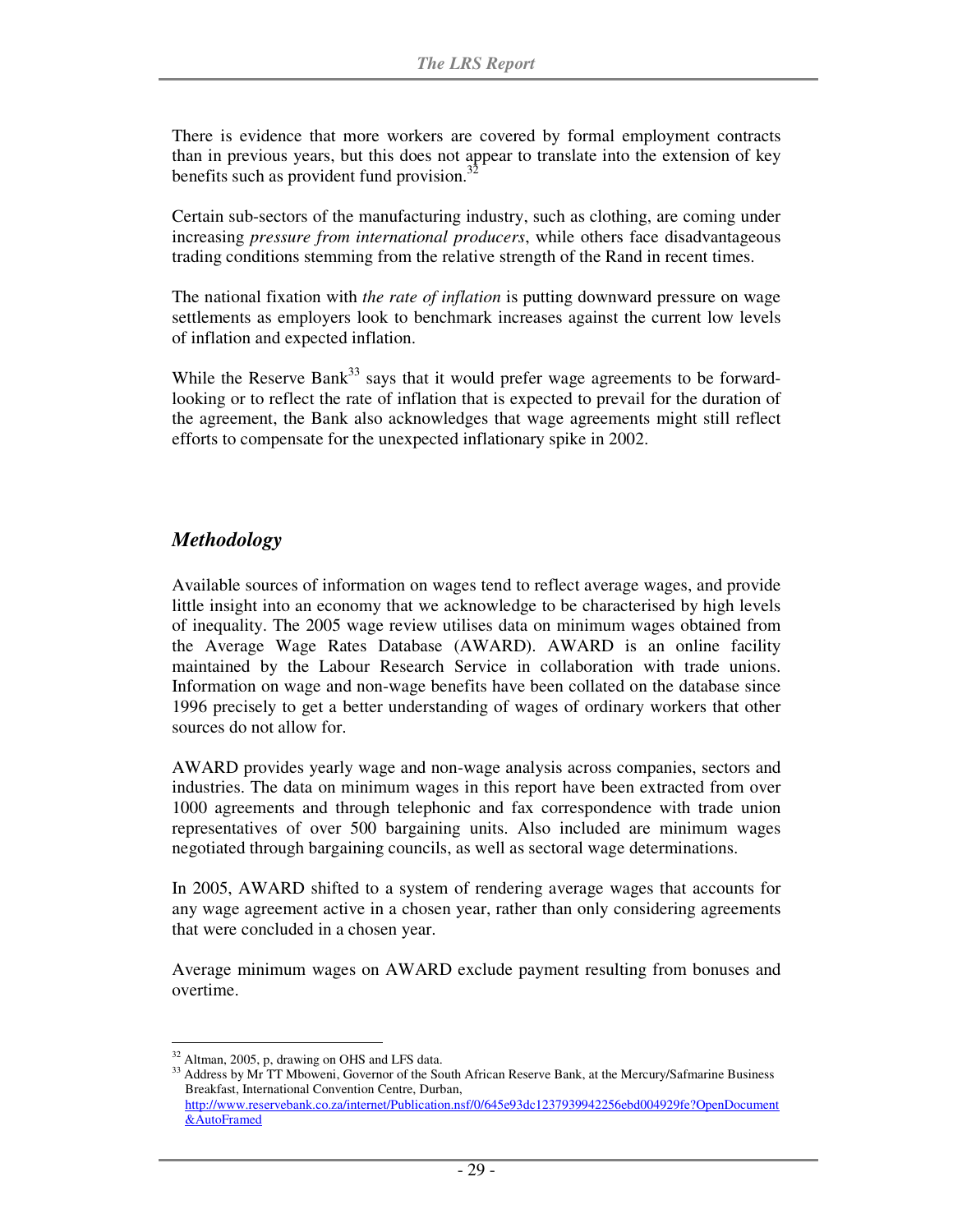#### *General Trends of the Average Minimum Wage*

#### **The Average Minimum Wage In 2004**

The average minimum wage in 2004 was R476 for a 44 hour week. This weekly wage is 11% (or 10.96% to be precise) higher than it was in 2003, when it was R429 per week and translates into an increase of R47 per week in money terms.

The real wage increase – subtracting CPIX of  $4.3\%$  – is 6.7% for 2004. This amounts to an increase of only R29 per week. In other words, the increase in the price of the goods and services that the worker ordinarily buys accounts for about R18 of the R47 increase, leaving the worker with R29 to spend on additional goods and services.

#### **Table 11: Percentage Increase in the Average Minimum Wage in 2004**

| Average wage increase: | Average annualised rate   | Average real wage |
|------------------------|---------------------------|-------------------|
| 2004                   | of CPIX inflation in 2004 | increase: 2004    |
| 11%                    | 4.3%                      | 6.7%              |

#### **Table 12: Nominal and real increases in Average Minimum Wages in 2004**

|              | Average<br>hours<br>worked:<br>2004 | Average<br>minimum<br>wage<br>2004 | Average<br>minimum<br>wage<br>2003 | Average<br>nominal wage<br><i>increase:</i><br>2004 | Average<br>real wage<br><i>increase:</i><br>2004 |
|--------------|-------------------------------------|------------------------------------|------------------------------------|-----------------------------------------------------|--------------------------------------------------|
| Week         | 43.9                                | R 476                              | R <sub>429</sub>                   | R 47                                                | R 29                                             |
| <b>Month</b> | 190.1                               | $R$ 2,061                          | R 1,858                            | R 203                                               | R 124                                            |
| Year         | 2282.8                              | R 24,752                           | R 22,308                           | R 2,444                                             | R 1,495                                          |

#### **Average Minimum Wage: 2000 - 2004**

The nominal average minimum wage increased by 33% between 2000 and 2004. Taking CPI-X inflation for the same period into account (almost 30%) the real average minimum wage increase was 3% (see Table 13). Were it not for the better increase last year, workers would not have seen any real improvement in their income over the past five years.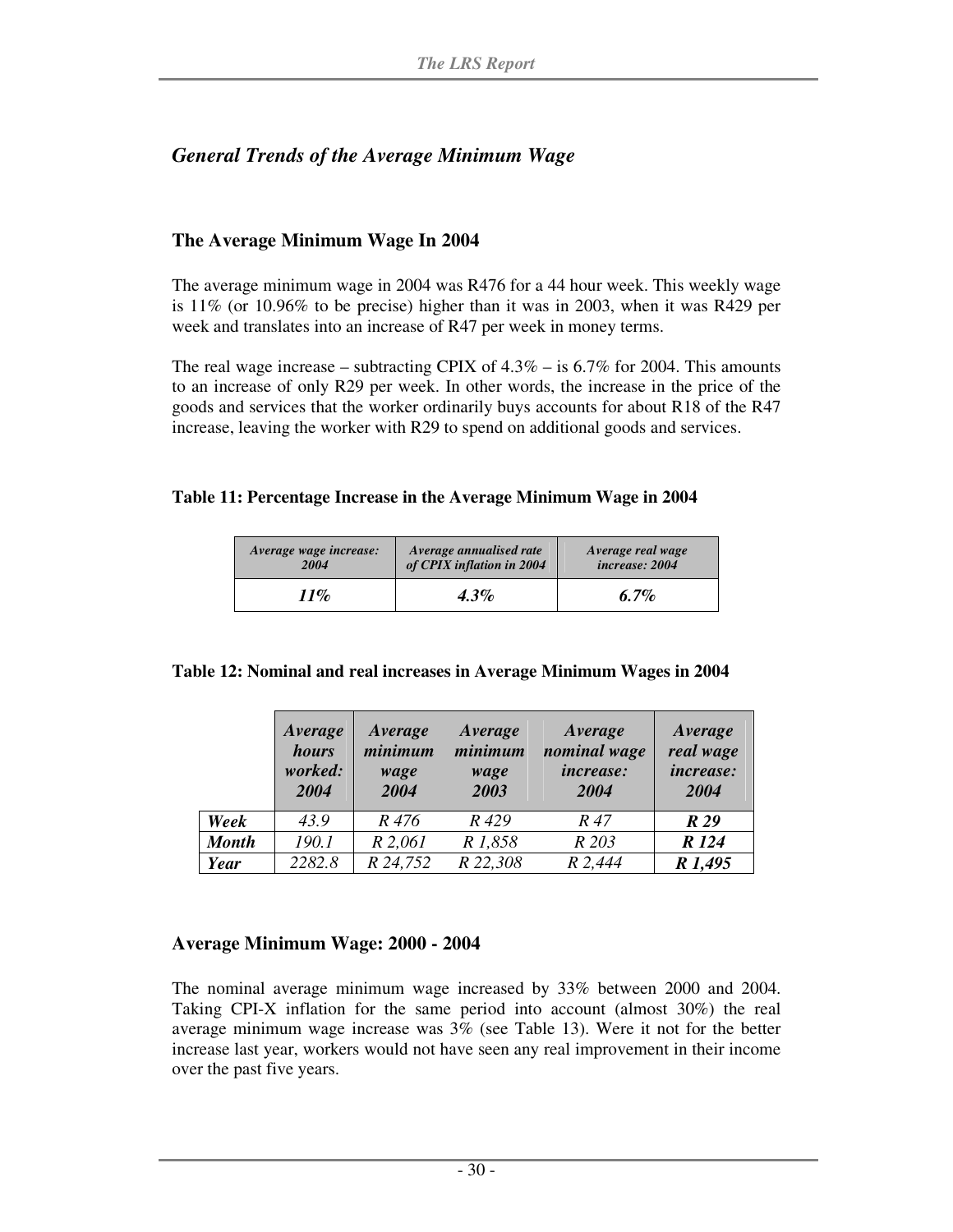| Average Minimum Wage by Industry: 2000 & 2004 (Rands) |        |        |                |          |           |           | <b>Nominal</b> | Real            |
|-------------------------------------------------------|--------|--------|----------------|----------|-----------|-----------|----------------|-----------------|
|                                                       |        | Weekly | <b>Monthly</b> |          | Annual    |           | Increase       | <b>Increase</b> |
| Industry                                              | 2000   | 2004   | 2000           | 2004     | 2000      | 2004      | 2000-2004(%)   | 2000-2004(%)    |
| <b>Agriculture</b>                                    | 285.00 | 325.93 | 1,234.05       | 1,411.28 | 14,820.00 | 16,948.36 | 14.36          | $-15.44$        |
| Community and<br><b>Social Services</b>               | 431.00 | 583.79 | 1,866.23       | 2,527.81 | 22,412.00 | 30,357.08 | 35.45          | 5.65            |
| <b>Construction</b>                                   | 225.00 | 410.74 | 974.25         | 1,778.50 | 11,700.00 | 21,358.48 | 82.55          | 52.75           |
| <b>Manufacturing</b>                                  | 443.00 | 548.39 | 1,918.19       | 2,374.53 | 23,036.00 | 28,516.28 | 23.79          | $-6.01$         |
| <b>Mining</b>                                         | 328.00 | 505.03 | 1,420.24       | 2,186.78 | 17,056.00 | 26,261.56 | 53.97          | 24.17           |
| <b>Transport</b>                                      | 477.00 | 578.83 | 2,065.41       | 2,506.33 | 24,804.00 | 30,099.16 | 21.35          | $-8.45$         |
| Wholesale and<br><b>Retail Trade</b>                  | 318.00 | 379.26 | 1,376.94       | 1,642.20 | 16,536.00 | 19,721.52 | 19.26          | $-10.54$        |
| <b>All Industries</b>                                 | 358.14 | 476.00 | 1,550.76       | 2,061.06 | 18,623.43 | 24,751.78 | 32.91          | 3.11            |

**Table 13: Average Minimum Wage: 2000 & 2004** 

**Figure 13: Nominal and Real Wage Increase (%) From 2000 To 2004** 

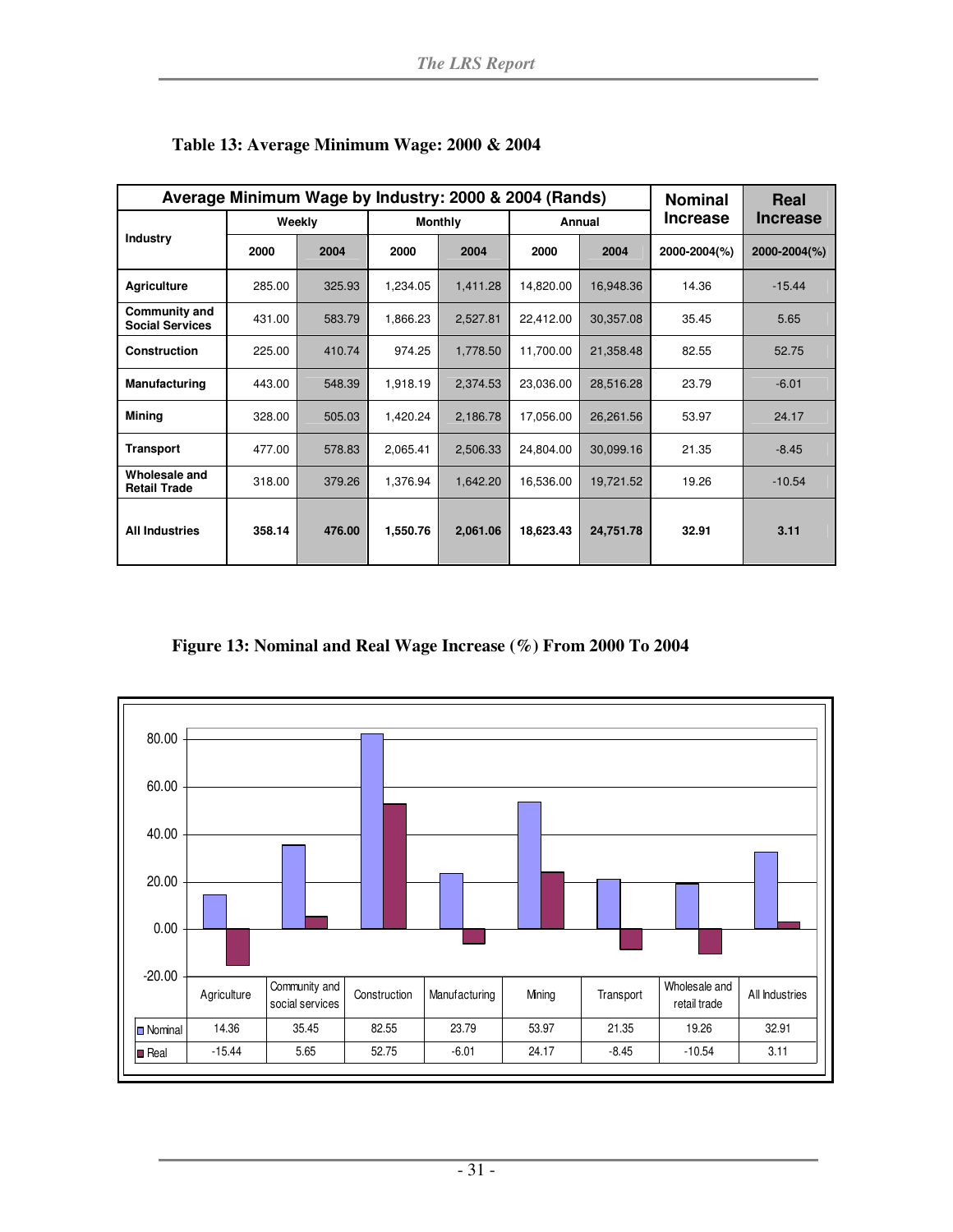Figure 13 shows that movements in the real average minimum wage differ substantially between industries.

Workers in Agriculture obtained a 7.4% increase last year, however, between 2000 and 2004 these workers took a wage cut of 15.5% after inflation. The real wage declined by  $6\%$  in Manufacturing,  $8.5\%$  in the Transport industry, and by almost  $11\%$ in the Wholesale and Retail trade during the same period.

Construction and Mining showed significant real wage gains of 52% and 24% respectively. But minimum wages in Construction are extremely low and the Mining industry has one of the highest wage gaps (see the Directors Fees Survey). Workers in Community, Social and Personal Services attained a real increase of 5.6%, which is lower than the average increase in minimum wages between 2000 and 2004.

Looking at the years within this period, it can be seen that there was no real increase in 2002 (0.05%) and only a 2.66% in 2003.

#### **Table 14: Nominal and Real Annual Minimum Wage Increases – 2002-2004**

| Year | <b>Nominal</b><br><b>Increase</b><br>(%) | <b>CPIX</b> average<br>for the year<br>(%) | Real<br><b>Increase</b><br>(%) |
|------|------------------------------------------|--------------------------------------------|--------------------------------|
| 2002 | 9.35                                     | 9.3                                        | 0.05                           |
| 2003 | 9.46                                     | 6.8                                        | 2.66                           |
| 2004 | 10.96                                    | 4.3                                        | 6.66                           |

Hopefully the trend, which can be seen in figure below, of higher real wage increases that began in 2003, and improved in 2004, will be continue to improve in 2005.



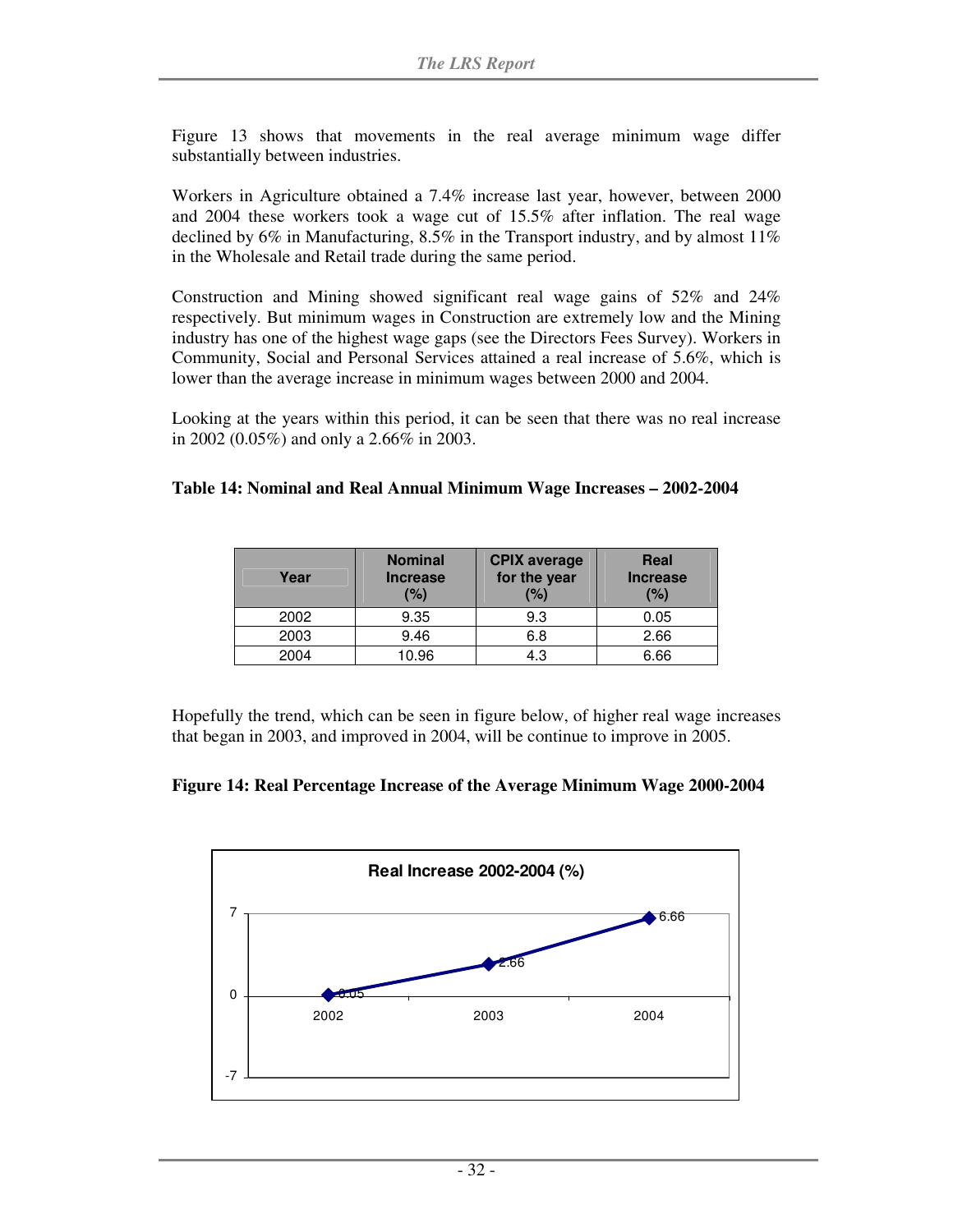#### **The Minimum Wage in Bargaining Agreements**

While the average minimum wage effective in 2004 was R476 per week, we find that the minimum wage reflected in wage agreements concluded in 2004 ranged from R166 per week to R1 136 per week.

The figure below gives an indication of the distribution of minimum wages by income level in 2003 and 2004.<sup>34</sup>





There are more wage agreements above the R551-R600 per week category than there were in 2003 and fewer agreements in 2004 below it than there were in 2003. This is a positive sign meaning that more agreements have registered higher minimum wages in 2004. Especially noticeable is the more than 50% drop in the lowest R151-R200 category between 2003 and 2004.

<sup>-</sup><sup>34</sup> Readers should note that this section only relies on data from wage agreements concluded in 2004 while the other sections combines the data of agreements concluded in 2004 as well as agreements entered into before but that is still in force during 2004. For this reason, the averages presented in this section will differ from those in other sections.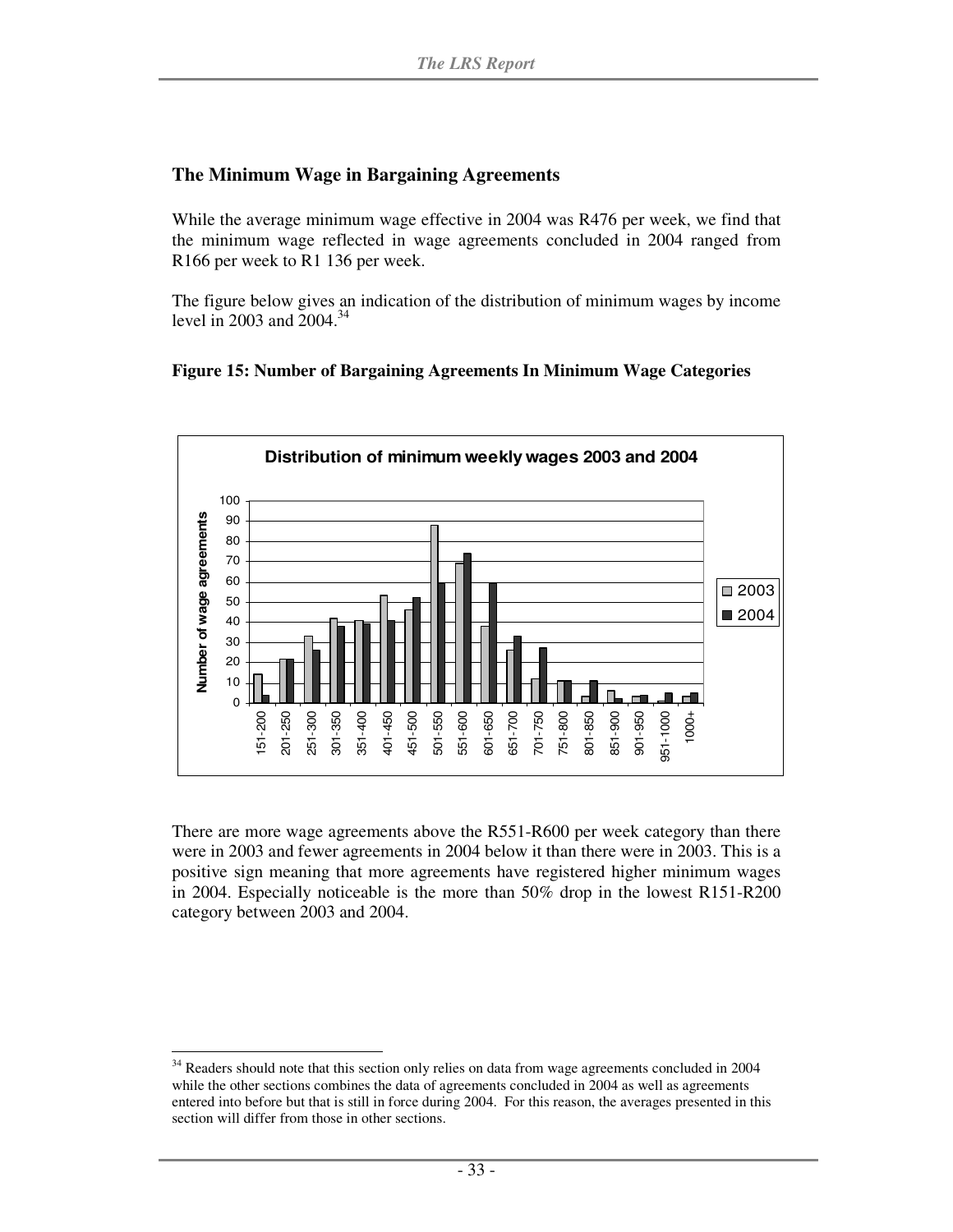#### *The Average Minimum Wage Compared to Subsistence Benchmarks*

The table below compares the average minimum wage of AWARD to three measures of the minimum monthly income required to sustain the average low income household; the Minimum Living Level (MLL), the Supplemented Living Level (SLL) and the Household Subsistence Level.

#### **Figure 16: Minimum Wage Compared to Household Income Requirements: 2003 & 2004**



The Minimum Living Level (MLL), as published by the Bureau of Market Research at UNISA, purports to *"denote the minimum financial requirements of members of a family if they are to maintain their health and have acceptable standards of hygiene and sufficient clothing for their needs"*. <sup>35</sup> The MLL stood at R1 945 per month in March 2004. This means that a third (33.1%) of all agreements here reflect average minimum wages that are not sufficient to support the most basic income requirements of a household.

The Supplemented Living Level (SLL) reportedly *"makes provision for more items than the MLL"*, and attempts to describe *"a modest low-level standard of living"*. 36 The SLL stood at R2 549 per month in March 2004. Comparing minimum wage data from bargaining agreements to the SLL shows two-thirds (66%) do not meet this

-

<sup>&</sup>lt;sup>35</sup> BMR, research Report No. 319, p1

 $36$  ibid.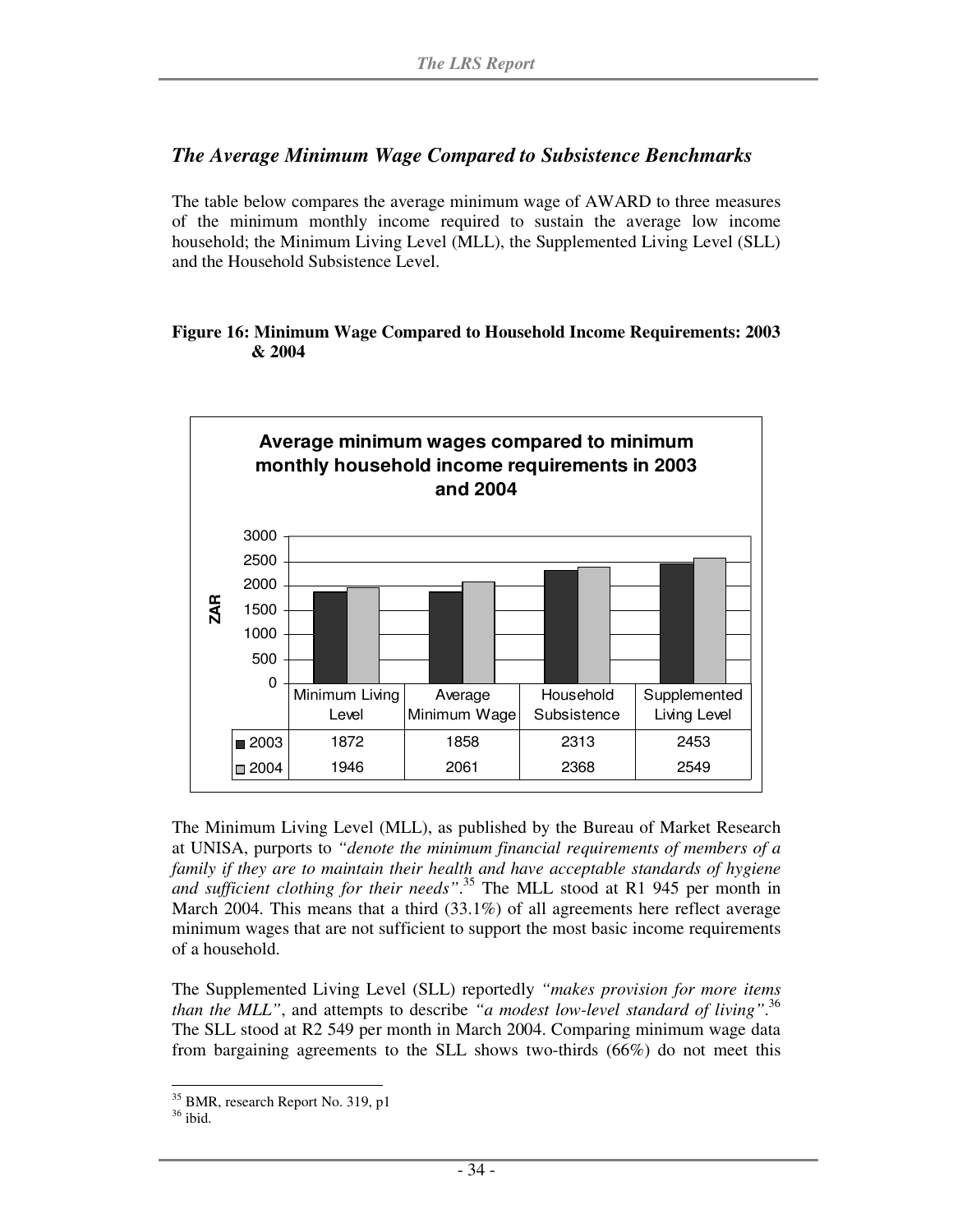standard. In other words, they offer minimum wages below what is required in the SLL.

Another Benchmark, The Household Subsistence Level (HSL), is published by the Health and Development Research Institute at the University of Port Elizabeth. The HSL indicates that an income of R2 368 is required by the average household in order to meet its most basic material needs.<sup>37</sup> More than a fifth  $(21\%)$  of all the wage agreements in this sample reflects minimum wage levels that would not be sufficient to maintain the average family in the absence of supplementary income.

#### **Figure 17: Wage Agreements Relative to MLL, SLL and HSL**



The figure above shows that the average minimum wage improved relative to these benchmarks in 2004. While 72% of agreements in 2003 reflected minimum wages below the SLL, this was reduced to 65% in 2004. The number of agreements with minimum wages below the MLL declined marginally from 35% to 33%. The proportion of agreements with minimum wages below the HSL also decreased slightly from 59% to 55%.

#### *Minimum Wages By Industry*

Wage increases in 2004 were above inflation in all industries.<sup>38</sup>. There is however much unevenness in the rate of increase between them.

Workers in the Mining, Transport and Community Services<sup>39</sup> industries appear to be relatively better off, with higher average minimum earnings and more substantial annual wage increases operating off this base.

-

 $37$  The HSL applied for a 5 member household in the low-middle income group is used in this report.

The HSL for a 5 member household in the low income group stands a little lower at R1874.

<sup>&</sup>lt;sup>38</sup> Only industries for which AWARD has a substantial number of agreements are reflected in this section.

<sup>&</sup>lt;sup>39</sup> The sample is dominated by local municipalities.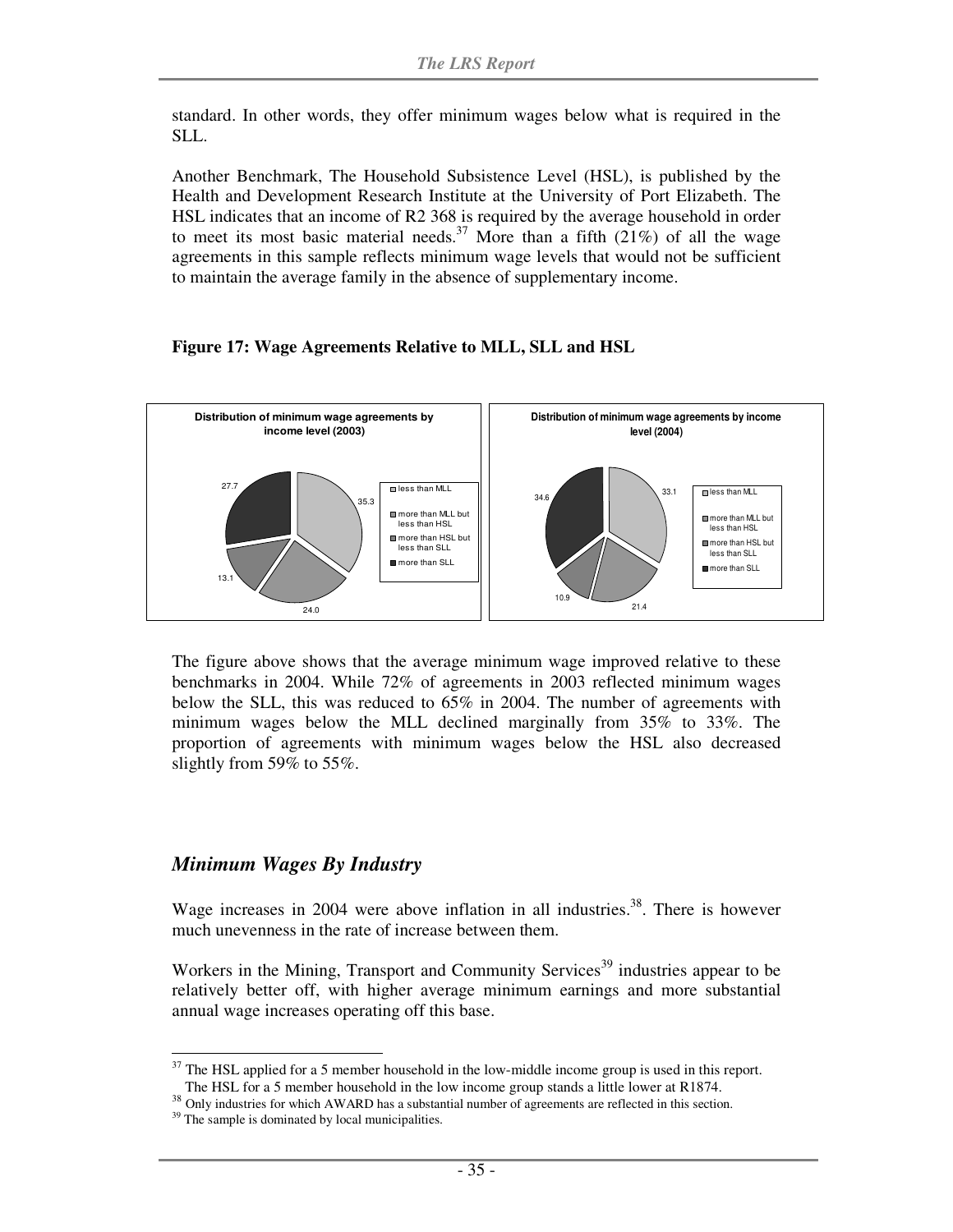The Construction and Transport industries recorded average real increases in excess of 10%. The Agriculture, Community Services and Mining industries experienced real wage increases in the range of 5%-10% on average during 2004. The Manufacturing and Wholesale & Retail industries recorded average real minimum wage increases of less than 5%.





**Figure 19: Actual Average Minimum Monthly Wage (Rands) for Selected Industries** 

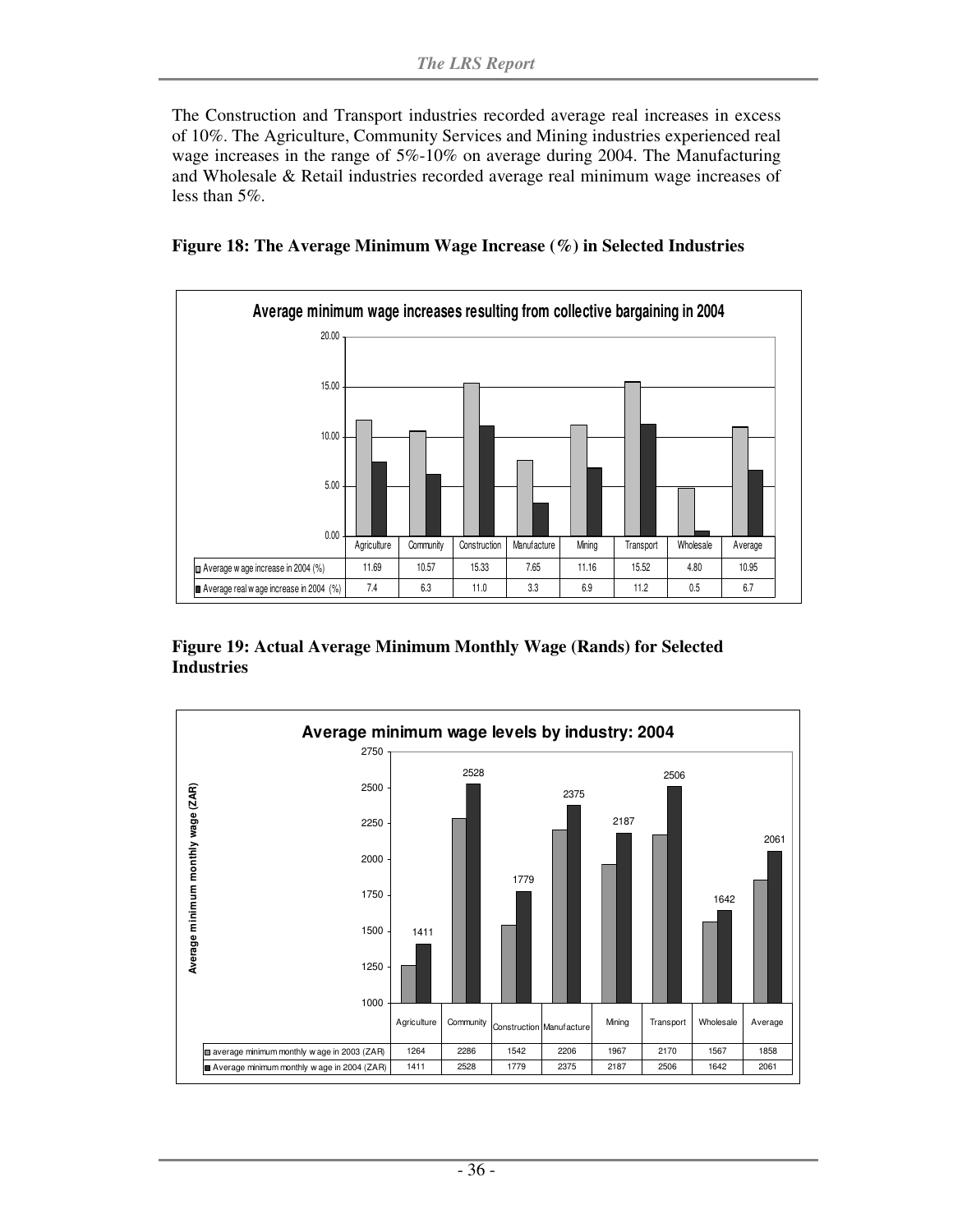Year on year changes in the average minimum wage for selected industries are explored below.

#### **Agriculture:**

In Agriculture, the average minimum wage stood at R1 411 per month in 2004. This is up from R1 254 in 2003 and amounts to an increase of about R150 per month. Following a 10% increase, farm workers in rural areas were entitled to a minimum wage increase of R165 per week (R715 per month) in terms of the 2004 sectoral determination for the sector. The rate of unionisation in the Agricultural industry is estimated to be less than 7% of the total workforce.

#### **Agriculture** *Weekly wage Wage increase (%) Average rate of CPIX inflation Real wage increase (%) 2000* 285 **2001** | 232 | -18.8 | 6.6 | -25.4 **2002** | 253 | 9.3 | 9.3 | 0.0 **2003** | 292 | 15.2 | 6.8 | 8.4 **2004** | 326 | 11.7 | 4.3 | 7.4

#### **Table 15: Average Minimum Wage: Agriculture**

The table above shows that in 2001 workers took a 25% real wage cut and in 2002 did not get any real increase. In 2003 and 2004, however, they were able to improve their real wage and this trend will have to continue if they are to make up for the overall loss of a 15% wage cut between 2000 and 2004 (see Figure 13).

#### **Wholesale and Retail:**

The Wholesale & Retail Trade industry stands out as a poor wage increase performer with low actual earnings as well. Less than a fifth of the workforce in this industry is estimated to belong to trade unions. The monthly wage increased from R1 567 in 2003 to R1 642 in 2004 and amounts to an additional R75 per month. The 2004 sectoral determination for the Wholesale and Retail Trade set a minimum wage of R212 per week for a general assistant. This is about R920 per month, and amounts to an 8.8% increase.

Average minimum wage increases exceeded inflation for the first time in 2004 and not by all that much. The 19% nominal increase between 2000 and 2004 was much less than CPI-X for this period, resulting in a wage cut of 11% during this period (see Figure 13).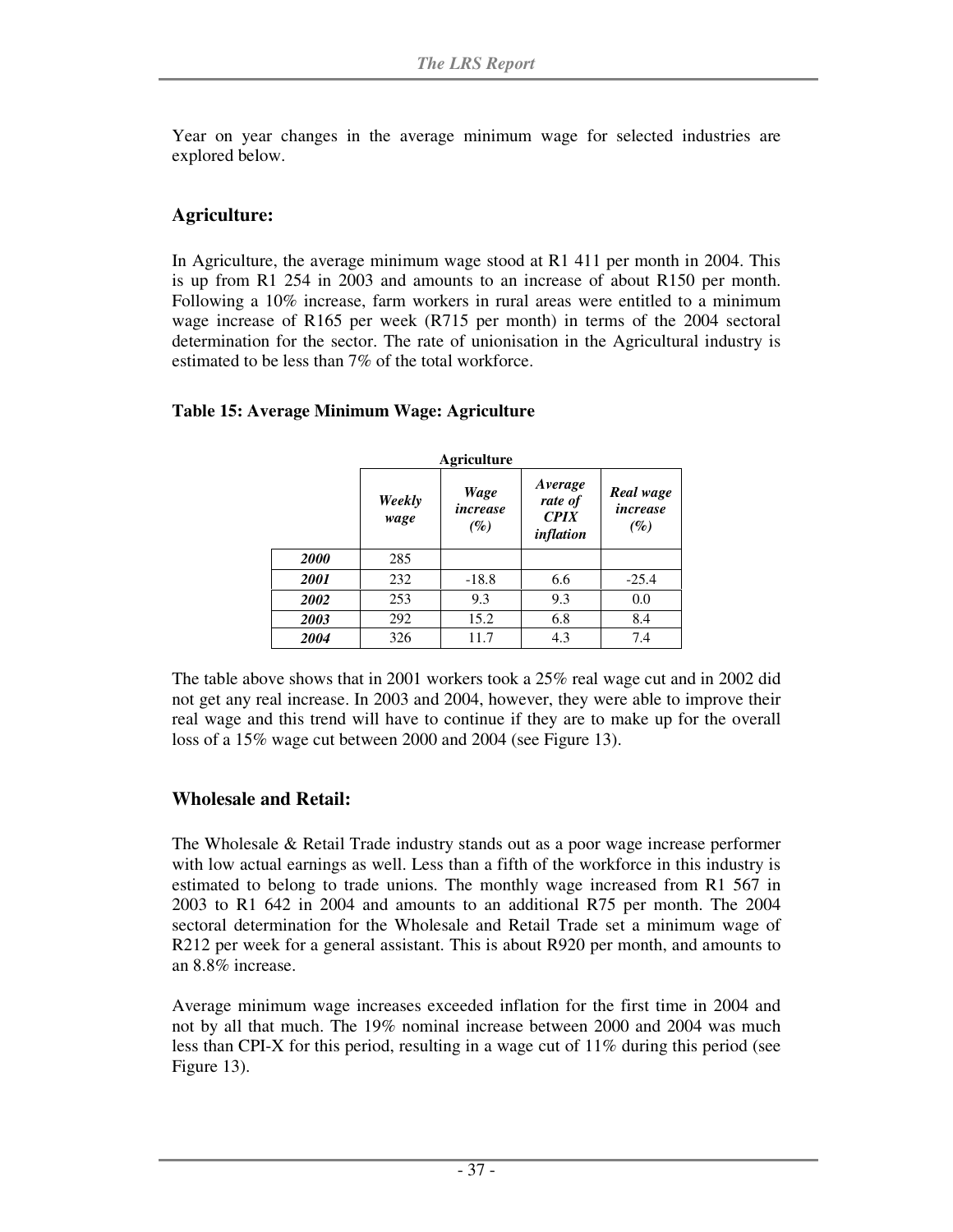| Wholesale & Retail |                |                            |                                         |                                 |  |  |  |
|--------------------|----------------|----------------------------|-----------------------------------------|---------------------------------|--|--|--|
|                    | Weekly<br>wage | Wage<br>increase<br>$(\%)$ | Average<br>rate of<br>CPIX<br>inflation | Real wage<br>increase<br>$(\%)$ |  |  |  |
| 2000               | 318            |                            |                                         |                                 |  |  |  |
| 2001               | 325            | 2.0                        | 6.6                                     | $-4.6$                          |  |  |  |
| 2002               | 343            | 5.7                        | 9.3                                     | $-3.6$                          |  |  |  |
| 2003               | 362            | 5.4                        | 6.8                                     | $-1.4$                          |  |  |  |
| 2004               | 379            | 4.8                        | 4.3                                     | 0.5                             |  |  |  |

#### **Table 16: Average Minimum Wage: Wholesale & Retail**

Unions concluded a three year agreement within the Motor and Fuel Retail sectors in September of 2004. The agreement is reported to cover about 180 000 workers including those in component manufacture, at car dealerships, petrol service stations and vehicle panel shops. The agreement set a 7.5% wage increase for 2004, June CPI-X plus 1% in 2005, and June CPI-X plus 2 in 2006. Should CPI-X breach the 5-9% band in year two or three, negotiations will be re-opened.

#### **Manufacturing:**

The average minimum wage in the manufacturing industry was R2 375 per month in 2004. The LFS estimate of unionisation in the industry is about 34%. The industry recorded a marginal real wage increase of 3.3% in 2004. Wage increases in this industry only began to outstrip CPI-X from 2003. In both 2001 and 2002 workers in this industry experienced more than 4% real wage cuts.

#### **Table 17: Average Minimum Wage: Manufacturing**

| <b>Manufacturing</b> |                |                            |                                                |                                 |  |  |
|----------------------|----------------|----------------------------|------------------------------------------------|---------------------------------|--|--|
|                      | Weekly<br>wage | Wage<br>increase<br>$(\%)$ | Average<br>rate of<br><b>CPIX</b><br>inflation | Real wage<br>increase<br>$(\%)$ |  |  |
| 2000                 | 443            |                            |                                                |                                 |  |  |
| 2001                 | 452            | 2.1                        | 6.6                                            | $-4.5$                          |  |  |
| 2002                 | 472            | 4.5                        | 9.3                                            | $-4.8$                          |  |  |
| 2003                 | 509            | 7.8                        | 6.8                                            | 1.0                             |  |  |
| 2004                 | 548            | 7.7                        | 4.3                                            | 3.4                             |  |  |

As shown earlier the 24% nominal wage increase between 2000 and 2004 did not match the 30% inflation for this period and so workers still need to make up for the 6% wage cut in this period (see Figure 13).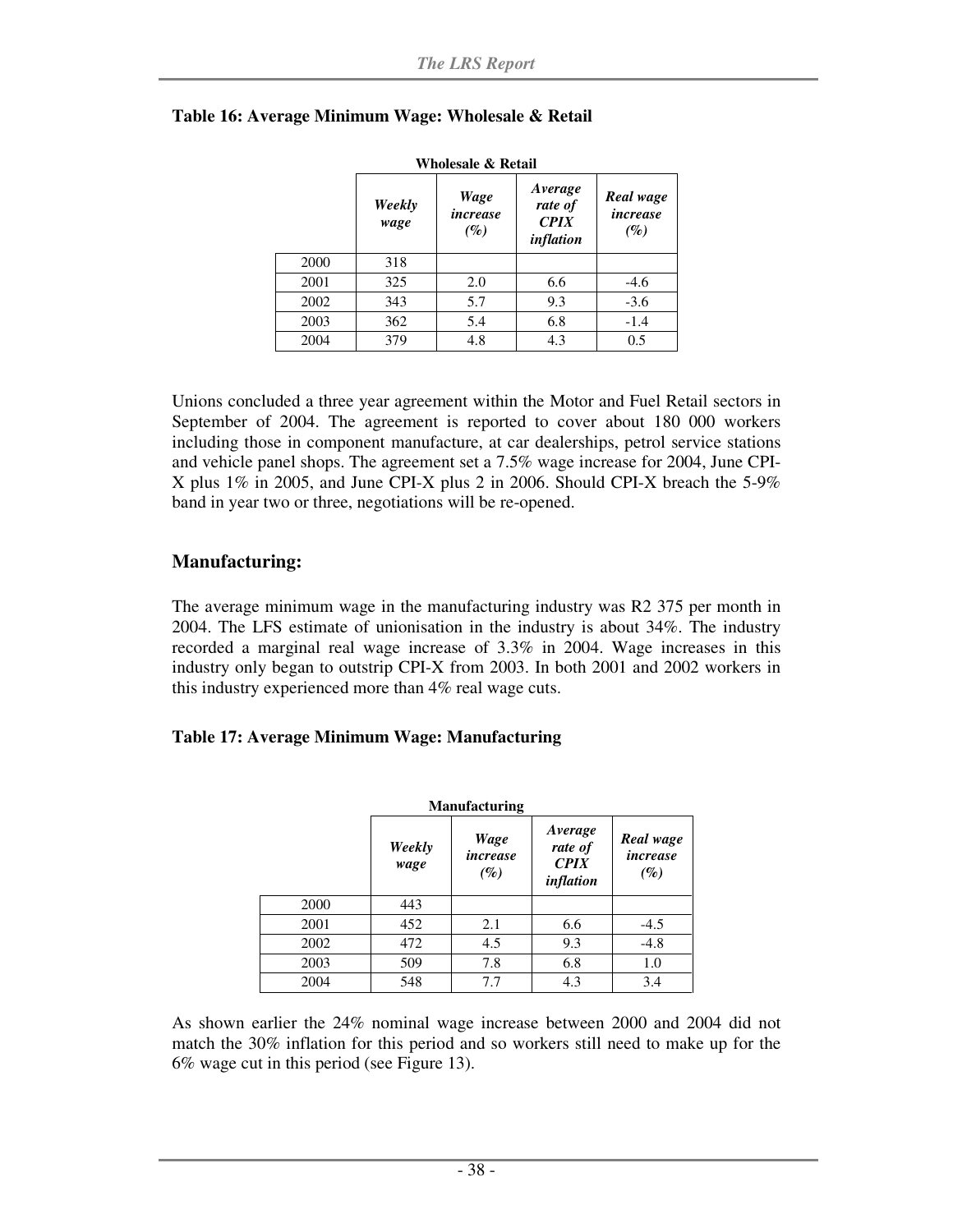NUMSA settled for a 7.5% increase in minimum wages in the Steel  $\&$  Engineering as well as the Automobile manufacturing sectors last year.

Wage increases during 2004 in the Cotton; Home Textile; Woven & Crochet Textile; Canvas & Ropeworking; Laundry; Carpet; and Wool & Mohair sectors were firmly in the  $5.5\%$  to  $6.5\%$  range.

#### **Community and Social Services:**

The actual average minimum wage stood at just over R2 500 per month in 2004. The LFS suggests that about 60% of workers in this industry belong to trade unions.

In 2003 and 2004 minimum wage workers at local municipalities won real wage increases of 4.5% and 6.3% respectively (see Table 18). In the course of 2001 and 2002, however, workers experienced a decline in real wages of 4% and 2% respectively. The net outcome for the period 2000 to 2004 is that the real average minimum wage in this industry appreciated by 5.6 % (see Figure 13).

#### **Table 18: Average Minimum Wage: Community & Social Services**

| Community |                |                         |                                                |                                 |  |  |  |
|-----------|----------------|-------------------------|------------------------------------------------|---------------------------------|--|--|--|
|           | Weekly<br>wage | Wage<br>increase<br>(%) | Average<br>rate of<br><b>CPIX</b><br>inflation | Real wage<br>increase<br>$(\%)$ |  |  |  |
| 2000      | 431            |                         |                                                |                                 |  |  |  |
| 2001      | 442            | 2.6                     | 6.6                                            | $-4.0$                          |  |  |  |
| 2002      | 474            | 7.2                     | 9.3                                            | $-2.1$                          |  |  |  |
| 2003      | 528            | 11.3                    | 6.8                                            | 4.5                             |  |  |  |
| 2004      | 584            | 10.6                    | 4.3                                            | 6.3                             |  |  |  |

Major mobilization by public servants in 2004 resulted in a settlement of a 6.2% increase in 2004 and a 6.6% in 2005. This was higher than the government's initial offer of 4.4% for three years. Post office workers got an 8% wage increase in 2004.

#### **Construction:**

The average minimum wage in the construction industry stood at R1 779 per month for 2004. It was R1 524 in 2003 and therefore workers increased their wage by R255 per month. The rate of unionisation in the construction industry is estimated to be 13%.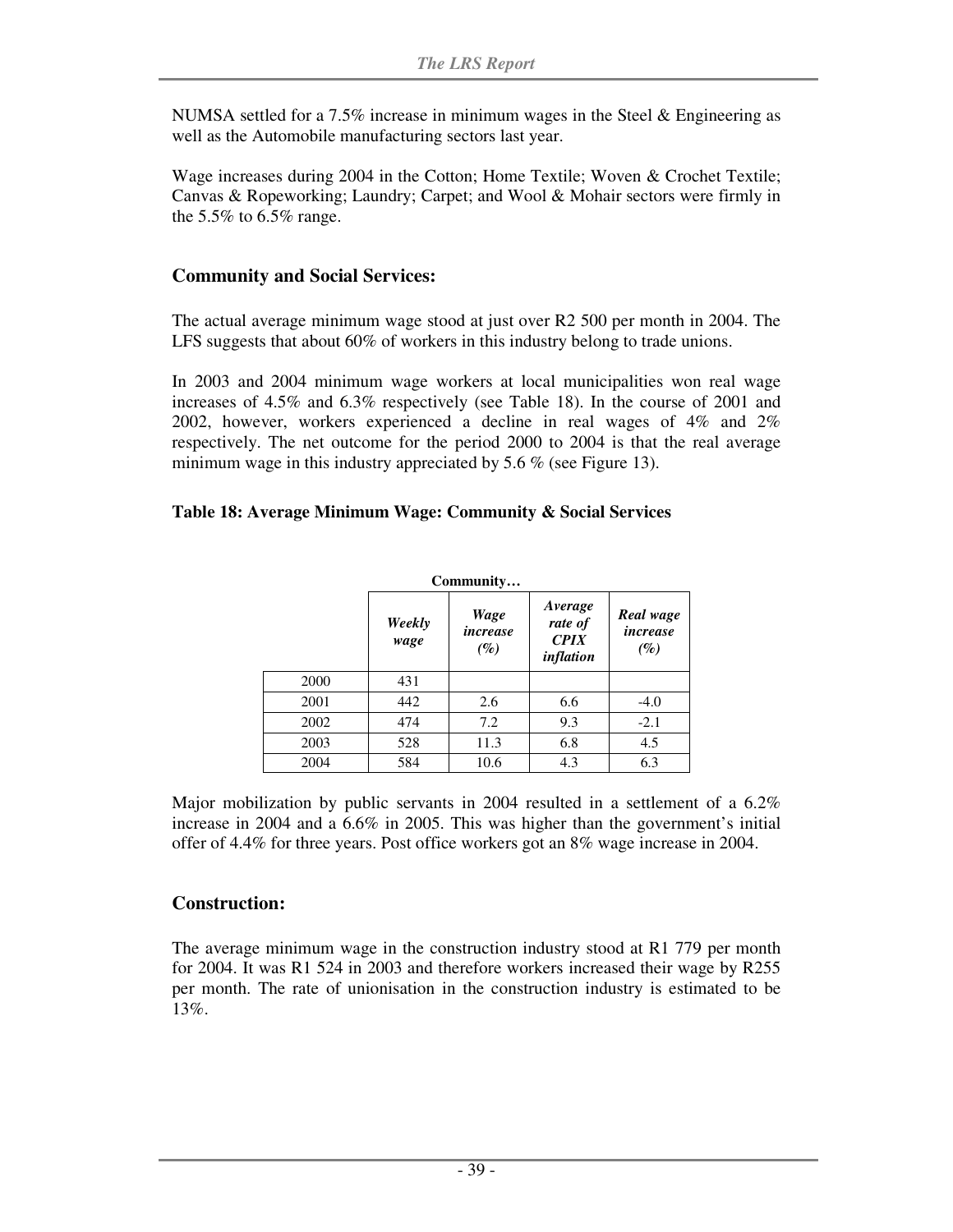| <b>Construction</b> |                |                            |                                         |                                 |  |  |
|---------------------|----------------|----------------------------|-----------------------------------------|---------------------------------|--|--|
|                     | Weekly<br>wage | Wage<br>increase<br>$(\%)$ | Average<br>rate of<br>CPIX<br>inflation | Real wage<br>increase<br>$(\%)$ |  |  |
| 2000                | 225            |                            |                                         |                                 |  |  |
| 2001                | 262            | 16.3                       | 6.6                                     | 9.7                             |  |  |
| 2002                | 327            | 24.8                       | 9.3                                     | 15.5                            |  |  |
| 2003                | 356            | 8.9                        | 6.8                                     | 2.1                             |  |  |
| 2004                | 411            | 15.3                       | 4.3                                     | 11.0                            |  |  |

#### **Table 19: Average Minimum Wage: Construction**

Minimum wage increases in the construction industry have been consistently higher than CPI-X, although by only 2% during 2003. The net effect is that minimum wages have appreciated by over 50% in real terms between 2000 and 2004 (see Figure 13). Wage levels are, however, relatively low in the construction industry so the high percentage increases is not very high in Rand terms.

#### **Mining:**

The average minimum monthly wage was R2 187 in 2004. This was up by R220 from the average minimum monthly wage of R1 967 in 2003. The estimated rate of unionisation in this industry is over three quarters (75%) of the total workforce.

The mining industry departs from the trend in other industries examined. This industry has experienced nominal wage increases that outstrip inflation each year from 2001 to 2004 by more than 3% (see Table 20). As a result the real minimum wage has appreciated by 24 percent between 2000 and 2004 (see Figure 13).

#### **Table 20: Average Minimum Wage: Mining**

|      |                | <b>Mining</b>                     |                                         |                                 |
|------|----------------|-----------------------------------|-----------------------------------------|---------------------------------|
|      | Weekly<br>wage | <b>Wage</b><br>increase<br>$(\%)$ | Average<br>rate of<br>CPIX<br>inflation | Real wage<br>increase<br>$(\%)$ |
| 2000 | 328            |                                   |                                         |                                 |
| 2001 | 360            | 9.6                               | 6.6                                     | 3.0                             |
| 2002 | 411            | 14.4                              | 9.3                                     | 5.1                             |
| 2003 | 454            | 10.5                              | 6.8                                     | 3.7                             |
| 2004 | 505            | 11.2                              | 4.3                                     | 6.9                             |

In the platinum sector, wage increases at Angloplat were 9.5% for the lowest grades and 7.75% for the highest. Implat saw 8% across the board increases in 2004.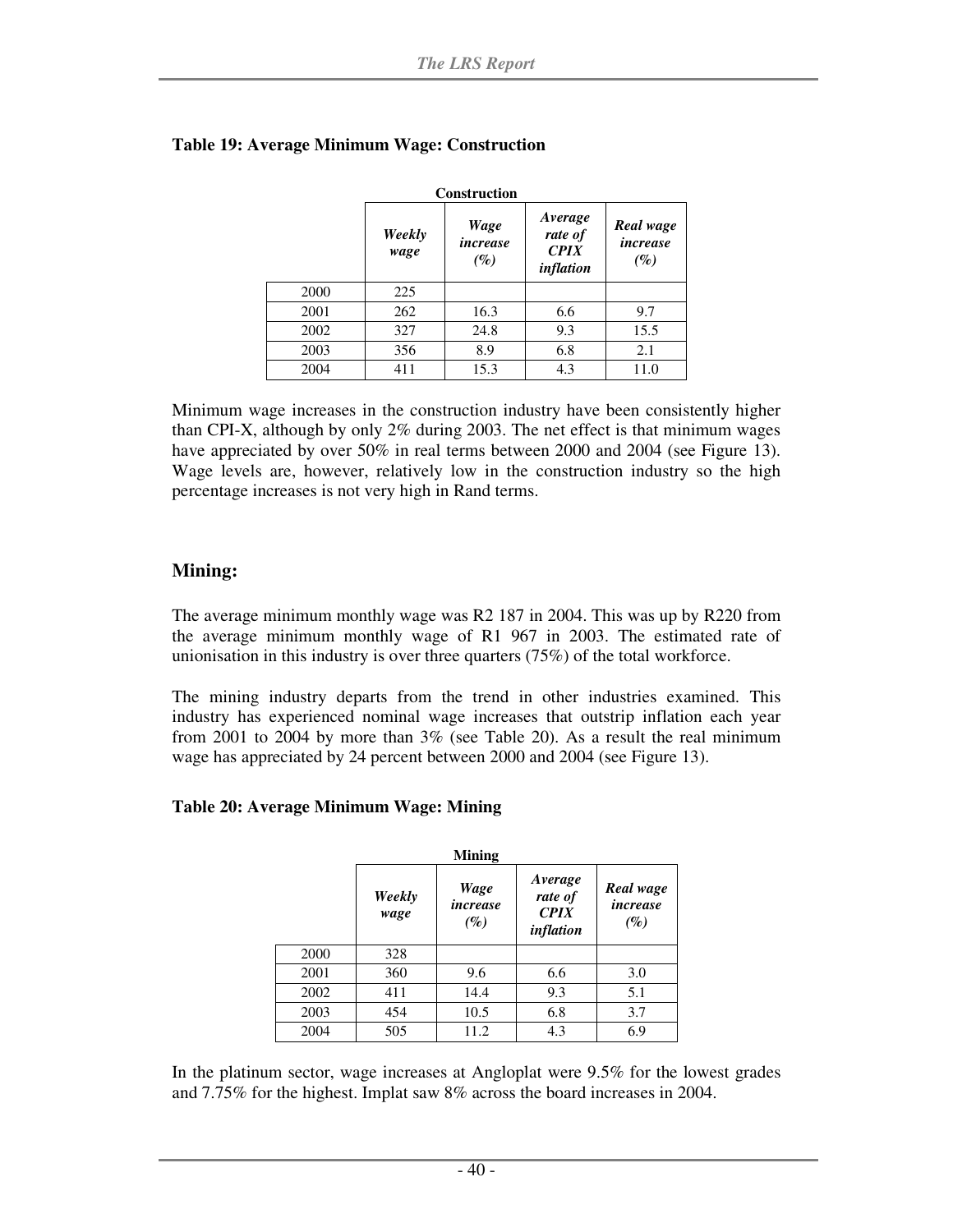#### **Transport:**

In 2004 the average monthly minimum wage in the transport industry was R2 506. In 2003 it was R2 170 resulting in a monthly increase of R336 and a real percentage increase of 11%. It is estimated that a third of the workforce in this industry is unionised.

#### **Table 21: Average Minimum Wage: Transport**

|      |                | <b>Transport</b>           |                                         |                                 |
|------|----------------|----------------------------|-----------------------------------------|---------------------------------|
|      | Weekly<br>wage | Wage<br>increase<br>$(\%)$ | Average<br>rate of<br>CPIX<br>inflation | Real wage<br>increase<br>$(\%)$ |
| 2000 | 477            |                            |                                         |                                 |
| 2001 | 470            | $-1.4$                     | 6.6                                     | $-8.0$                          |
| 2002 | 468            | $-0.4$                     | 9.3                                     | $-9.7$                          |
| 2003 | 501            | 7.0                        | 6.8                                     | 0.2                             |
| 2004 | 579            | 15.5                       | 4.3                                     | 11.2                            |

Workers in the industry experienced an 8% cut in 2001, a 9% cut in 2002 and attained increases that just about matched inflation in 2003 (see Table 21). So while the nominal wage has increased by about 21% between 2000 and 2004, the real average minimum wage has in fact declined by 8.5% over the same period (see Figure 13)).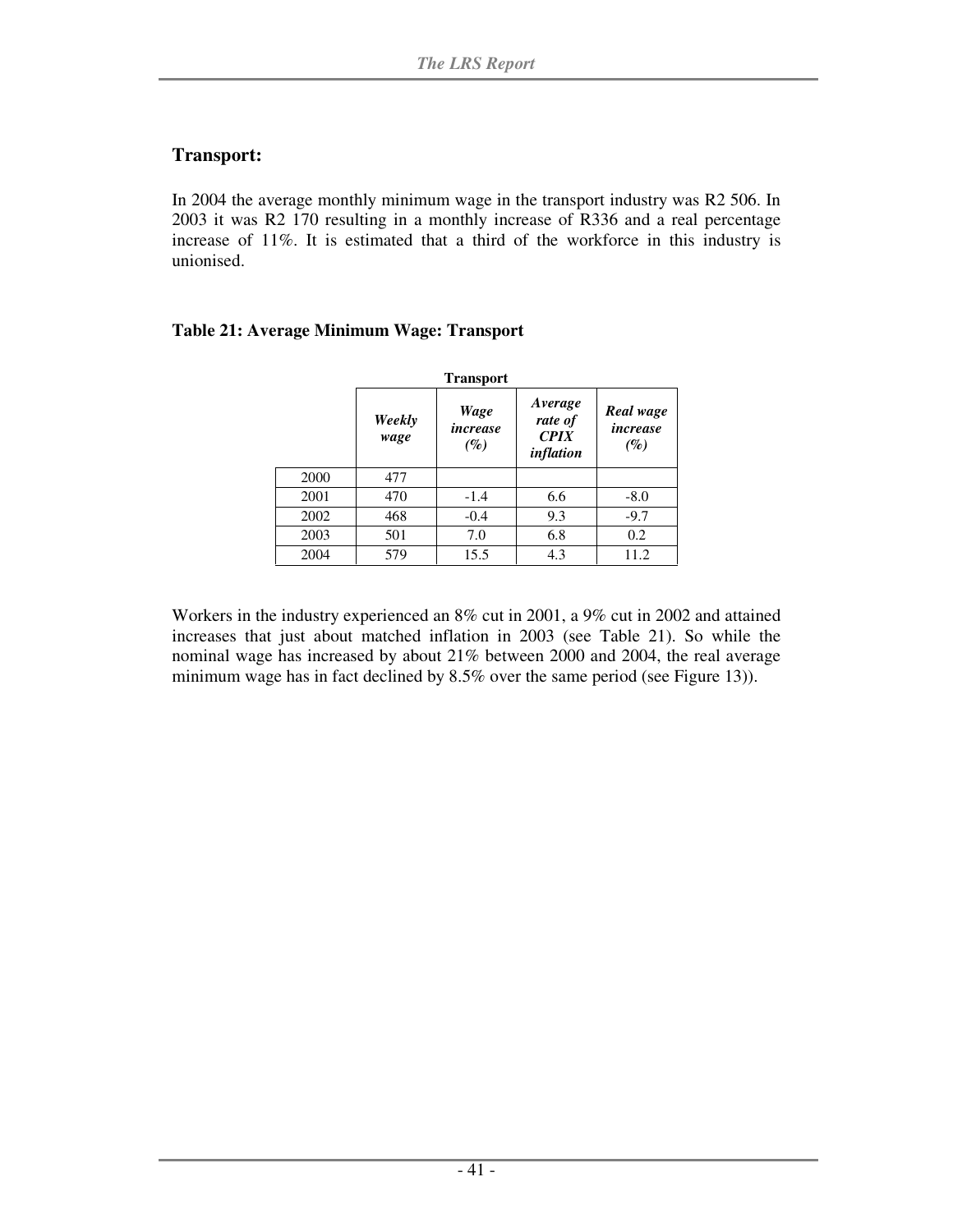#### *Bargaining Council Agreements and Sectoral Determinations*

This section highlights data captured from Bargaining Council and Sectoral Determinations on AWARD.

#### **Minimum Wages in Bargaining Council Agreements**

Data from private sector Bargaining Council agreements entered into AWARD cover a minimum of 1.5 million workers. The average minimum wage for Bargaining Councils is R376 per week or a little over R1 600 per month, increasing by 7% in 2004. This is for a 42 hour average week.

#### **Table 22: The Minimum Wage in Bargaining Council Agreements**

| <b>Bargaining Council</b>                                       | <b>Occupation</b>           | Weekly<br><b>Hours</b> | Weekly<br>wage<br>2003 | <b>Wage</b><br>increase<br>in 2004<br>$(\%)$ | Weekly<br>wage<br>2004 |
|-----------------------------------------------------------------|-----------------------------|------------------------|------------------------|----------------------------------------------|------------------------|
| Building Industry (Southern-Eastern Cape) Area B                | Operator (Electrical)       | 45                     | R 396                  | 8.75                                         | R 430                  |
| Building Industry (Bloemfontein)                                | Labourer                    | 40                     | R 240                  | 12                                           | R 269                  |
| Building Industry (Cape of Good Hope) Area A                    | Labourer                    | 40                     | R 310                  | 6.7                                          | R 331                  |
| Building Industry (East London)                                 | Cleaner                     | 42                     | R 267                  | 6.4                                          | R 284                  |
| Building Industry (Kimberly)                                    | General Worker              | 45                     | R 237                  | 7.4                                          | R 254                  |
| Building Industry (North & West Boland)                         | Labourer                    | 42                     | R 294                  | 10                                           | R 324                  |
| Building Industry (Southern-Eastern Cape) Area A                | Operator (Electrical)       | 40                     | R 566                  | 7.5                                          | R 609                  |
| Building Industry (Southern-Eastern Cape) Area A                | <b>Construction Worker</b>  | 40                     | R 398                  | 7.5                                          | R 428                  |
| Building Industry (Southern-Eastern Cape) Area B                | <b>Construction Worker</b>  | 45                     | R 338                  | 8.75                                         | R 367                  |
| Building Industry (Southern-Eastern Cape) Area C                | <b>Construction Worker</b>  | 40                     | R 220                  | $\overline{7}$                               | R 236                  |
| Building Industry (Southern-Eastern Cape) Area D                | Operator (Electrical)       | 40                     | R 294                  | $\overline{7}$                               | R 314                  |
| Building Industry (Southern-Eastern Cape) Area D                | <b>Construction Worker</b>  | 40                     | R 220                  | $\overline{7}$                               | R 236                  |
| Building Industry (Southern-Eastern Cape) Area E                | Operator (Electrical)       | 40                     | R 294                  | 7                                            | R 314                  |
| Building Industry (Southern-Eastern Cape) Area E                | <b>Construction Worker</b>  | 40                     | R 220                  | $\overline{7}$                               | R 236                  |
| Building Industry (Southern-Eastern Cape) Area C                | Operator (Electrical)       | 40                     | R 294                  | $\overline{7}$                               | R 314                  |
| Canvas Goods Industry, Witwatersrand & Pretoria                 | Labourer                    | 42                     | R 449                  | 6                                            | R 479                  |
| Clothing Manufacturing Industry Eastern Cape                    | Cleaner                     | 42                     | R 403                  | 5                                            | R 423                  |
| Clothing Manufacturing Industry Free State & Northern Cape      | General Worker              | 42                     | R 293                  | 4.9                                          | R 307                  |
| Clothing Manufacturing Industry Northern Region                 | Labourer                    | 40                     | R 430                  | 4.9                                          | R 451                  |
| Clothing Manufacturing Industry Northern Region (Knitting)      | Labourer                    | 40                     | R 420                  | 5                                            | R 441                  |
| Clothing Manufacturing Industry Northern Region (Millinery)     | Machine Operator            | 40                     | R 465                  | 4.9                                          | R 488                  |
| Clothing Manufacturing Industry Northern Region (Millinery)     | Labourer                    | 40                     | R 396                  | 4.9                                          | R 416                  |
| Clothing Manufacturing Industry Western Cape                    | <b>Underpresser Blocker</b> | 42                     | R 442                  | 4.9                                          | R 464                  |
| Clothing Manufacturing Industry Western Cape                    | General Worker              | 42                     | R 436                  | 5                                            | R 458                  |
| Clothing Manufacturing Industry Western Cape (Country Areas)    | Machine Operator            | 42                     | R 340                  | 4.4                                          | R 355                  |
| Clothing Manufacturing Industry Western Cape (Country Areas)    | General Worker              | 42                     | R 302                  | 4.4                                          | R 315                  |
| Clothing Manufacturing Industry Western Cape (Garment Knitting) | General Worker              | 42                     | R 436                  | 5                                            | R 458                  |
| Clothing Manufacturing Industry Western Cape (Millinery)        | Millinery Machinist         | 42                     | R 406                  | 5                                            | R 427                  |
| Clothing Manufacturing Industry Western Cape (Millinery)        | General Worker              | 42                     | R 375                  | 4.9                                          | R 394                  |
| Commercial Distributive Trade (Kimberley)                       | Light Vehicle Driver        | 45                     | R 232                  | 6.5                                          | R 247                  |
| Commercial Distributive Trade (Kimberley)                       | General Assistant           | 45                     | R 198                  | 6.5                                          | R 211                  |
| Contract Cleaning Industry (KwaZulu/Natal)                      | Cleaner                     | 45                     | R 327                  | 2.47                                         | R 335                  |
| Diamond Cutting Industry of South Africa                        | Labourer                    | 40                     | R 202                  | 8                                            | R 218                  |
| Electrical Industry Area A                                      | Labourer                    | 40                     | R 292                  | 8                                            | R 316                  |
| Electrical Industry Area B                                      | Labourer                    | 40                     | R 248                  | 8                                            | R 268                  |
| Electrical Industry Area C                                      | Labourer                    | 40                     | R 234                  | 8                                            | R 253                  |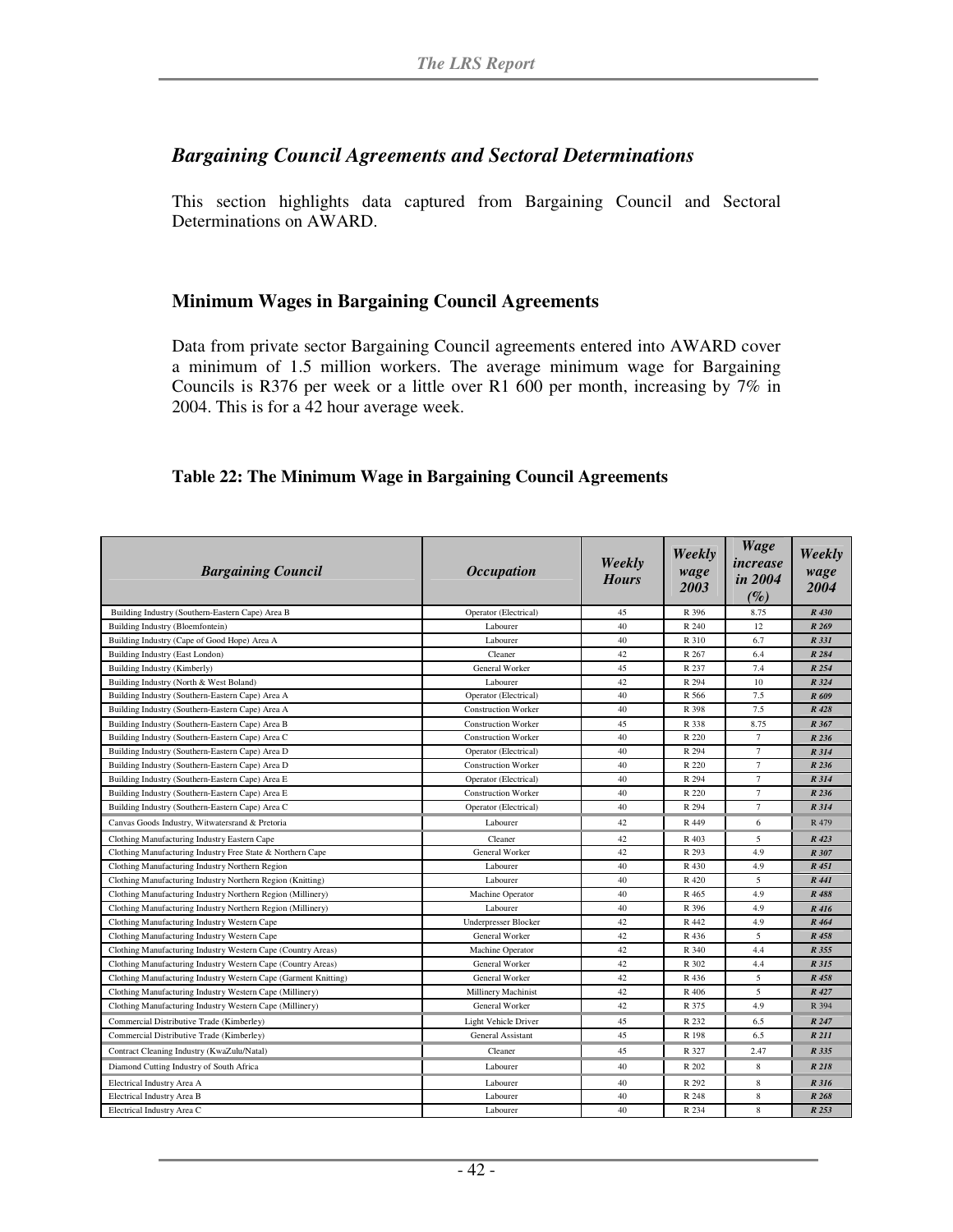*The LRS Report* 

| <b>Bargaining Council</b>                                                       | <b>Occupation</b>              | Weekly<br><b>Hours</b> | Weekly<br>wage<br>2003 | <b>Wage</b><br><i>increase</i><br>in 2004<br>$(\%)$ | Weekly<br>wage<br>2004 |
|---------------------------------------------------------------------------------|--------------------------------|------------------------|------------------------|-----------------------------------------------------|------------------------|
| Electrical Industry Area D                                                      | Labourer                       | 40                     | R 176                  | 8                                                   | R 190                  |
| Electrical Industry Area E                                                      | Labourer                       | 40                     | R 171                  | $\,$ 8 $\,$                                         | R 184                  |
| Electrical Industry Area F                                                      | Labourer                       | 40                     | R 255                  | 8                                                   | R 275                  |
| Electrical Industry Area G                                                      | Labourer                       | 40                     | R 213                  | 8                                                   | R 230                  |
| Electrical Industry Area H                                                      | Labourer                       | 40                     | R 201                  | $\,$ 8 $\,$                                         | R 217                  |
| Electrical Industry Area I                                                      | Labourer                       | 40                     | R 328                  | $\,$ 8 $\,$                                         | R 355                  |
| Electrical Industry Area J                                                      | Labourer                       | 40                     | R 292                  | $\,$ 8 $\,$                                         | R 316                  |
| Electrical Industry Area K                                                      | Labourer                       | 40                     | R 248                  | $\,$ 8 $\,$                                         | R 268                  |
| Electrical Industry Area L                                                      | Labourer                       | 40                     | R 218                  | $\,$ 8 $\,$                                         | R 236                  |
| Fishing Industry (Main Agreement - Inshore Bottom Trawl)                        | Cleaner                        | 45                     | R 327                  | 6.5                                                 | R 348                  |
| Fishing Industry (Main Agreement -Deep Sea Bottom Trawl)                        | Cleaner                        | 45                     | R 339                  | $\overline{7}$                                      | R 363                  |
| Furniture Manufacturing Industry Upholstery, Mattress & Bedding (KZN) Rural     | Machine Minder                 | 45                     | R 207                  | 11                                                  | R 230                  |
| Furniture Manufacturing Industry Upholstery, Mattress & Bedding (KZN) Rural     | Labourer                       | 45                     | R 197                  | 11                                                  | R 220                  |
| Furniture Manufacturing Industry (Eastern Cape) Area A                          | Handsander                     | 45                     | R 532                  | $\overline{7}$                                      | R 570                  |
| Furniture Manufacturing Industry (Eastern Cape) Area A                          | General Assistant              | 45                     | R 408                  | $\overline{7}$                                      | R 437                  |
| Furniture Manufacturing Industry (Eastern Cape) Area B                          | Handsander                     | 45                     | R 479                  | $\overline{7}$                                      | R 512                  |
| Furniture Manufacturing Industry (Eastern Cape) Area B                          | General Assistant              | 45                     | R 383                  | $\overline{7}$                                      | R 410                  |
| Furniture Manufacturing Industry (Pine & General) KZN Rural                     | Machine Minder                 | 45                     | R 180                  | 12.7                                                | R 203                  |
| Furniture Manufacturing Industry (Pine & General) KZN Rural                     | Labourer                       | 45                     | R 172                  | 13                                                  | R 195                  |
| Furniture, Bedding & Upholstery Industry BC (G/North Region) Furniture, Bedding | Cleaner                        | 44                     | R 303                  | 7.4                                                 | R 325                  |
| Furniture, Bedding & Upholstery Industry BC (G/Northern Region) Curtaining      | Cleaner                        | 44                     | R 307                  | 5.8                                                 | R 325                  |
| Grain Co-Operative Industry (GWK)                                               | Labourer                       | 45                     | R 360                  | 6                                                   | R 382                  |
| Grain Co-Operative Industry (KOLK)                                              | Labourer                       | 45                     | R 362                  | 6                                                   | R 383                  |
| Grain Co-Operative Industry (MGK)                                               | Labourer                       | 45                     | R 359                  | 6                                                   | R 380                  |
| Grain Co-Operative Industry (NTK)                                               | Labourer                       | 45                     | R 362                  | $\overline{7}$                                      | R 387                  |
| Grain Co-Operative Industry (NWK)                                               | Labourer                       | 45                     | R 363                  | 6                                                   | R 385                  |
| Grain Co-Operative Industry (OVK)                                               | Labourer                       | 45                     | R 363                  | $\overline{7}$                                      | R 389                  |
| Grain Co-Operative Industry (SENWES)                                            | Labourer                       | 45                     | R 362                  | 6                                                   | R 383                  |
| Grain Co-Operative Industry (SUIDWES)                                           | Labourer                       | 45                     | R 360                  | 6                                                   | R 382                  |
| Grain Co-Operative Industry (VKB)                                               | Labourer                       | 45                     | R 363                  | $\overline{7}$                                      | R 389                  |
| Hairdressing & Cosmetology (KwaZulu/Natal)                                      | General Assistant              | 40                     | R 314                  | 15                                                  | R 361                  |
| Hairdressing Trade (Cape Peninsula)                                             | Cleaner                        | 40                     | R 300                  | 7.66                                                | R 323                  |
| Jewellery and Precious Metal Industry (Cape)                                    | Polisher                       | 43                     | R 539                  | 8                                                   | R 582                  |
| Jewellery and Precious Metal Industry (Cape)                                    | General Worker                 | 43                     | R 463                  | 8                                                   | <b>R</b> 500           |
| Laundry, Cleaning and Dyeing Industry (Natal)                                   | Cleaner                        | 45                     | R 426                  | 6                                                   | R 452                  |
| Laundry, Cleaning and Dyeing Trade (Cape)                                       | Cleaner                        | 45                     | R 337                  | $\,$ 8 $\,$                                         | R 364                  |
| Leather Industry (Footwear) Area A                                              | Labourer                       | 42                     | R 508                  | 6.3                                                 | R 540                  |
| Leather Industry (Footwear) Area B                                              | Labourer                       | 42                     | R 559                  | 5.5                                                 | R 589                  |
| Leather Industry (General Goods & Handbags) Area A                              | Labourer                       | 42                     | R 349                  | 6                                                   | R 370                  |
| Leather Industry (General Goods & Handbags) Area B                              | Labourer                       | 42                     | R 384                  | 6                                                   | R 407                  |
| Leather Industry (Tanning)                                                      | Labourer                       | 42                     | R 567                  | 6.5                                                 | R 604                  |
| Metal and Engineering                                                           | Labourer                       | 40                     | R 607                  | 6.5                                                 | R 647                  |
| Metal and Engineering BC (General wage increases)                               | Labourer                       | 40                     | R 551                  | 7.5                                                 | R 592                  |
| Metal and Engineering BC (Special Provisions Related to Construction Sites)     | <b>Construction Worker</b>     | 40                     | R 305                  | 7.5                                                 | R 328                  |
| Metal and Engineering BC for the Gate and Fence Manufacturing (Division D/7)    | Labourer                       | 40                     | R 414                  | 7.5                                                 | R 445                  |
| Metal and Engineering BC for the Structural Engineering                         | Labourer                       | 40                     | R 455                  | 7.5                                                 | R 489                  |
| Metal and Engineering BC for the Electric Cable (Schedule F)                    | Labourer                       | 40                     | R 584                  | 7.5                                                 | R 628                  |
| Motor Ferry Industry BC of South Africa                                         | Cleaner                        | 45                     | R 477                  | 8                                                   | R 516                  |
| Motor Industry BC (MIBCO) Area A                                                | Forecourt Attendant            | 45                     | R 249                  | 7.4                                                 | R 267                  |
| Motor Industry BC (MIBCO) Other Areas                                           | Forecourt Attendant            | 45                     | R 212                  | 8.7                                                 | R 231                  |
| Public Sector Coordinating BC                                                   | Cleaner (Core Public Services) | 40                     | R 594                  | 6.1                                                 | R 630                  |
| Public Sector Coordinating BC                                                   | Cleaner (SA Police Services)   | 40                     | R 594                  | 6.1                                                 | R 630                  |
| Restaurant, Catering and Allied Trades                                          | Cleaner                        | 45                     | R 235                  | 10.6                                                | R 260                  |
| Road Freight Industry                                                           | General Worker                 | 45                     | R 403                  | 8                                                   | R 438                  |
| Road Passenger Industry                                                         | <b>Bus Cleaner</b>             | 45                     | R 440                  | 8                                                   | R 475                  |
|                                                                                 |                                |                        |                        |                                                     |                        |
| Average                                                                         |                                | 42                     | R 351                  | $\overline{7}$                                      | R 376                  |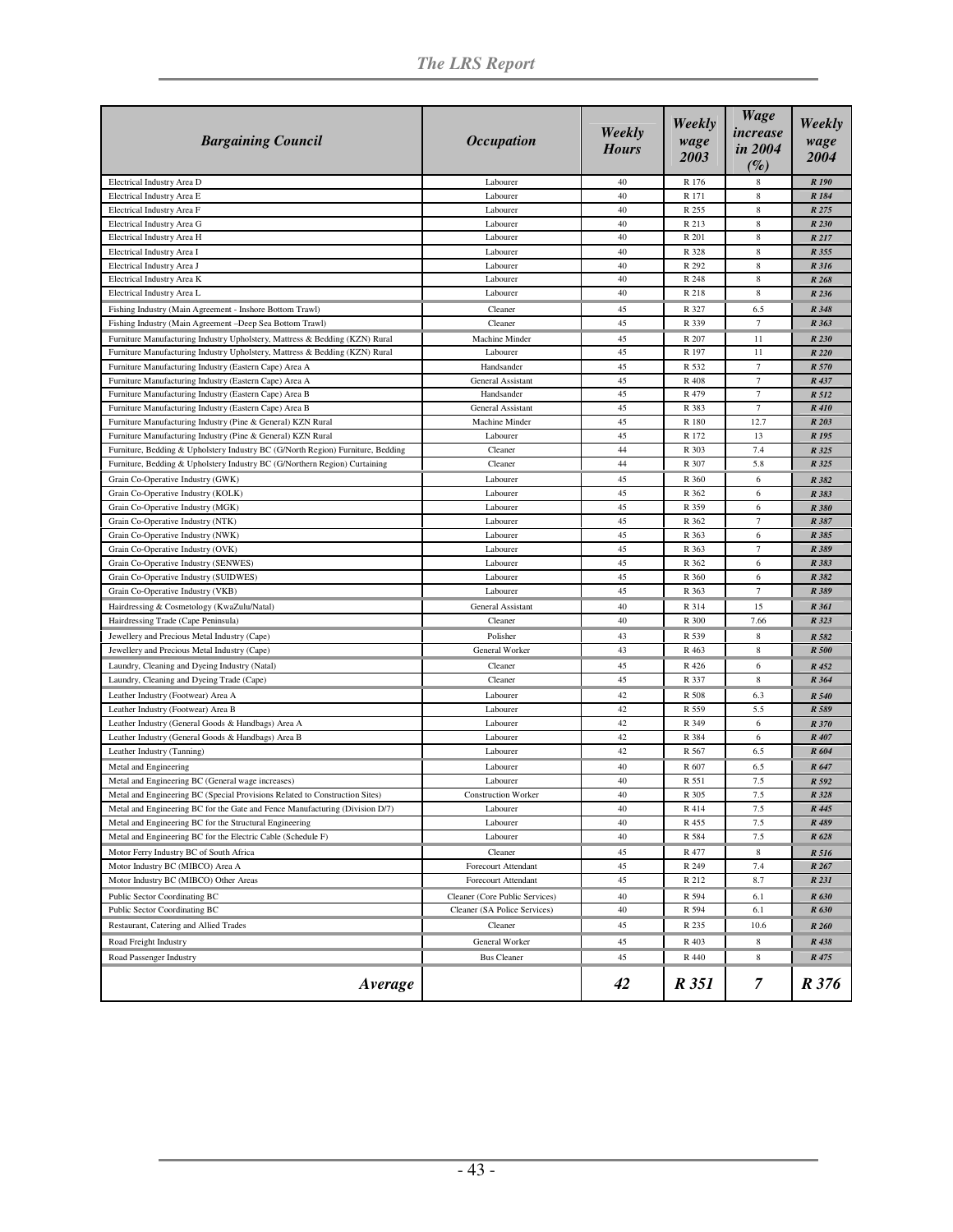#### **Bargaining Council Wages for Semi- and Skilled Work**

An examination of bargaining council wage rates for occupations that are characterised by semi-skilled and skilled work yields an average minimum wage in 2004 of R652 per week, or R2 823 per month. Although bargaining council minimum wage rates are relatively low, it becomes clear that advancing from low skill work to semi- and skilled work can secure a 75% average increase in earnings from that of low skilled work. The average for low skilled being R376 per week and for the semiskilled and skilled being R652 per week.

#### **Table 23: Wages for Semi-Skilled and Skilled Work in Bargaining Agreements**

| <b>Bargaining council</b>                                                          | <i><b>Occupation</b></i>   | Weekly<br><b>Hours</b> | Weekly<br>wage<br>2003 | Wage<br><i>increase in</i><br>2004(%) | Weekly wage<br>2004 |
|------------------------------------------------------------------------------------|----------------------------|------------------------|------------------------|---------------------------------------|---------------------|
| Building Industry (Bloemfontein)                                                   | Artisan                    | 40                     | R 632                  | 7.50                                  | R 680               |
| Building Industry (Cape of Good Hope) Area A                                       | Artisan                    | 40                     | R 1.032                | 7.20                                  | R 1,106             |
| Building Industry (East London)                                                    | Artisan (Qualified)        | 42                     | R 832                  | 6.50                                  | R 886               |
| Building Industry (Kimberly)                                                       | Artisan                    | 45                     | R 500                  | 7.40                                  | R 537               |
| Canvas Goods Industry, Witwatersrand & Pretoria                                    | Cutter (Qualified)         | 42                     | R 600                  | 6.00                                  | R 636               |
| Clothing Manufacturing Industry Eastern Cape                                       | Trimmer                    | 42                     | R 486                  | 5.00                                  | R 510               |
| Clothing Manufacturing Industry Free State &<br>Northern Cape                      | Trimmer                    | 42                     | R 446                  | 5.00                                  | R <sub>469</sub>    |
| Clothing Manufacturing Industry Northern Region                                    | Pattern Maker              | 40                     | R 896                  | 4.90                                  | R 941               |
| Clothing Manufacturing Industry Northern Region<br>(Knitting)                      | Machinist                  | 40                     | R 585                  | 5.00                                  | R 615               |
| Clothing Manufacturing Industry Western Cape<br>(Garment Knitting)                 | Machine Operator           | 42                     | R 492                  | 4.90                                  | R 517               |
| Furniture, Bedding & Upholstery Industry BC<br>(G/North Region) Furniture, Bedding | Stitcher                   | 44                     | R 520                  | 7.00                                  | R 566               |
| Furniture, Bedding & Upholstery Industry BC<br>(G/Northern Region) Curtaining      | Stitcher                   | 44                     | R 487                  | 6.16                                  | R 517               |
| Hairdressing & Cosmetology (KwaZulu-Natal)                                         | Hairdresser<br>(Oualified) | 40                     | R 570                  | 5.50                                  | R 602               |
| Hairdressing & Cosmetology Trade (Pretoria)                                        | Hairdresser<br>(Qualified) | 40                     | R 653                  | 5.00                                  | R 686               |
| Hairdressing & Cosmetology Trade (Pretoria)                                        | Operator                   | 40                     | R 434                  | 6.50                                  | R 462               |
| Hairdressing Trade (Cape Peninsula)                                                | Hairdresser<br>(Qualified) | 40                     | R 624                  | 7.37                                  | R 670               |
| <b>Public Sector</b>                                                               | Minimum<br>(educator)      | 37.5                   | R 768                  | 6.10                                  | R 815               |
| Road Passenger Industry                                                            | Light Vehicle<br>Driver    | 45                     | R 486                  | 8.00                                  | R 525               |
| Average                                                                            |                            | 41.42                  | R 614                  | 6.17                                  | R 652               |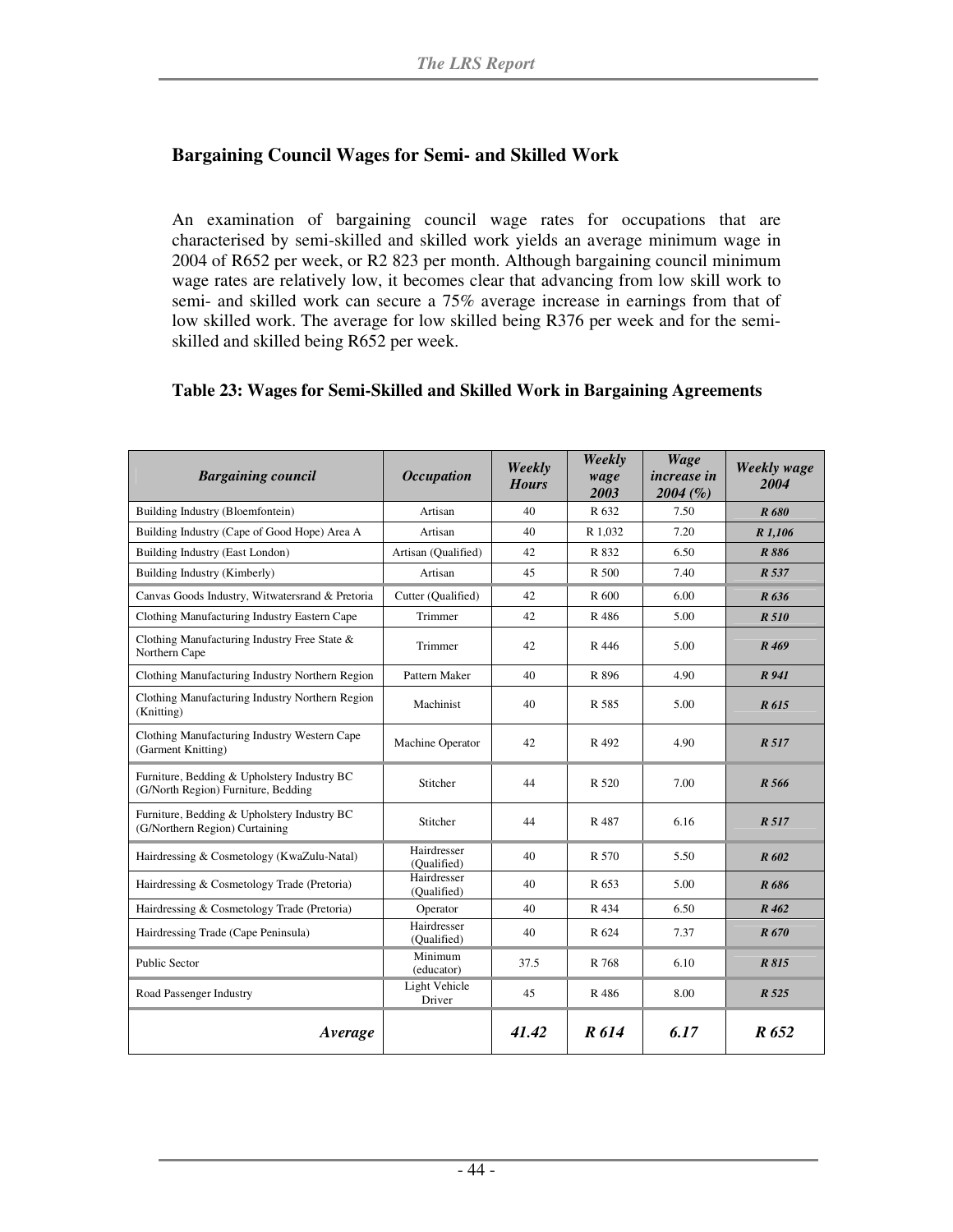#### **Sectoral Determinations**

At the bottom end of the wage scale, the average minimum wage from a number of sectoral determinations in force in South Africa was about R250 per week or R1 100 per month in 2004.

#### **Table 24: Wages in Sectoral Agreements**

|                                                              | <b>Occupation</b>           | Weekly<br><b>Hours</b> | Weekly<br>wage<br>2003 | <b>Wage</b><br>increase<br>in 2004<br>$(\%)$ | Weekly<br>wage<br>2004 |
|--------------------------------------------------------------|-----------------------------|------------------------|------------------------|----------------------------------------------|------------------------|
| Domestic Workers Rural Areas<br>(Sectoral Determination)     | Cleaner                     | 45                     | R 203                  | 8.00                                         | R 219                  |
| Domestic Workers Urban Areas<br>(Sectoral Determination)     | Cleaner                     | 45                     | R 185                  | 8.00                                         | R <sub>199</sub>       |
| Farm Workers Area B (Sectoral<br>Determination)              | Labourer                    | 45                     | R 150                  | 10.00                                        | R 165                  |
| Private Security Industry Area A<br>(Sectoral Determination) | Security Officer<br>Grade E | 48                     | R 300                  | 7.60                                         | R 323                  |
| Private Security Industry Area A<br>(Sectoral Determination) | General Worker              | 48                     | R 255                  | 5.90                                         | R270                   |
| Private Security Industry Area B<br>(Sectoral Determination) | Security Officer<br>Grade E | 48                     | R 276                  | 7.60                                         | R 297                  |
| Private Security Industry Area B<br>(Sectoral Determination) | General Worker              | 48                     | R 232                  | 8.10                                         | R 251                  |
| Private Security Industry Area C<br>(Sectoral Determination) | Security Officer<br>Grade E | 48                     | R 249                  | 7.60                                         | R 269                  |
| Private Security Industry Area C<br>(Sectoral Determination) | General Worker              | 48                     | R 211                  | 7.00                                         | R226                   |
| Private Security Industry Area D<br>(Sectoral Determination) | Security Officer<br>Grade E | 48                     | R 234                  | 7.50                                         | R252                   |
| Private Security Industry Area D<br>(Sectoral Determination) | General Worker              | 48                     | R 200                  | 6.90                                         | R 214                  |
| Private Security Industry Area E<br>(Sectoral Determination) | Security Officer<br>Grade E | 48                     | R 210                  | 7.50                                         | R 226                  |
| Private Security Industry Area E<br>(Sectoral Determination) | General Worker              | 48                     | R 179                  | 6.80                                         | R 191                  |
| Wholesale & Retail Urban Areas<br>(Sectoral Determination)   | Cashier                     | 45                     | R 250                  | 8.80                                         | R 272                  |
| Wholesale & Retail Urban Areas<br>(Sectoral Determination)   | Shop Assistant              | 45                     | R 234                  | 8.80                                         | R255                   |
| Wholesale & Retail Urban Areas<br>(Sectoral Determination)   | General Assistant           | 45                     | R 194                  | 8.80                                         | R 212                  |
| Wholesale & Retail Urban Areas<br>(Sectoral Determination)   | Assistant<br>Managers       | 45                     | R 428                  | 8.80                                         | R 465                  |
| Average                                                      |                             | 46.76                  | R 235                  | 7.86                                         | R 253                  |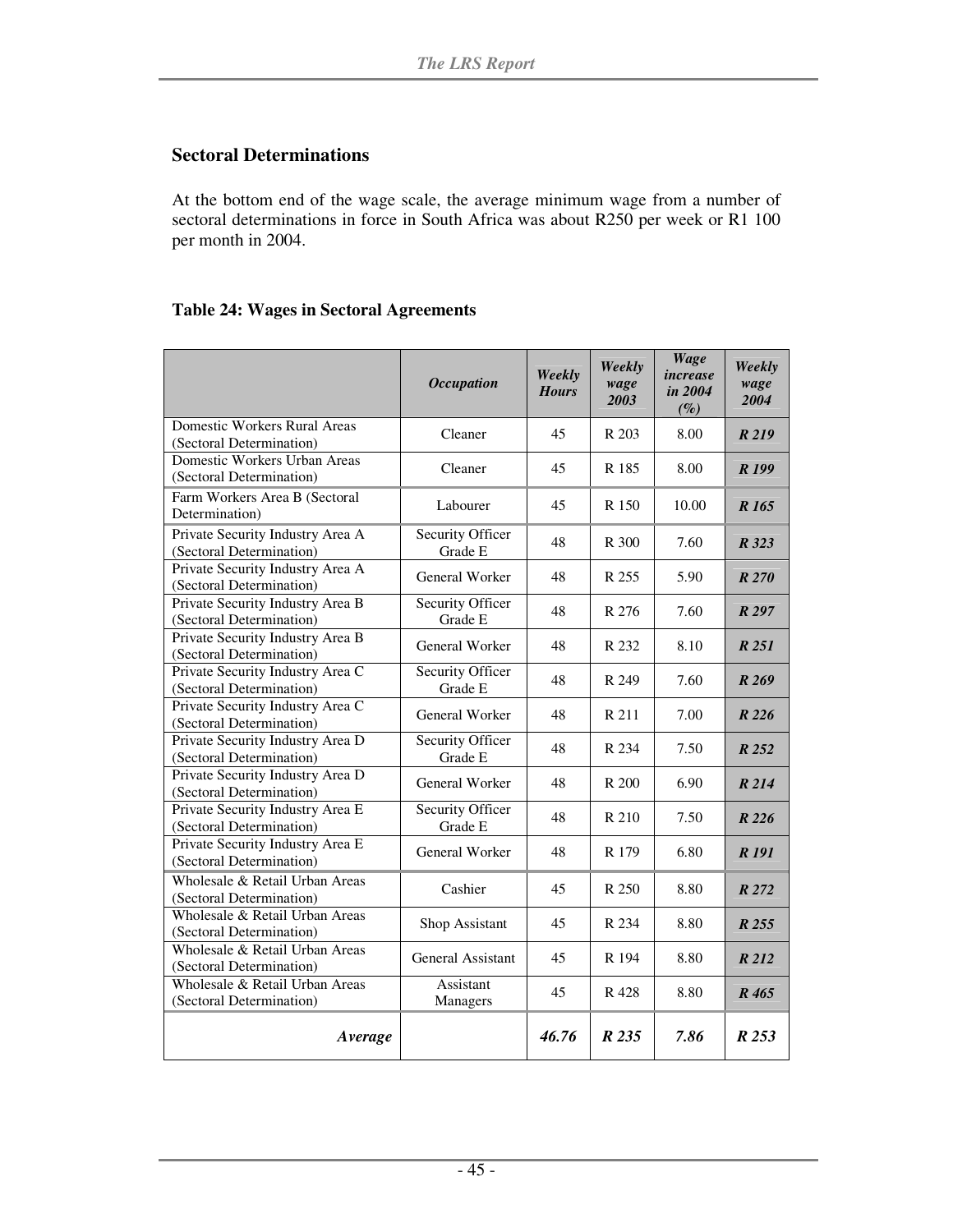#### *Minimum Wages Negotiated By Selected Trade Unions*

AWARD allows a comparison of minimum wages attained by various trade unions. Below are the actual minimum wage and the percentage increase attained by selected unions in 2004.

SATAWU register the highest average percentage wage increase of 12.5%. FAWU attained an 11.8% increase in 2004 which is the second highest. Both of these are above the average minimum wage percentage increase in 2004 which was 11%. NUMSA attained a 7% increase which is far below the 2004 average minimum wage increase.

#### **Figure 20: Minimum Wage Increase Attained By Selected Trade Unions (%)**

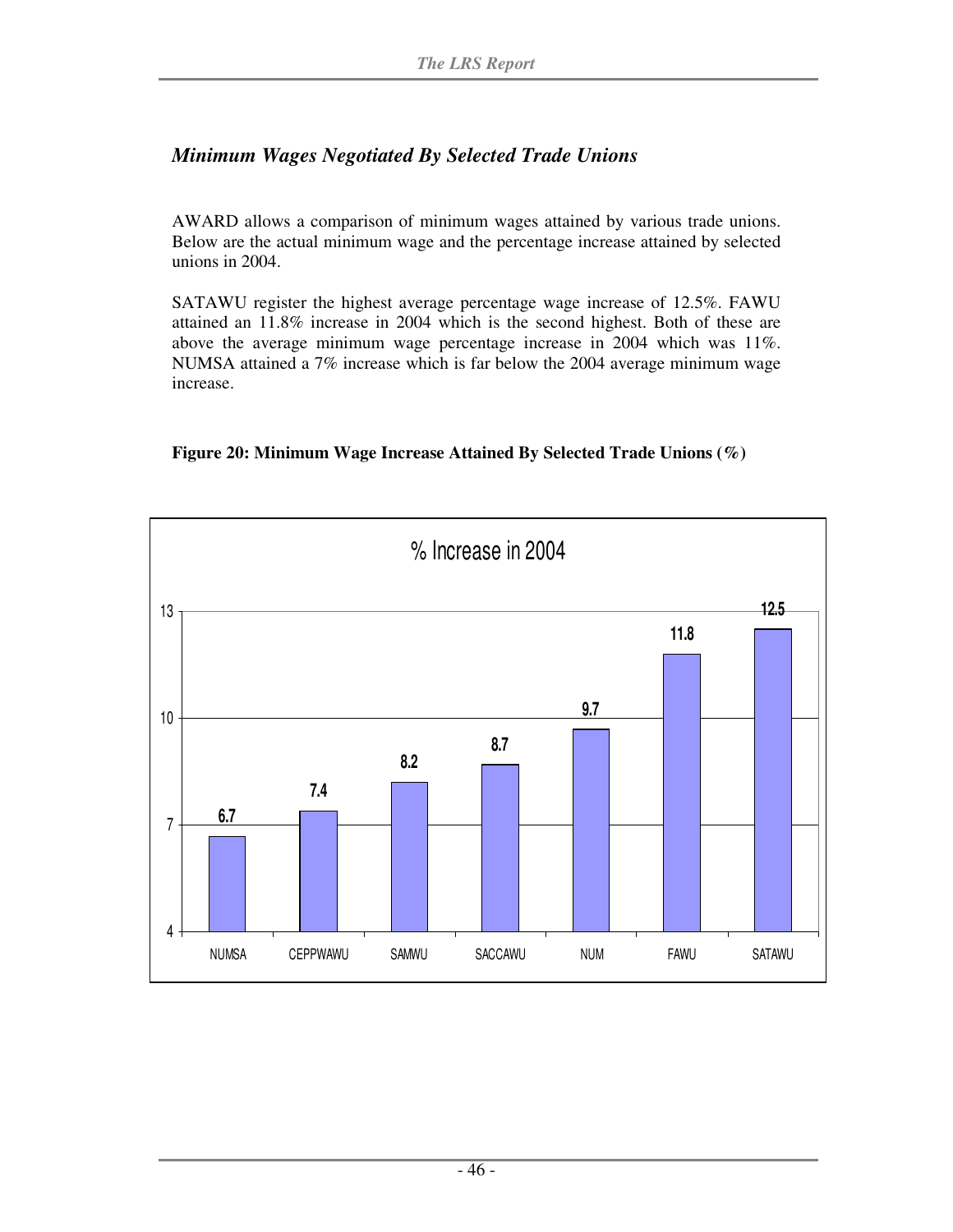In Rand terms, the highest average minimum monthly wage level in 2004 was negotiated by SAMWU (R2 664), followed by SATAWU (R2 494). The lowest average minimum monthly wage is attributed to SACCAWU (R1 878), followed by NUMSA (R2 078).

**Figure 21: Actual Average Minimum Monthly Wage Attained By Selected Trade Unions in 2003 & 2004** 

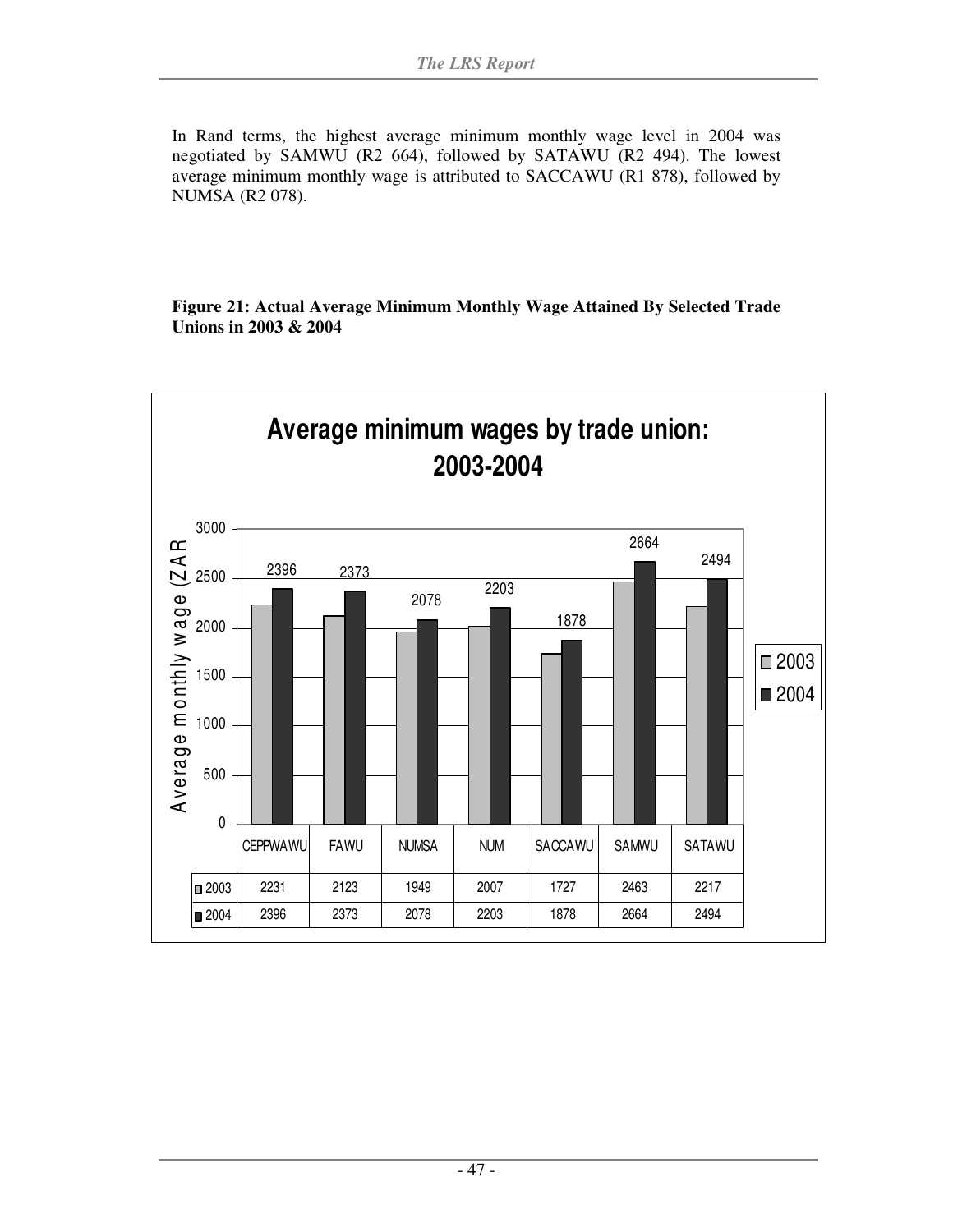Aside from mining, other industries are not very well unionised. While mining shows a 76% rate of unionisation Agriculture shows a 7% rate for the industry. Construction and Wholesale & Retail are also below 20%. The low rate of unionisation in most industries mean that many workers may not be covered by the minimum wages and conditions won by unions. This poses serious challenges for the union movement as the rate of unionisation can influence the strength of workers to bargain for higher wages.

#### **Table 25: Rate of Unionisation by Industry**

|                    | Average minimum<br>weekly wage 2004<br>(ZAR) | Estimated rate of<br>unionisation $(\% )$ |
|--------------------|----------------------------------------------|-------------------------------------------|
| Community services | 584                                          | 59                                        |
| <b>Transport</b>   | 579                                          | 33.3                                      |
| Manufacturing      | 548                                          | 33.8                                      |
| Mining             | 505                                          | 76.5                                      |
| Construction       | 411                                          | 12.9                                      |
| Wholesale & retail | 379                                          | 19.2                                      |
| Agriculture        | 326                                          | 6.8                                       |
|                    | Source:                                      |                                           |

*AWARD for average minimum wage and the LFS Sep 2002 for estimated rate of unionisation* 

#### *Conclusion*

This review shows that 2004 was indeed a year to celebrate. Higher nominal and real minimum wage increases were attained by workers in all industries resulting in an average nominal increase of 11% and an average real increase of 6.7%. Although the real increase in minimum wages in the period 2000-2004 is low (3%) and quite a few industries show real wage cuts, the trend since 2003 is positive. The challenge in 2005 is to maintain this trend and win higher real wage increases.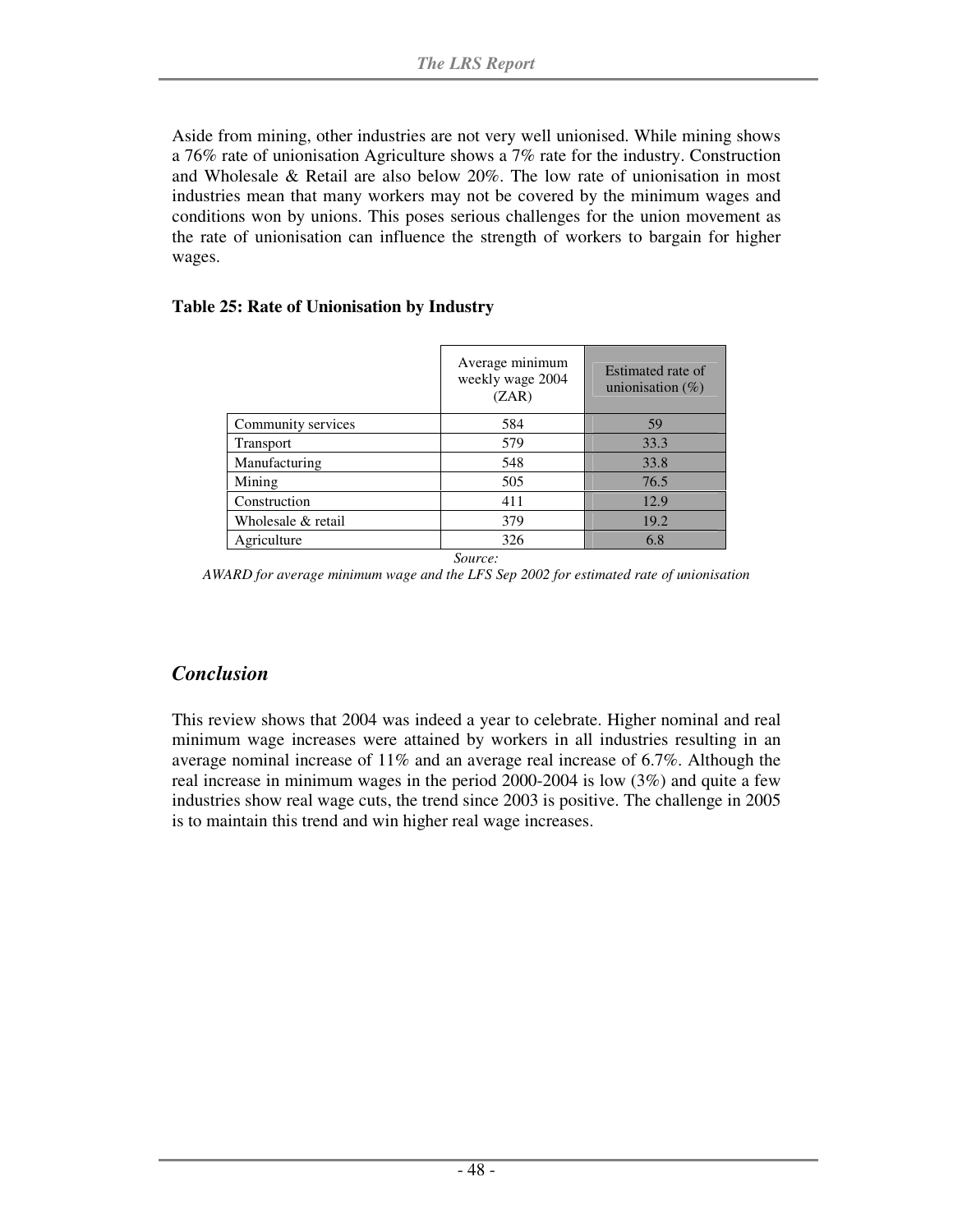#### *Resources*

#### **Resources**

- Actual Wage Rates Database (AWARD), Labour Research Service, http://award.lrs.org.za, accessed March 2005.
- Altman M, 2005, *The State of Employment*, in State of the Nation (SA 2004-2005), J Daniel, R Southall & J Lutchman (eds), HSRC Press, Cape Town.
- Elsley T, 2005, *Employment and remuneration in selected industries and sectors in South Africa*, unpublished.
- Google, 2004/2005, news alerts
- Martins J & Maritz M, 2004, *Minimum and Supplemented Living Levels in the Main and Other Selected Urban Areas of the RSA*, Bureau of Market Research, University of South Africa
- Potgieter J & Potgieter F, September 2004, *The Household Subsistence Level in Major Urban Centres of the Republic of South Africa*, Health and Development Research Institute, University of port Elizabeth.
- Roberts B, 2005, *'Empty stomachs, empty pockets:poverty and inequality in postapartheid South Africa*, in State of the Nation (SA 2004-2005), J Daniel, R Southall & J Lutchman (eds), HSRC Press, Cape Town.
- *State of the Nation* (SA 2003-2004), J Daniel, A Habib & R Southall (eds), HSRC Press, Cape Town.
- Statistics South Africa, www.statssa.gov.za, accessed March/April 2005.
- *Studies in Economics and Econometrics*, Vol 24 No. 3, November 2000, M Pellissier & E Smit (eds), Bureau for Economic Research.
- Woolard I, 2002, *An investigation of wage levels and wage inequality in the South African public sector: findings from the Labour Force Survey, September 2001*, HSRC.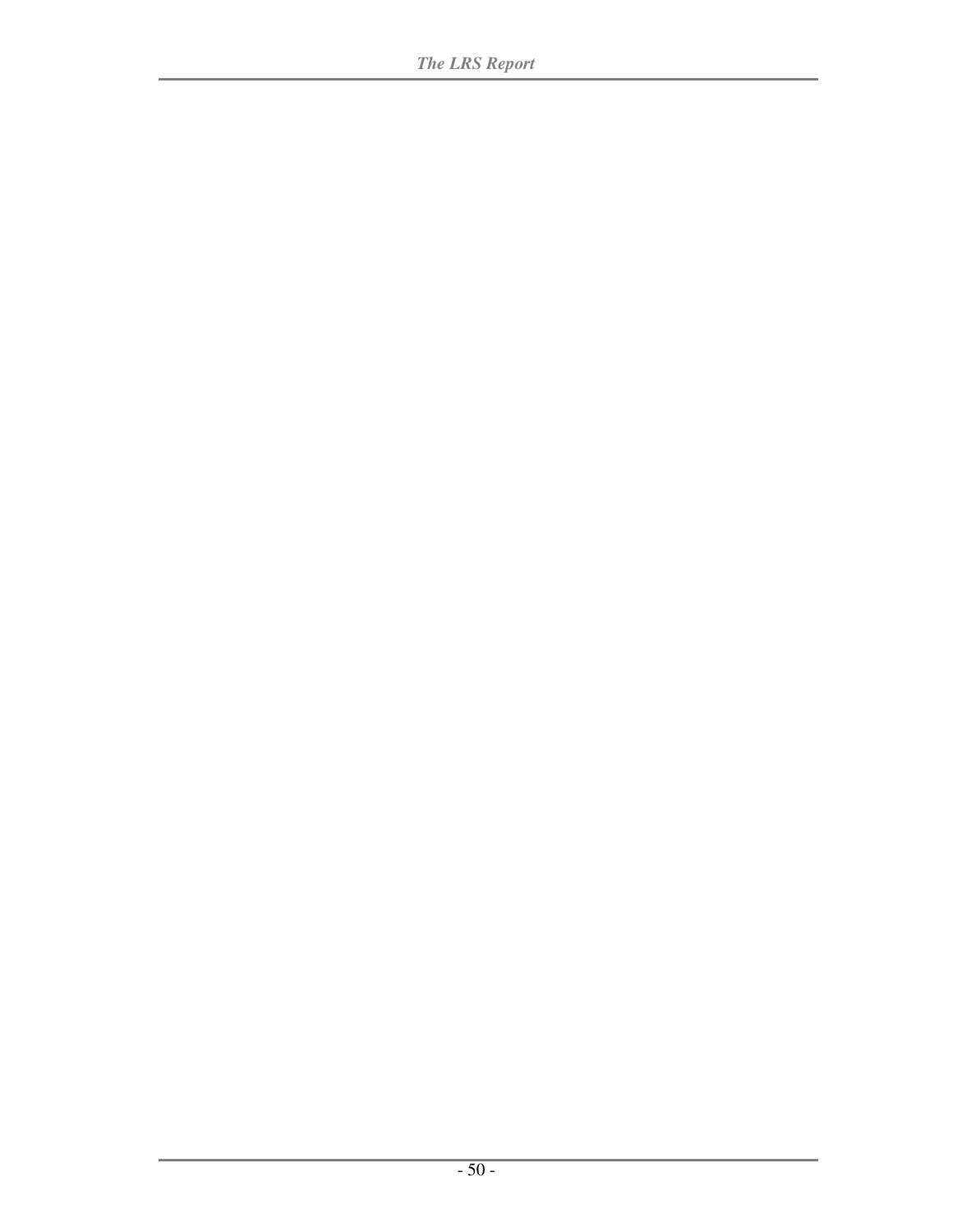# **Directors' Fees Survey**

A Review of Directors' Fees in 2004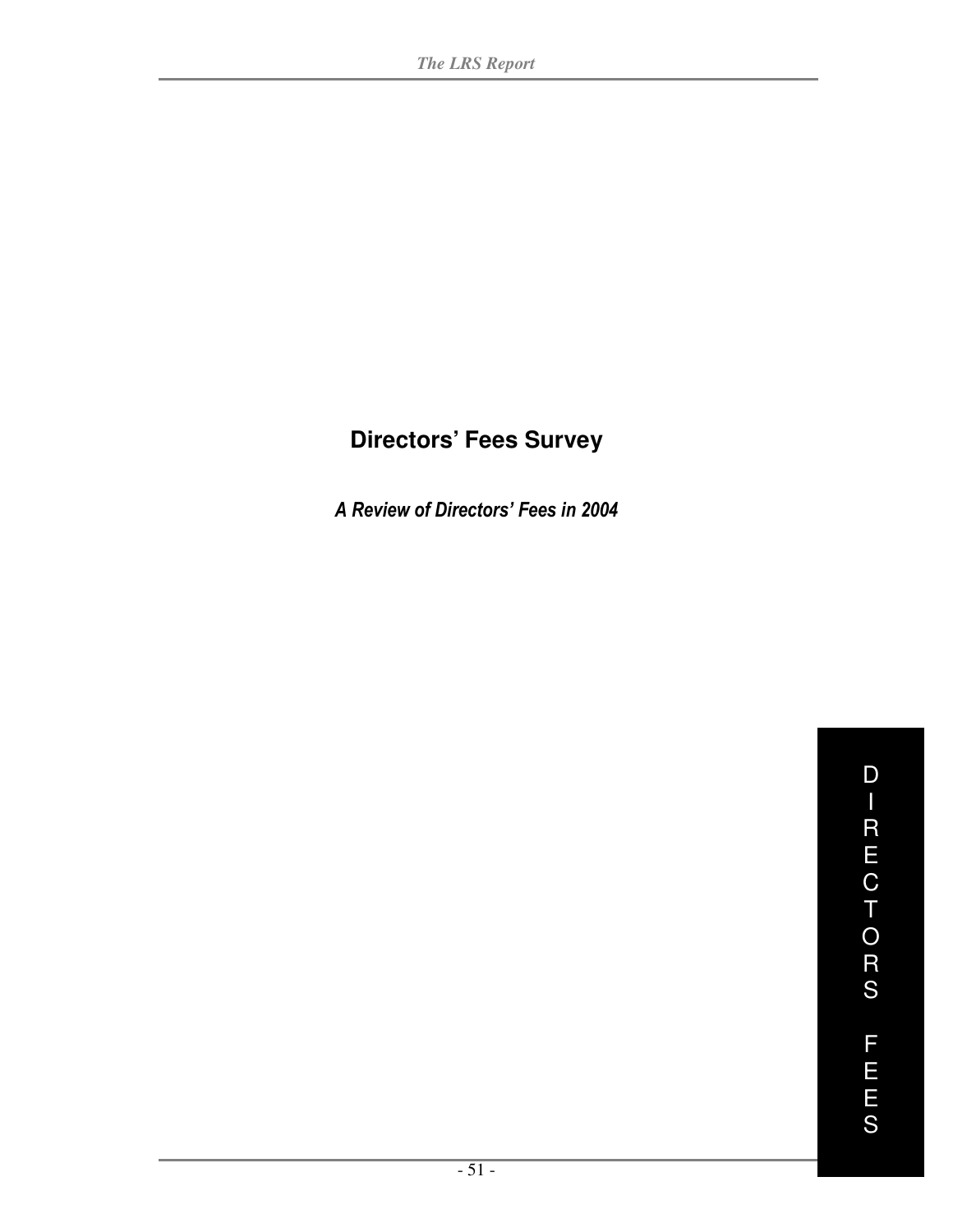#### *Introduction*

"Income distribution in South Africa, as measured by the Gini Coefficient, is very skewed compared to other countries and has been worsening in recent years. In 1995, the Gini co-efficient for South Africa was 0.596; it rose to 0.635 in 2001, suggesting that income inequality is worsening. It also continues to place South Africa in the ranks of the most unequal societies in the world." (United Nations Development Programme (UNDP 2003:43)

Income inequality remains a key challenge facing South Africa as it remains one of the most unequal societies in the world. A recent study by UNISA argues that reducing unemployment is a key element of reducing inequality.<sup>40</sup> This can be ascribed to the fact that households are dependent on wage income in South Africa. $41$ Therefore increasing wage employment will have a positive impact on the household income of the poor. If it is widely recognized and accepted that the levels of inequality in South Africa are huge and wages are an important source of household income - we need to question why executives are being remunerated with such excessive amounts while workers, who are struggling to survive, continue to earn such low wages. The Directors Fees Survey therefore compares the earnings differentials between corporate executives and ordinary workers in order to expose how income inequality is perpetuated.

The 2004 Directors Fees survey contested some of the arguments used to explain and justify the exorbitant remuneration paid to directors. For example, empirical evidence showed that directors received well above inflationary increases irrespective of whether their respective companies performed well or not. Robert Spillane, an Australian professor in business management corroborates this when he states:

"…while the explosion in the chief executive pay can be explained, it can't be justified. It is impossible to find a causal relationship between a CEO's personal actions and a company's performance." (Australian Financial Times 08/11/2002).

Anne Crotty, a business report journalist, succinctly sums up this state of affairs when she writes:

"As a result of largely self serving corporate governance procedures we are fed, and expected to swallow, explanations for excessive remuneration levels." (Business Report 20/08/2003)

-

<sup>40</sup> Business Day, 8 February 2005.

<sup>&</sup>lt;sup>41</sup> "More than 50% of total income in all households represents earnings from work" (UNDP 2003: 74).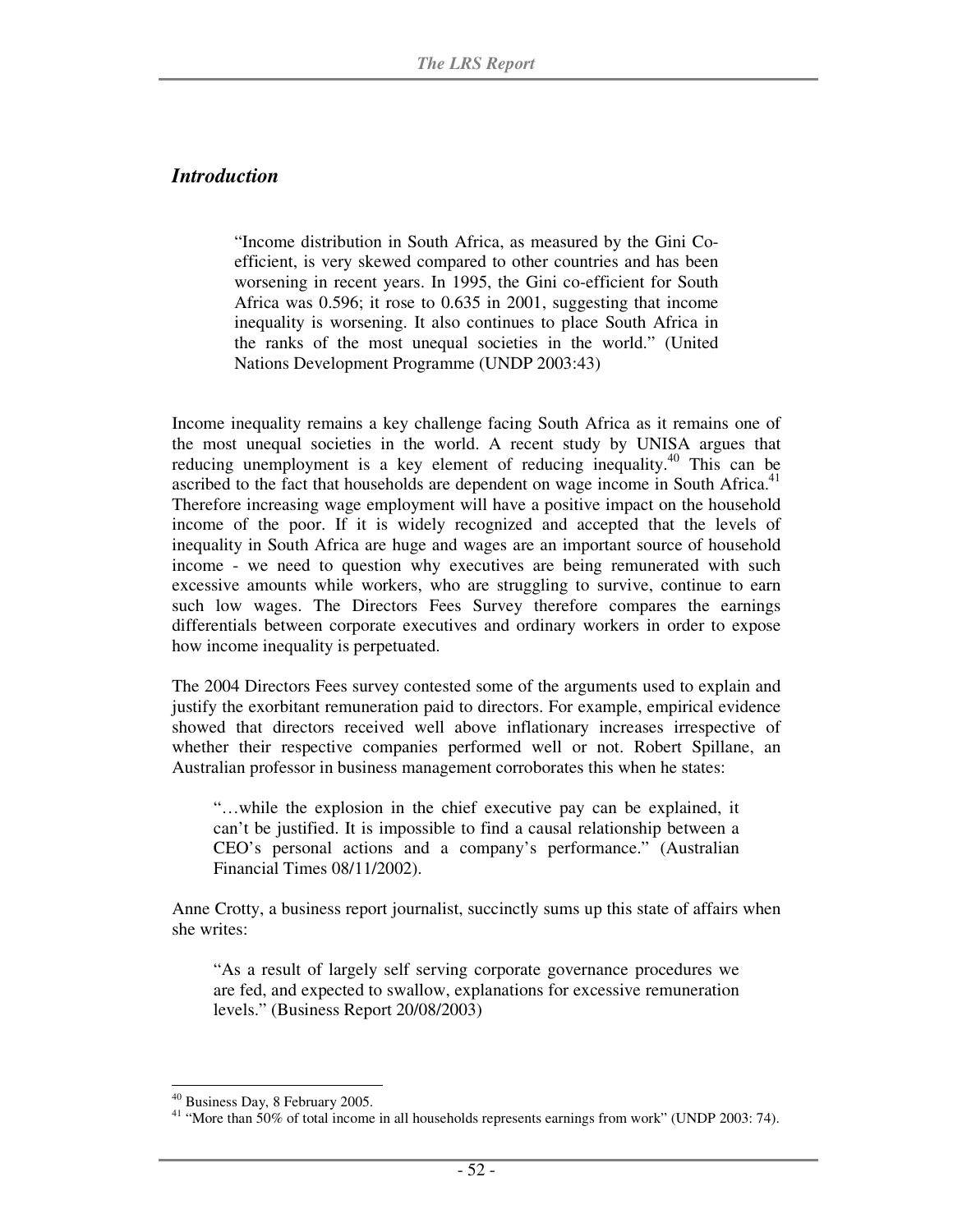Some commentators have started to provide alternative explanations for the excessive remuneration paid to corporate executives. In a book '*Managerial Power and Rent Extraction in the Design of Executive Compensation*', the authors state that the arguments for chief executive remuneration obscure the fact that classic rent seeking is taking place.

"Executives have power to influence their own compensation, and they use their power to extract rents. As a result, executives are paid more than is optimal for shareholders and, to camouflage the extraction of rents, executive compensation might be structured sub-optimally" (Australian Financial Times 08/11/2002).

But it is the following observation by the UNDP that starts to provide a better insight as to why South African executives are so highly paid. The UNDP report states:

"The upper class in South Africa consists of a small, wealthy and mainly White segment of the population…the upper class continue to be involved in the direction of, and are disproportionately represented on, the boards of large corporations. The wealth of the upper class gives it enormous corporate power and a direct influence over the economic lives of the majority of South Africans" (UNDP 2003:73).

Jeremy Cronin, Deputy General Secretary of the South African Communist Party, makes a similar observation when he states:

"…it is white South African capital that has been the principal beneficiary of the past decade of democracy…we have not used our political mandate to transform the capitalist accumulation path we inherited…It is capital intensive and labour shedding…It remains highly concentrated, stifling small business and localized entrepreneurship…Above all, it reproduces enclaves of enormous wealth in seas of poverty" (Mail and Guardian 08/04/2005).

Based on the above observations it is plausible to deduce that the captains of South African industry (corporate executives) are appointed by the wealthy that own and control South African industry to act primarily in their interests. Therefore executives recognize and understand that they best serve their own interests, by aligning it with the interests of monopoly capital and not with the interests of other stakeholders. When executives operate in this fashion there is no contestation regarding either the levels or the basis of their excessive remuneration – the balance of power is unequivocally on their side. This explains why there are only two institutional investors that have a stated policy on the issue of executive remuneration.<sup>42</sup>

To deflect growing public dissatisfaction regarding executive remuneration as well as the questionable transparency and accountability of corporations and unscrupulous management practices, corporations adopted corporate governance frameworks and corporate social responsibility initiatives. However a critical examination of both highlights the severe limitations they have in transforming corporations and corporate

<sup>-</sup><sup>42</sup> Business Report 22 February 2005.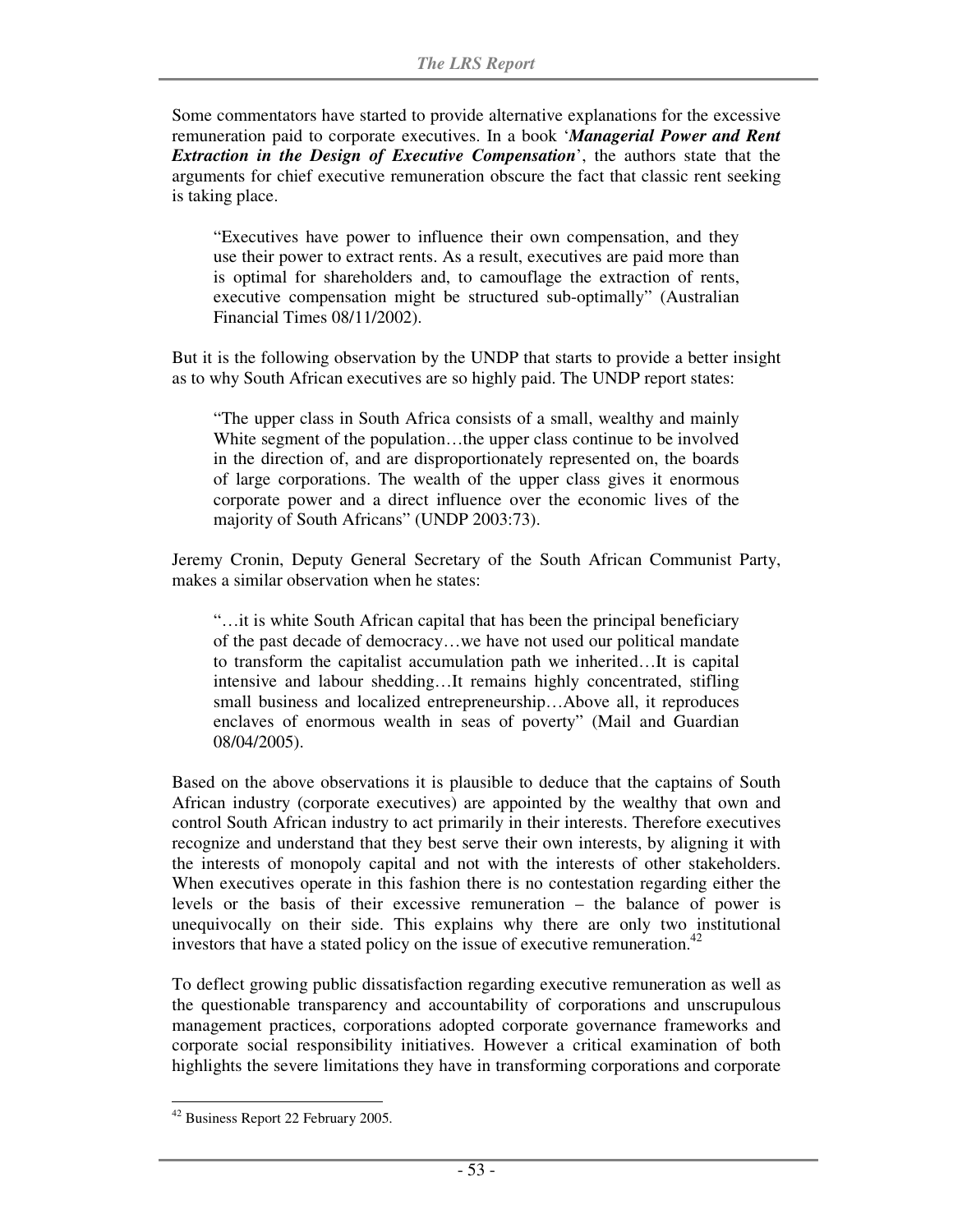management to embrace the interests of all stakeholders and to meaningfully address problems like income inequality. Corporate social responsibility, instead of aligning the goals of companies to social needs and empowering communities, is used to enhance the company's public image and profile – corporate social responsibility serves as a "public relations exercise".<sup>43</sup>The underlying problem with regard to the transformative nature of corporate governance principles and codes is that they are designed to only alleviate shareholders' concerns, and not other stakeholders, to thwart a challenge against management of corporations.<sup>44</sup>

There is thus a compelling case to develop an alternative framework of economic governance based on democratic principles incorporating meaningful stakeholder participation. This is one factor that can lead to a more equitable distribution of income in order to alleviate the gross inequality we are currently experiencing.

#### *Methodology*

Data of directors' emoluments have been obtained from various company annual reports. This survey covers 46 companies which are key companies within their sector. The appendices to this survey include the list of companies surveyed.

There are problems associated with obtaining data from annual reports. The first is that the financial year-end differs from company to company. For the purpose of this report, only those reports published in 2004 were considered. The second problem is that companies disclose directors' fees in different formats with the majority of companies not including gains from share options in the total remuneration amount of directors. This survey therefore does not provide any analysis on general trends regarding share options.

Company performance in this report is defined as change in pre-tax profit between the current and previous financial year. This information was also obtained from company annual reports. Information on sector average minimum wage rates was obtained from previous volumes of Bargaining Indicators and the LRS Actual Wage Rates Database (AWARD) while information on national economic variables was taken from the S.A. Reserve Bank and Statistics S.A.

<sup>-</sup><sup>43</sup> African Labour Research Network (2003).

<sup>44</sup> LRS (2004), unpublished research paper "*Corporate Governance in South Africa – Corporate Veil for Corporate Dominance".*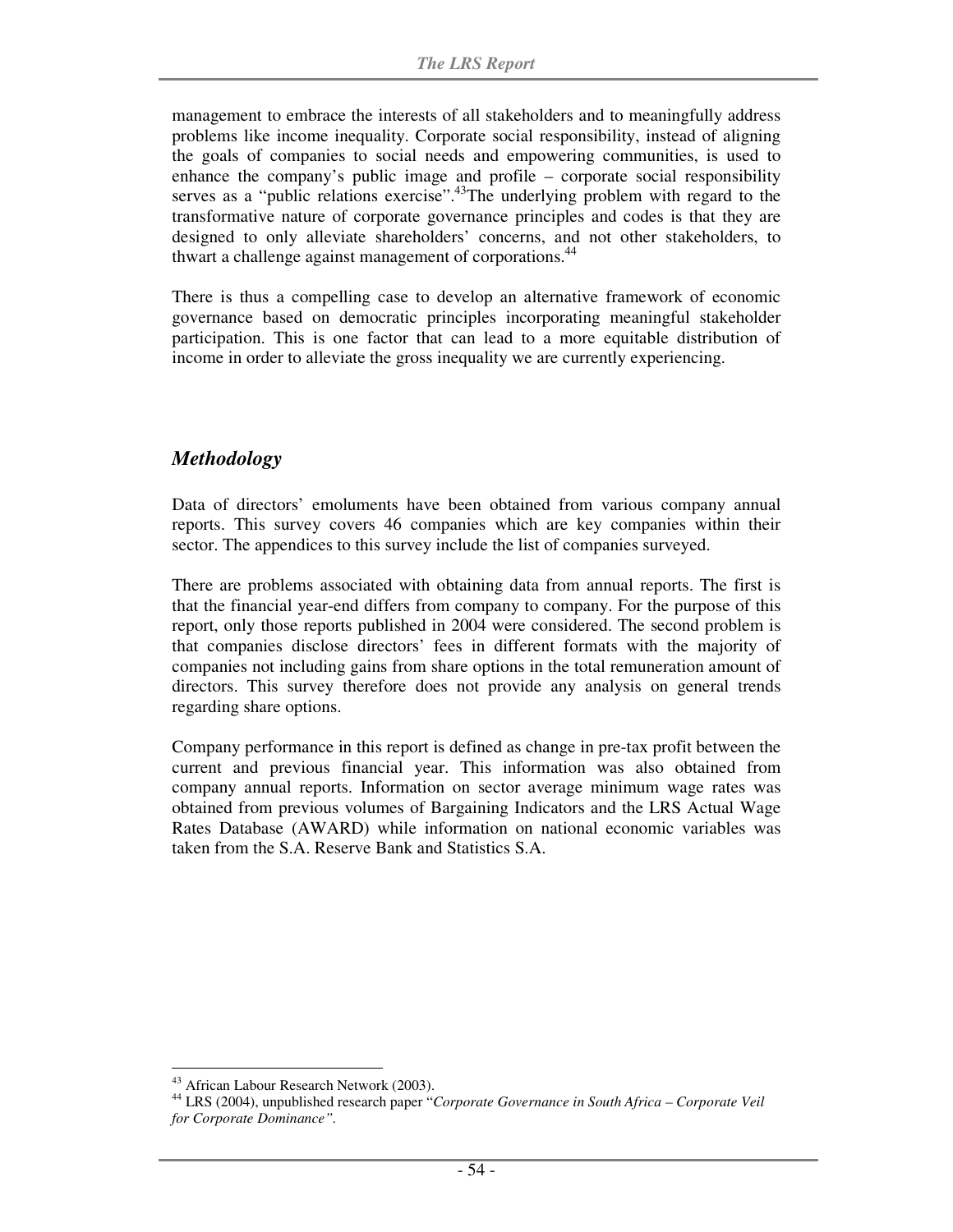#### *General Trends*

Last year's Directors Fees Survey showed that between 1994 and 2003, executive directors of publicly listed companies received average increases of R300 000 per year. In stark contrast, workers, during this same period, earning the Average Minimum Wage only received an annual increase of R967 per year. Furthermore, the survey found that in 2003 it took a worker earning the Average Minimum Wage 111 years to earn what the average director of a publicly listed company earns in one year.

*This year's survey found that the average remuneration of executive directors in 2004 was R3.7 million. This is R1.1 million higher than it was in 2003 and amounts to a 38% increase.*

*Remuneration of non-executive directors, however,' has decreased by 1% in 2004, from an average of R208 974 in 2003 to R206 217 in 2004. This is a R2 757 decrease for the year.* 

#### **Table 26: Directors Average Annual Increase**

|                                                              | Average<br>2003*       | Average<br>2004        | Average<br><b>Increase</b> | $\%$ Increase |
|--------------------------------------------------------------|------------------------|------------------------|----------------------------|---------------|
| Average Executive<br><b>Director Remuneration</b>            | R <sub>2</sub> 676 000 | R <sub>3</sub> 705 806 | R1 100 000                 | 38%           |
| <b>Average Non-Executive</b><br><b>Director Remuneration</b> | R <sub>208</sub> 974   | R <sub>206</sub> 217   | (R2 757)                   | (1%)          |

*\* figures taken from Directors Fees Survey 2004* 

It is important to note that this survey excludes gains from share options. This increase is well above the 2004 inflation rate of 1.4% (CPI). It is also well above the 11% increase in minim wages. Workers earning the Average Minimum Wage received an increase from R22 308 to R24 752, which amounts to an additional R47 per week or R2 444 per year (see the *Wage Reveiw*).

Figure 22 indicates that company performance based on pre-tax profit has increased by 23%. Sectors that have performed well are Retail; Food, Beverage as well as Banking. Their performance can be ascribed to the growth in consumer spending fuelled by low inflation, low interest rates, a larger part of the population being able to access finance and a change in the demographic profile of consumers (see the *Economic Review*). The improved performance of companies in these sectors can therefore be accredited to external factors rather than to the role of directors in making improvements to the company. When comparing the increase in directors' fees with company performance it is clear that when companies perform poorly, executive directors reward themselves generously, and when company performance is exceptional, they reward themselves extra-ordinarily.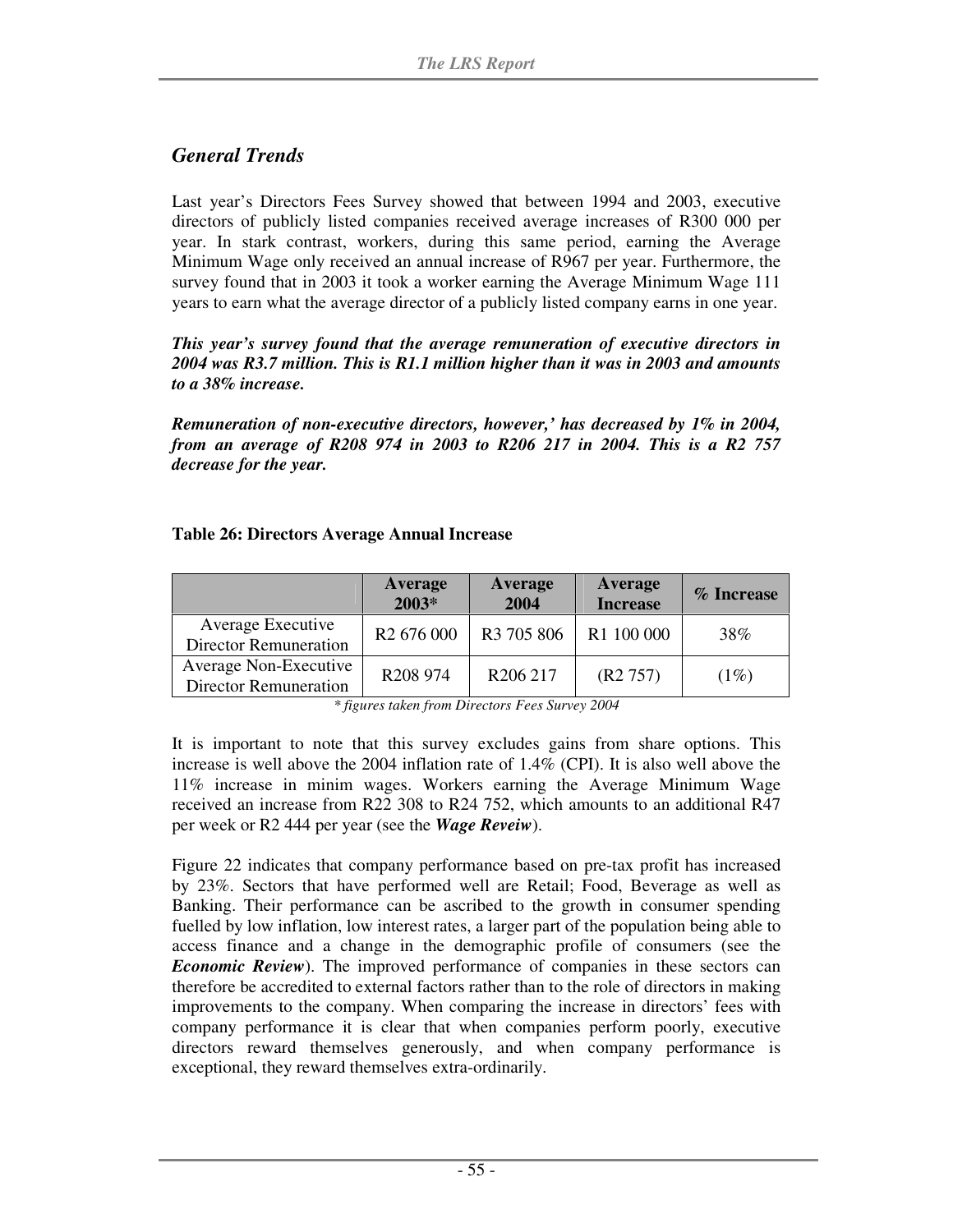

#### **Figure 22: Increase (%) of Directors' Fees, Company Performance, Wages, GDP and CPI.**

By continuing to award higher increases to corporate executives than to workers, the huge earnings differential continues to widen. Table 27 shows that it will now take a worker earning the Average Minimum Wage about **150 years** to earn what the average director earns in one year compared to last year when it was 111 years. The ratio of Non-Executive Directors' Fees to the average minimum wage, however, has come down from 9 to 8 – it will take the average worker **8 years** to earn what nonexecutive directors earn in one year.

| Table 27: Ratio of Directors' Fees to the Average Minimum Wage: 2003 & 2004 |  |  |
|-----------------------------------------------------------------------------|--|--|
|                                                                             |  |  |

|                                                | $2003*$ | 2004 |
|------------------------------------------------|---------|------|
| <b>Average Executive Director Remuneration</b> | 111     | 50   |
| Average Non-Executive Director Remuneration    |         |      |

*\* figures taken from Directors Fees Survey 2004*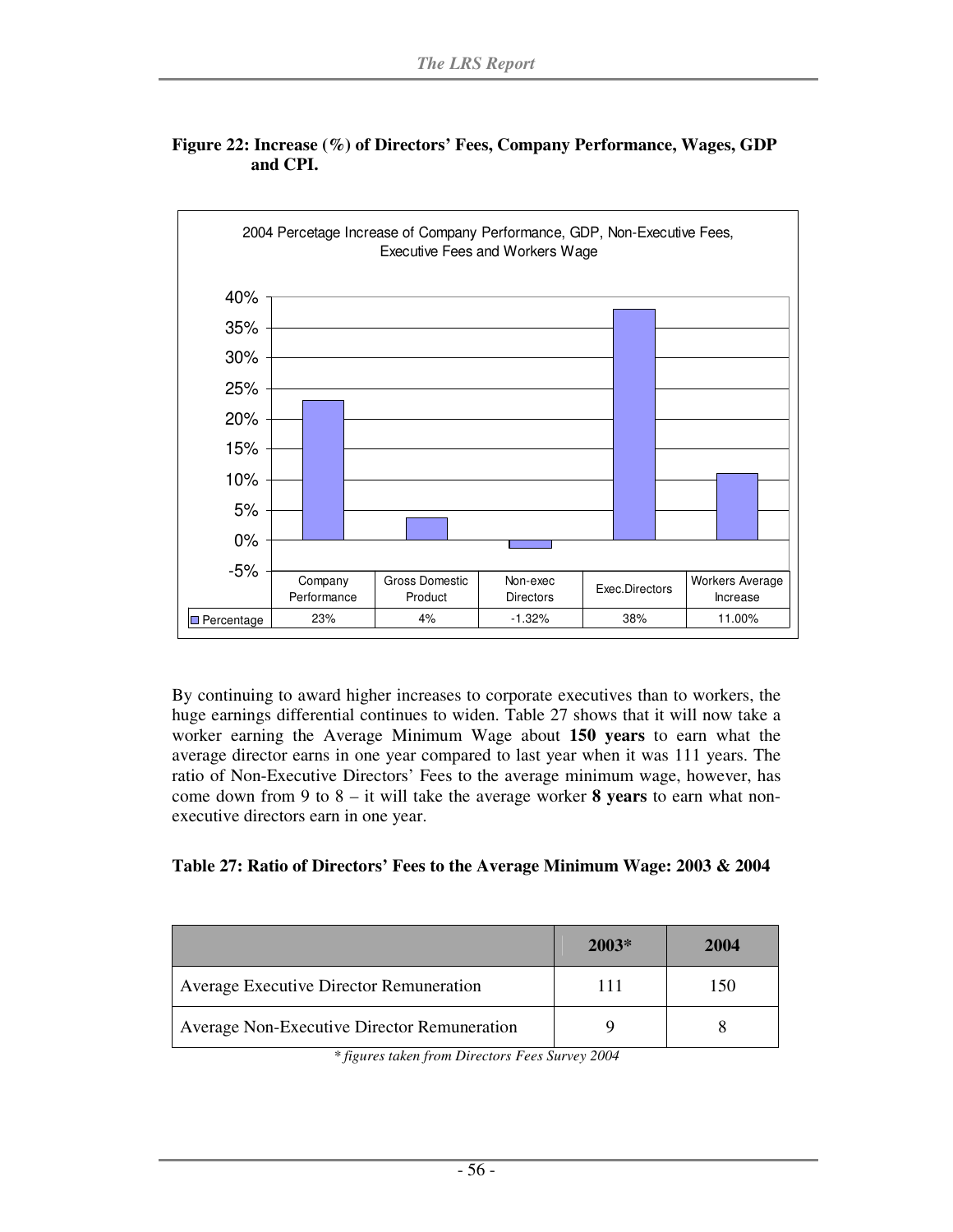This finding is supported by other surveys. According to research conducted by P-E Corporate Services; "South African executives enjoyed higher salary increases than lower-level employees over the past 12 months, stretching the wage gap to its widest in 15 years".<sup>45</sup> A survey conducted by the Financial Mail concluded that "...the figures suggest the gap between CEO pay and average or low-skilled employee pay is not only wide but increasing".<sup>46</sup>

#### *Sectors*

Last year, the *Directors' Fees Survey* analysed four sectors and showed that whether company performance went up or down, directors' emoluments continued to increase. Examining the same four sectors this year – Mining, Food & Beverage, Construction and Retail – what is noticeable is that the ratio of directors' emoluments to the average minimum wage increased substantially.

It is important to remember that the directors' fees in this survey, as well as the ratios in the table below, exclude gains from share options as many companies still fail to disclose this information in the company annual reports. Where information is disclosed, it is difficult to determine precisely how executive directors have benefited when exercising their share options.

|                                         | <b>Mining</b> | <b>Food and</b><br><b>Beverage</b> | <b>Construction</b> | Wholesale &<br>Retail |
|-----------------------------------------|---------------|------------------------------------|---------------------|-----------------------|
| <b>Executive</b><br>Directors (R)       | 6 733 693     | 3 5 1 2 7 8 2                      | 2 9 3 6 7 5 2       | 3 678 588             |
| <b>Non-Executive</b><br>Directors (R)   | 248 380       | 283 840                            | 167469              | 110 618               |
| Workers (R)                             | 26 244        | 30 418                             | 21 3 48             | 19 704                |
| <b>Ratio of Workers</b><br>to Executive | 257           | 115                                | 138                 | 187                   |
| <b>Ratio of Workers</b><br>to Non-Execs | 9             | 9                                  | 8                   | 6                     |

#### **Table 28: Executive and Non-Executive Directors' Fees for Selected Sectors in 2004**

Table 28 illustrates the gross inequality within the workplace and mirrors the levels of income inequality existing in South Africa today. The ratio of executive and nonexecutive earnings indicates the number of years a worker earning the average

<sup>-</sup> $45$  Business Day, 3 May 2005.

<sup>46</sup> Upfront, November 2004, p60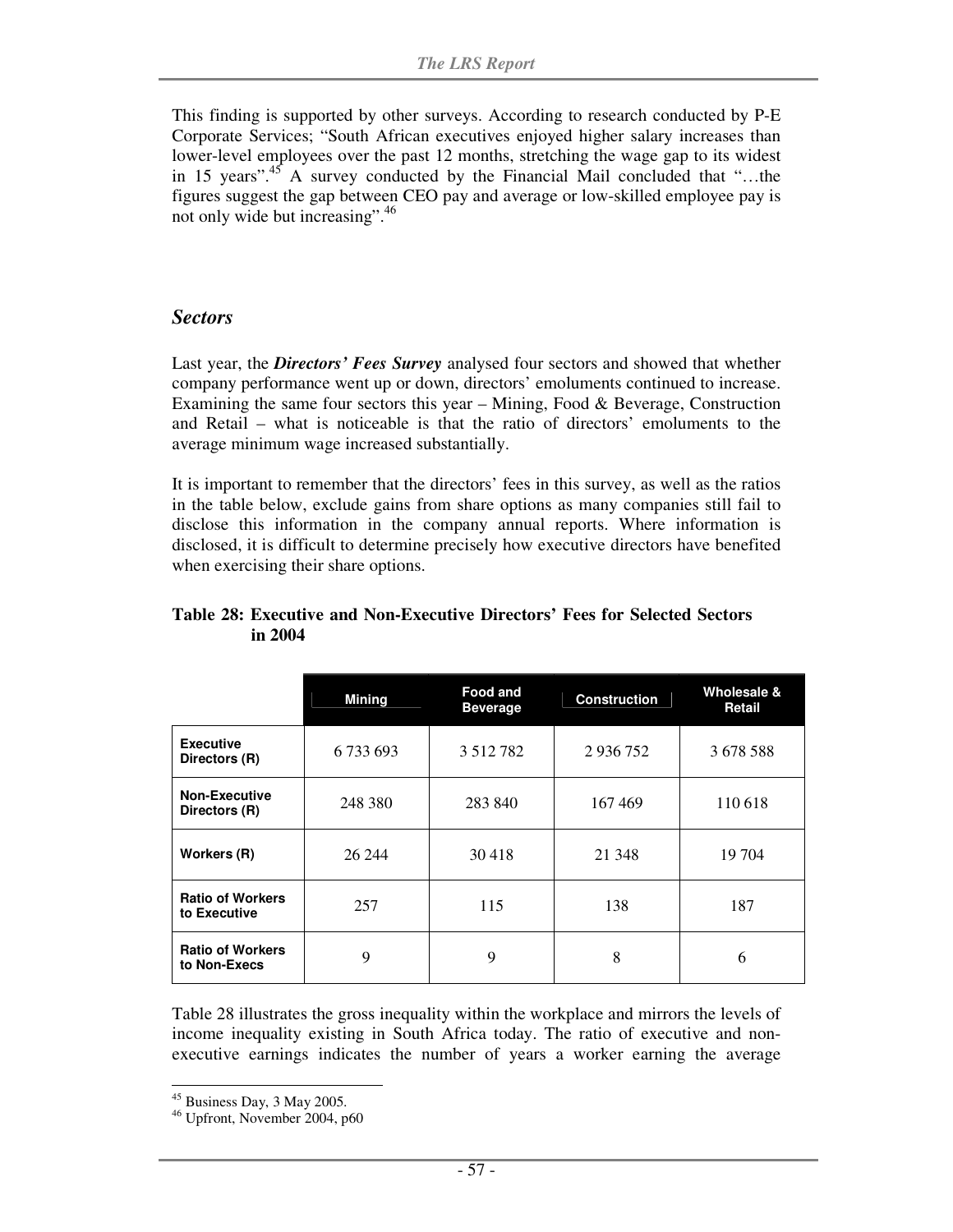minimum wage in that industry or sector will take to earn what the average director earns in one year.

In mining it will take a worker 257 years to earn what the average executive *director earns in one year; in Food and Beverage 115 years; in Construction 138 years and Wholesale and Retail 187 years.* 

#### *Highest and Lowest Earners*

Executives at South African Breweries continue to be the highest paid in the survey. Their average remuneration amounted to R15 million for the year. Notwithstanding the currency conversion, as their remuneration is reflected in British Pounds, they are still paid excessive amounts in real terms. Executives of companies in the banking and mining sectors occupy two of the top 5 positions. The lowest average executive pay, in our survey, was at Comair with an average fee of R807 000.

#### **Table 29: Companies Paying the Highest Average Directors' Fees**

| <b>Companies Paying the Highest Average Per Director - 2004</b> |                 |               |  |  |  |
|-----------------------------------------------------------------|-----------------|---------------|--|--|--|
| Company                                                         | <b>Sector</b>   | Amount $(R)$  |  |  |  |
| <b>South African Breweries</b>                                  | Food & Beverage | 15 012 270    |  |  |  |
| <b>BHP</b> Billiton plc                                         | Mining          | 11 834 381    |  |  |  |
| <b>Investec Bank</b>                                            | <b>Banking</b>  | 9 853 694     |  |  |  |
| <b>Firstrand Limited</b>                                        | <b>Banking</b>  | 8 487 000     |  |  |  |
| Gold Fields                                                     | Mining          | 4 5 8 2 8 4 1 |  |  |  |

#### **Table 30: Companies Paying the Lowest Average Directors' Fees**

| <b>Companies Paying the Lowest Average Per Director - 2004</b> |                  |            |  |  |
|----------------------------------------------------------------|------------------|------------|--|--|
| Company                                                        | <b>Sector</b>    | Amount (R) |  |  |
| Comair                                                         | <b>Transport</b> | 807 000    |  |  |
| Invicta Holdings Limited                                       | Industrial       | 1 072 000  |  |  |
| Cargo Carriers                                                 | <b>Transport</b> | 1 093 000  |  |  |
| Distell                                                        | Food & Beverage  | 1 280 000  |  |  |
| Relyant Retail Ltd                                             | Retail           | 1 333 000  |  |  |

*Based on the earnings in the tables above, the highest average paid executive earns 573 times more than the Average Minimum Wage and the lowest earns 31 times more.* 

It appears that there is also a wide differential between companies with regard to executive remuneration. It is noteworthy that disclosure of directors' fees, rather than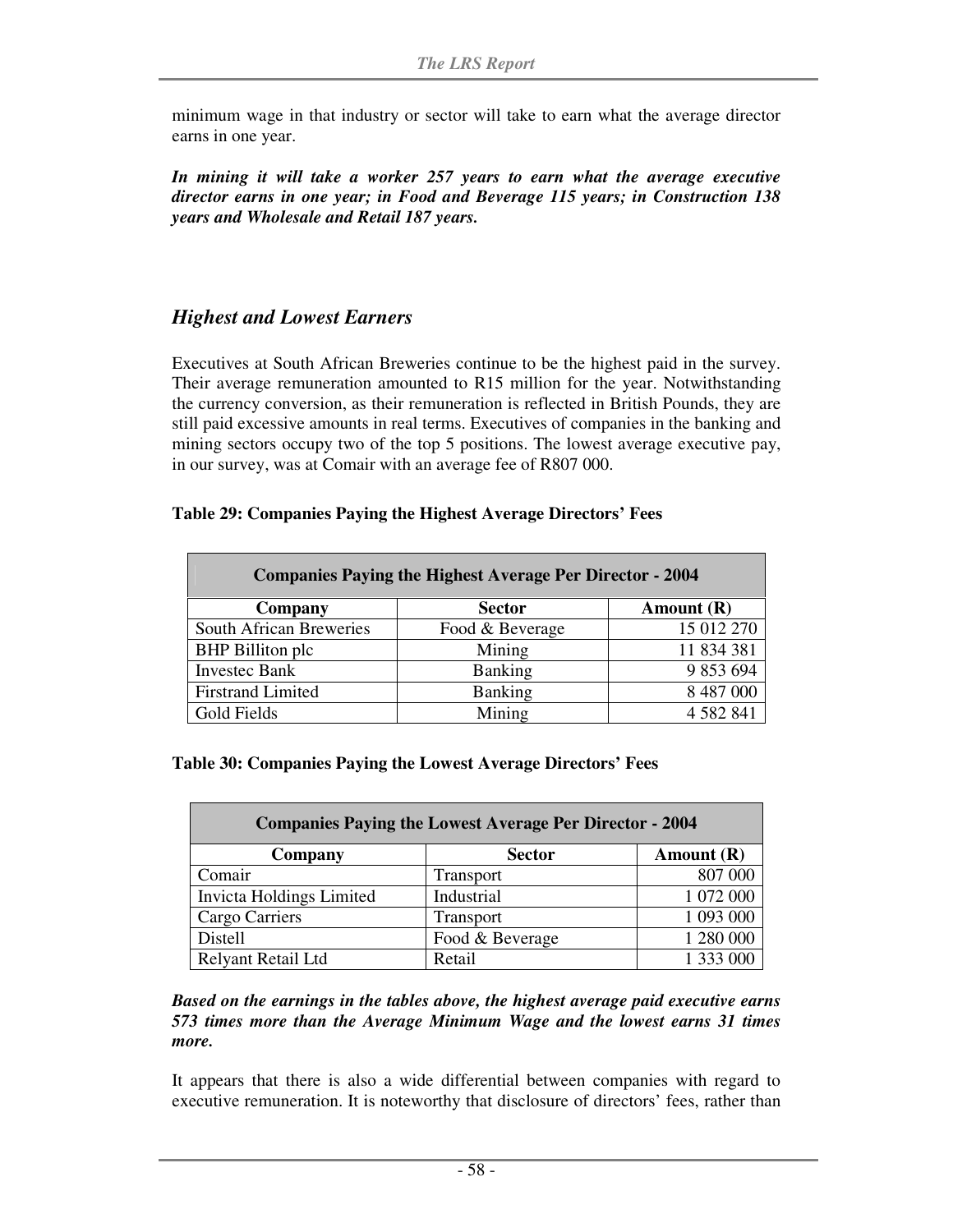being used as a tool to reign in corporate excessiveness, is instead used by executives to benchmark their fees by refering to directors that are earning more. An article in Business Report notes: "The massive increases in the value of remuneration packages that followed the forced disclosure of executive income ranks as the most costly unintended consequence in South African corporate history".<sup>47</sup> In stark contrast, when wage increases for workers are negotiated, these same executives benchmark wage levels to workers that are earning less.

#### *Conclusion*

Raising the historically low wages of workers can greatly assist in reducing poverty, yet corporations still reward executive directors with higher real increases than the workers they employ. This survey shows that it takes the average worker 150 years to earn what the average executive earns in one year. This negative trend, coupled with continuing retrenchments and casualisation does not promote and support the transformation towards a more democratic and equitable South African society.

A more developmental approach must be adopted. Key aspects that form part of this and that can be struggled for include:

- 1. Companies to make employment and job creation a performance criterion for directors.
- 2. Government intervention through
	- Developing appropriate tax measures that curb the emoluments given to directors
	- Support to civil society organisations to be more active in monitoring companies and their effects on society (this can be funded from the tax revenue above)
- 3. Civil Society forging networks, including a social observatory on multinational corporations, to monitor companies, campaign against the wage gap, and develop alternative frameworks for holding companies more accountable to social goals.
- 4. Trade Unions using information on the wage gap to pose demands for companies to close this gap with specific targets and within specific timeframes.

<sup>-</sup><sup>47</sup> Business Report, 18 February 2005.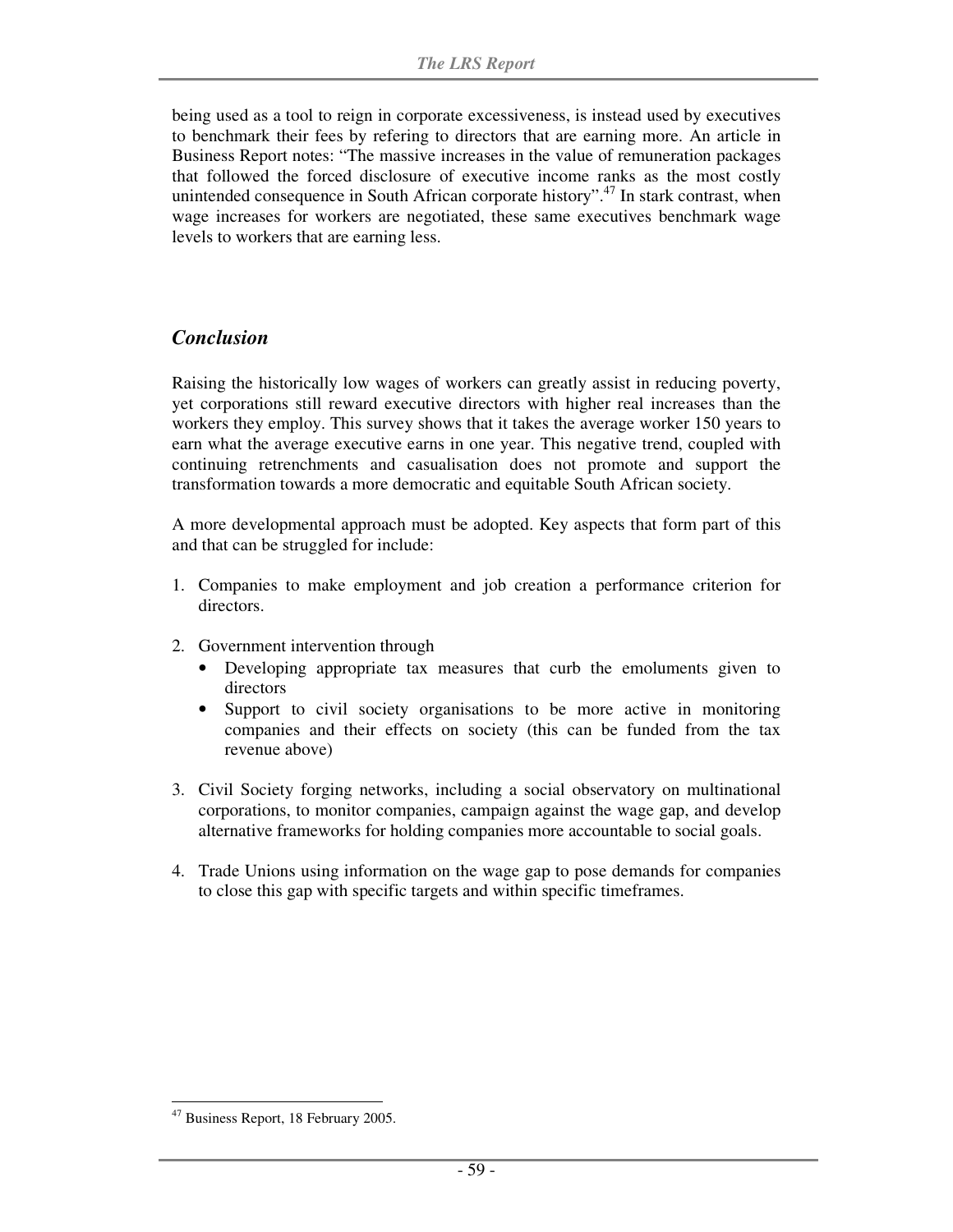#### *Resources*

African Labour Research Network (2003) *Literature review of corporate accountability frameworks: Towards a Social Observatory of MNC's in Africa*  on the ALRN website. (www.alrn.org)

Labour Research Service (2004) *Bargaining Indicators 2004.* Cape Town: LRS

- Labour Research Service (2004) *Corporate Governance in South Africa Corporate Veil for Corporate Dominance.* (unpublished)
- United Nations Development Programme (2003) *South Africa Human Development Report 2003 - The Challenge of Sustainable Development in South Africa*. Oxford University Press.

#### **Newspaper Articles**:

Australian Financial Times (08/11/2005). *Salary – Up, up and away (by Andrew Cornell)* www.boss.afr.com.au

Business Day (08/02/2005) *Severe Imbalances in wealth make South Africa one of the world's most unequal societies (by Nasreen Seria)* www.businessday.co.za

Business Day (3/05/2005) *Bosses rake it in as yawning wage gap hits 15-year record (by Sanchia Temkin)*

Business Report (22/02/2005) *Only two fund managers have a stated policy on pay (by Anne Crotty)* www.busrep.o.za

Business Report (20/08/2003) *Even heroes of struggle come with price tag (by Anne Crotty)*

Business Report (18/02/2005) *Disclosure rules have set off race to the top (by Ann Crotty and Renee Bonorchis)*

Mail and Guardian (08/04/2005) *South African Communist Party gets classy (by Jeremy Cronin)* 

This Day 29/06/2004 *Telkom nearly triples CEO's pay for 2004 (by Philip de Wet and Robert Laing)*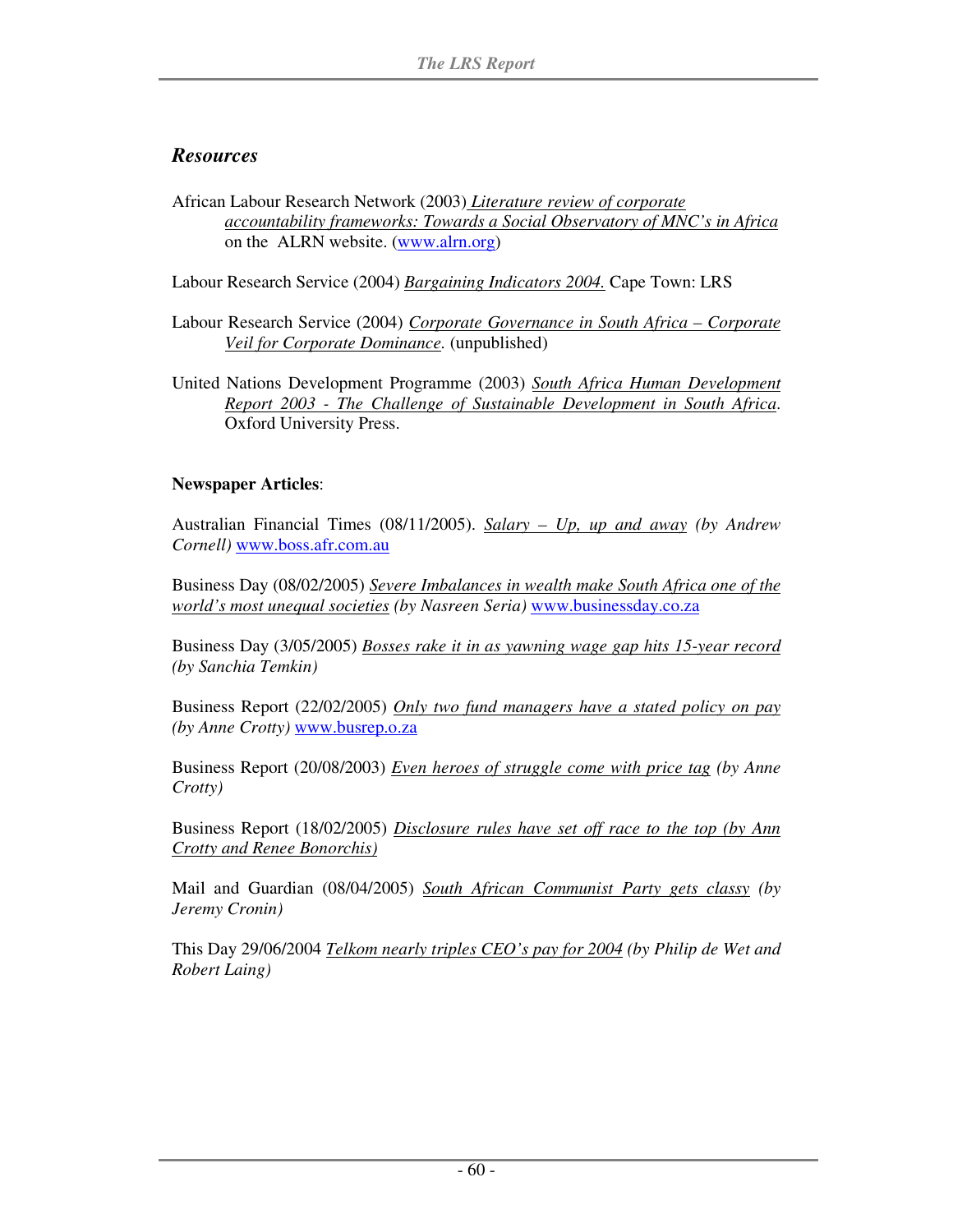| <b>Sector</b>               | Company                                | <b>Total</b><br><b>Remuneration</b> | Number of<br><b>Executive</b><br><b>Directors</b> | <b>Average</b><br>per<br><b>Executive</b><br><b>Director</b> |
|-----------------------------|----------------------------------------|-------------------------------------|---------------------------------------------------|--------------------------------------------------------------|
| Mining                      | <b>Gold Fields</b>                     | 9,165,682                           | $\overline{c}$                                    | 4,582,841                                                    |
| Mining                      | <b>African Rainbow Minerals</b>        | 20,805,000                          | $\overline{\mathbf{4}}$                           | 5,201,250                                                    |
| Minina                      | <b>BHP Billiton plc</b>                | 59.171.907                          | 5                                                 | 11,834,381                                                   |
| Minina                      | Impala Platinum                        | 12,300,000                          | $\overline{\mathbf{4}}$                           | 3,075,000                                                    |
| Mining                      | Lonmin plc                             | 33,231,266                          | 5                                                 | 6,646,253                                                    |
| Construction                | Aveng                                  | 11,740,000                          | 5                                                 | 2,348,000                                                    |
| Construction                | Cashbuild                              | 4,430,000                           | $\overline{c}$                                    | 2,215,000                                                    |
| Construction                | <b>Concor Limited</b>                  | 3,976,025                           | 2                                                 | 1,988,013                                                    |
| Construction                | Group Five                             | 13,961,000                          | $\overline{\mathbf{4}}$                           | 3,490,250                                                    |
| Construction                | Murray & Roberts                       | 12,881,000                          | 3                                                 | 4,293,667                                                    |
| Industrial                  | Invicta Holdings Limited               | 2,144,000                           | $\overline{2}$                                    | 1,072,000                                                    |
| Industrial                  | Dorbyl Limited                         | 12,816,000                          | $\overline{\mathbf{4}}$                           | 3,204,000                                                    |
| Industrial                  | Sasol                                  | 15,277,000                          | 4                                                 | 3,819,250                                                    |
| Industrial                  | Hudaco                                 | 6,175,000                           | 3                                                 | 2,058,333                                                    |
| Industrial                  | Afrox Oxygen                           | 3,367,000                           | $\overline{2}$                                    | 1,683,500                                                    |
| Transport                   | Cargo Carriers                         | 2,186,000                           | 2                                                 | 1,093,000                                                    |
| Transport                   | <b>Imperial Holdings</b>               | 24,788,000                          | 7                                                 | 3,541,143                                                    |
| Transport                   | Super Group                            | 17,595,156                          | 4                                                 | 4,398,789                                                    |
| Transport                   | Unitrans                               | 10,477,000                          | $\overline{4}$                                    | 2,619,250                                                    |
| Transport                   | Comair                                 | 5,649,000                           | 7                                                 | 807,000                                                      |
| Food and Beverage           | Anglo-Vaal Industries                  | 8,903,000                           | $\overline{\mathbf{4}}$                           | 2,225,750                                                    |
| Food and Beverage           | South African Breweries                | 30,024,540                          | $\overline{2}$                                    | 15,012,270                                                   |
| Food and Beverage           | <b>Tiger Brands</b>                    | 28,145,000                          | 6                                                 | 4,690,833                                                    |
| Food and Beverage           | <b>Distell</b>                         | 3,840,000                           | 3                                                 | 1,280,000                                                    |
| Food and Beverage           | <b>Crookes Brothers Limited</b>        | 1,544,000                           | ī                                                 | 1,544,000                                                    |
| Food and Beverage           | <b>Illovo Sugar</b>                    | 15,363,000                          | 9                                                 | 1,707,000                                                    |
| <b>Wholesale and Retail</b> | Edcon                                  | 28,287,000                          | 6                                                 | 4,714,500                                                    |
| <b>Wholesale and Retail</b> | <b>Relyant Retail Ltd</b>              | 2,666,000                           | 2                                                 | 1,333,000                                                    |
| <b>Wholesale and Retail</b> | Mr Price                               | 10,553,000                          | $\overline{\mathbf{4}}$                           | 2,638,250                                                    |
| <b>Wholesale and Retail</b> | Truworths                              | 12,115,000                          | 3                                                 | 4,038,333                                                    |
| <b>Wholesale and Retail</b> | Foschini                               | 8,915,000                           | 2                                                 | 4,457,500                                                    |
| <b>Banking</b>              | <b>Firstrand Limited</b>               | 25,461,000                          | 3                                                 | 8,487,000                                                    |
| Banking                     | <b>Investec Bank</b>                   | 39,414,776                          | 4                                                 | 9,853,694                                                    |
| Banking                     | <b>ABSA</b>                            | 22,556,860                          | 3                                                 | 7,518,953                                                    |
| Banking                     | African Bank Investments Ltd           | 26,810,912                          | $\overline{7}$                                    | 3.830.130                                                    |
| <b>Diversified Holdings</b> | <b>Barloworld Limited</b>              | 34,210,000                          | 8                                                 | 4,276,250                                                    |
| <b>Diversified Holdings</b> | Remgro                                 | 11,292,600                          | $\overline{5}$                                    | 2,258,520                                                    |
| <b>Diversified Holdings</b> | <b>RMB Holdings</b>                    | 5,135,000                           | 1                                                 | 5,135,000                                                    |
| <b>Diversified Holdings</b> | Seardel Limited                        | 9,490,000                           | 3                                                 | 3,163,333                                                    |
| <b>Diversified Holdings</b> | Sekunialo Investment Limited           | 6,071,000                           | 3                                                 | 2,023,667                                                    |
| <b>Diversified Holdings</b> | <b>Hosken Consolidated Investments</b> | 6,846,000                           | $\overline{2}$                                    | 3,423,000                                                    |
| Health                      | Aspen                                  | 8,729,000                           | 3                                                 | 2,909,667                                                    |
| Health                      | Discovery Health                       | 14,028,000                          | 6                                                 | 2,338,000                                                    |
| Health                      | Afrox Healthcare Limited               | 2,899,000                           | 1                                                 | 2,899,000                                                    |
| Health                      | Network Healthcare Holdings            | 21,138,000                          | 11                                                | 1,921,636                                                    |
| Health                      | Medi-Clinic Corporation                | 7,883,000                           | $\mathbf 5$                                       | 1,576,600                                                    |
| <b>Total and Average</b>    |                                        | 674,456,724                         | 182                                               | 3,705,806                                                    |
|                             | 3,705,806                              |                                     |                                                   |                                                              |
|                             | 2,676,000                              |                                     |                                                   |                                                              |
|                             | 38.48%                                 |                                     |                                                   |                                                              |

### *Appendix One: Average Directors Fees 2004*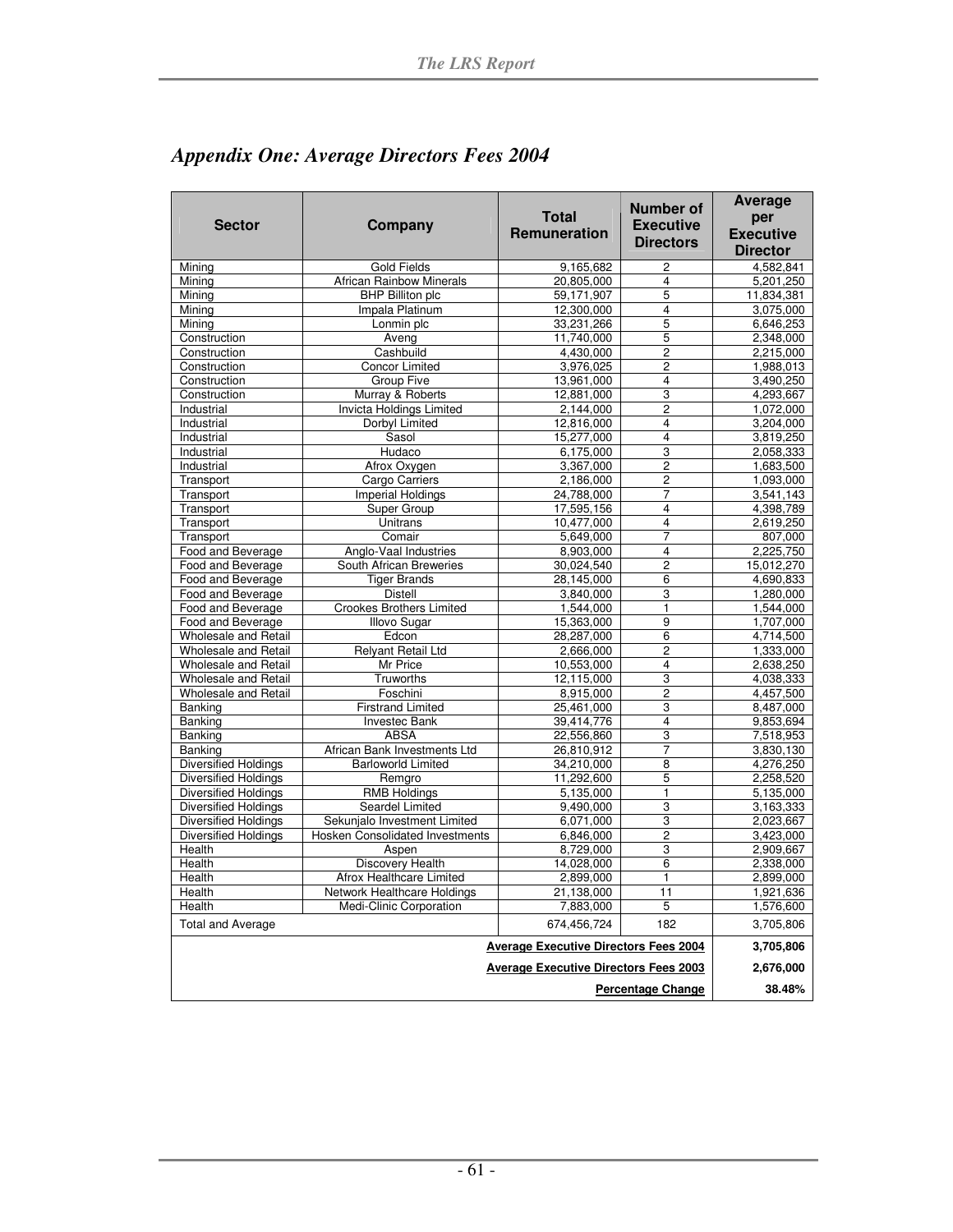| <b>Sector</b>               | Company                          | <b>Total</b><br>Remuneratio<br>$\mathbf n$ | Number of<br>Non-<br><b>Executive</b><br><b>Directors</b> | Average per<br><b>Non Executive</b><br><b>Director</b> |
|-----------------------------|----------------------------------|--------------------------------------------|-----------------------------------------------------------|--------------------------------------------------------|
| Mining                      | <b>Gold Fields</b>               | 2,503,550                                  | 11                                                        | 227,595                                                |
| Mining                      | <b>African Rainbow Minerals</b>  | 637,000                                    | $\overline{7}$                                            | 91,000                                                 |
| Mining                      | <b>BHP Billiton plc</b>          | 941,045                                    | $\overline{8}$                                            | 117,631                                                |
| Minina                      | Impala Platinum                  | 2,032,000                                  | 12                                                        | 169,333                                                |
| Mining                      | Lonmin plc                       | 4,070,000                                  | 3                                                         | 1,356,667                                              |
| Construction                | Aveng                            | 1,346,000                                  | 10                                                        | 134,600                                                |
| Construction                | Cashbuild                        | 581,000                                    | $\overline{c}$                                            | 290,500                                                |
| Construction                | <b>Concor Limited</b>            | 601.000                                    | 3                                                         | 200,333                                                |
| Construction                | Group Five                       | 1,041,000                                  | 6                                                         | 173,500                                                |
| Construction                | Murray & Roberts                 | 1,790,000                                  | 11                                                        | 162,727                                                |
| Industrial                  | Invicta Holdings Limited         | 216,000                                    | $\overline{c}$                                            | 108,000                                                |
| Industrial                  | Dorbyl Limited                   | 525,000                                    | 4                                                         | 131,250                                                |
| Industrial                  | Sasol                            | 5,825,000                                  | 8                                                         | 728,125                                                |
| Industrial                  | Hudaco                           | 362,000                                    | 4                                                         | 90,500                                                 |
| Industrial                  | Afrox Oxygen                     | 509,000                                    | 4                                                         | 127,250                                                |
| Transport                   | <b>Cargo Carriers</b>            | 261,000                                    | $\overline{4}$                                            | 65.250                                                 |
| Transport                   | Imperial Holdings                | 1,180,000                                  | $\overline{7}$                                            | 168,571                                                |
| Transport                   | Super Group                      | 1.048.333                                  | 8                                                         | 131,042                                                |
| Transport                   | Unitrans                         | 763,000                                    | 7                                                         | 109,000                                                |
| Transport                   | Comair                           | 345,000                                    | 4                                                         | 86,250                                                 |
| Food and Beverage           | Anglo-Vaal Industries            | 965,000                                    | 8                                                         | 120,625                                                |
| Food and Beverage           | South African Breweries          | 5,669,264                                  | 8                                                         | 708,658                                                |
| Food and Beverage           | <b>Tiger Brands</b>              | 3,043,000                                  | 10                                                        | 304,300                                                |
| Food and Beverage           | <b>Distell</b>                   | 729,000                                    | 12                                                        | 60,750                                                 |
| Food and Beverage           | <b>Crookes Brothers Limited</b>  | 505,000                                    | 5                                                         | 101,000                                                |
| Food and Beverage           | <b>Illovo Sugar</b>              | 1,975,000                                  | $\overline{7}$                                            | 282,143                                                |
| Wholesale and Retail        | Edcon                            | 645.000                                    | 6                                                         | 107,500                                                |
| Wholesale and Retail        | <b>Relyant Retail Ltd</b>        | 689,000                                    | 6                                                         | 114,833                                                |
| Wholesale and Retail        | Mr Price                         | 442,000                                    | 4                                                         | 110,500                                                |
| Wholesale and Retail        | Truworths                        | 275,000                                    | $\overline{\mathbf{4}}$                                   | 68,750                                                 |
| Wholesale and Retail        | Foschini                         | 1,046,300                                  | 8                                                         | 130,788                                                |
| Banking                     | <b>Firstrand Limited</b>         | 5,510,000                                  | 14                                                        | 393,571                                                |
| Banking                     | <b>Investec Bank</b>             | 914,596                                    | 9                                                         | 101,622                                                |
| Banking                     | <b>ABSA</b>                      | 3,971,109                                  | 13                                                        | 305,470                                                |
| <b>Banking</b>              | African Bank Investments Limited | 1,942,000                                  | 11                                                        | 176,545                                                |
| <b>Diversified Holdings</b> | <b>Barloworld Limited</b>        | 3,656,000                                  | 7                                                         | 522,286                                                |
| <b>Diversified Holdings</b> | Remgro                           | 415,000                                    | 6                                                         | 69,167                                                 |
| <b>Diversified Holdings</b> | <b>RMB Holdings</b>              | 1,900,000                                  | $\overline{7}$                                            | 271,429                                                |
| <b>Diversified Holdings</b> | Seardel Limited                  | 146,000                                    | $\overline{4}$                                            | 36,500                                                 |
| <b>Diversified Holdings</b> | Sekunjalo Investment Limited     | 459,000                                    | $\overline{4}$                                            | 114,750                                                |
| <b>Diversified Holdings</b> | Hosken Consolodated Investmets   | 325,000                                    | $\overline{4}$                                            | 81,250                                                 |
| <b>Health</b>               | Aspen                            | 770,000                                    | 8                                                         | 96,250                                                 |
| Health                      | Discovery Health                 | 485,000                                    | 7                                                         | 69,286                                                 |
| Health                      | Afrox Healthcare Limited         | 116,000                                    | 1                                                         | 116,000                                                |
| Health                      | Network Healthcare Holdings      | 391,000                                    | 4                                                         | 97,750                                                 |
| Health                      | Medi-Clinic Corporation          | 366,000                                    | 8                                                         | 45,750                                                 |
| <b>Total and Average</b>    |                                  | 63,927,197                                 | 310                                                       | 206,217                                                |
|                             | 206,217                          |                                            |                                                           |                                                        |
|                             | 208,974                          |                                            |                                                           |                                                        |
|                             | $-1.32%$                         |                                            |                                                           |                                                        |

### *Appendix Two: Average Non-Executive Directors Fees 2004*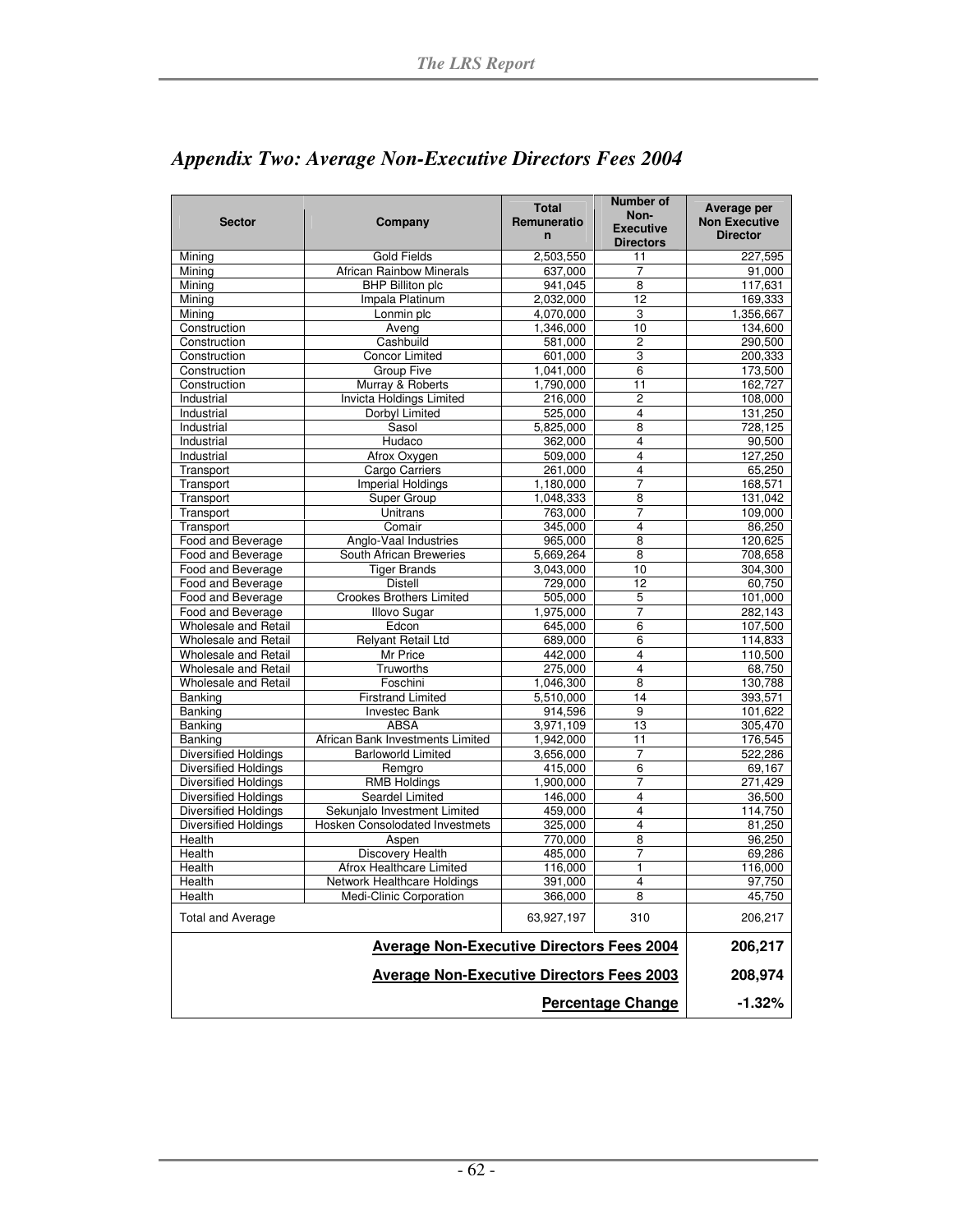|                             |                                       | 2003 Net             | 2004 Net             | Percentage |
|-----------------------------|---------------------------------------|----------------------|----------------------|------------|
| Sector                      | Company                               | <b>Profit Before</b> | <b>Profit Before</b> | Change     |
|                             |                                       | Tax ('000)           | Tax ('000)           |            |
| Mining                      | <b>Gold Fields</b>                    | 4,444,500            | 978,000              | -78.00     |
| Mining                      | <b>African Rainbow Minerals</b>       | 94,000               | 1,502,000            | 1497.87    |
| Mining                      | <b>BHP Billiton plc</b>               | 17,550,000           | 27,108,000           | 54.46      |
| Minina                      | Impala Platinum                       | 5,060,400            | 4,131,700            | $-18.35$   |
| Construction                | Aveng                                 | 697,800              | 173,700              | $-75.11$   |
| Construction                | Cashbuild                             | 73,369               | 89,890               | 22.52      |
| Construction                | <b>Concor Limited</b>                 | 34,230               | 25,214               | $-26.34$   |
| Construction                | Group Five                            | 131,597              | 145,036              | 10.21      |
| Construction                | Murray & Roberts                      | 563,100              | 422,000              | $-25.06$   |
| Industrial                  | <b>Invicta Holdings Limited</b>       | 204,963              | 208.937              | 1.94       |
| Industrial                  | Dorbyl Limited                        | 311,263              | 167,446              | $-46.20$   |
| Industrial                  | Sasol                                 | 7,914,000            | 8,010,000            | 1.21       |
| Industrial                  | Hudaco                                | 157,401              | 144,119              | $-8.44$    |
| Industrial                  | Afrox Oxygen                          | 485,395              | 587,238              | 20.98      |
| Transport                   | Cargo Carriers                        | 5,840                | 22,165               | 279.54     |
| Transport                   | <b>Imperial Holdings</b>              | 2,234,000            | 2,435,000            | 9.00       |
| Transport                   | Super Group                           | 361,893              | 469,006              | 29.60      |
| Transport                   | <b>Unitrans</b>                       | 316,219              | 363,260              | 14.88      |
| Transport                   | Comair                                | $-37,313$            | $-136.148$           | $-264.88$  |
| Food and Beverage           | Anglo-Vaal Industries                 | 1,022,500            | 956,000              | $-6.50$    |
| Food and Beverage           | South African Breweries               | 4,620,000            | 8.346.000            | 80.65      |
| Food and Beverage           | <b>Tiger Brands</b>                   | 1,744,200            | 2,034,100            | 16.62      |
| Food and Beverage           | <b>Distell</b>                        | 399,054              | 485.762              | 21.73      |
| Food and Beverage           | <b>Crookes Brothers Limited</b>       | 28,287               | 28,483               | 0.69       |
| Food and Beverage           | <b>Illovo Sugar</b>                   | 807,900              | 472,100              | $-41.56$   |
| <b>Wholesale and Retail</b> | Edcon                                 | 565,000              | 1,030,800            | 82.44      |
| <b>Wholesale and Retail</b> | <b>Relyant Retail Ltd</b>             | 707,300              | 801,700              | 13.35      |
| <b>Wholesale and Retail</b> | Mr Price                              | 548,041              | 602,964              | 10.02      |
| <b>Wholesale and Retail</b> | Truworths                             | 548,500              | 761,200              | 38.78      |
| <b>Wholesale and Retail</b> | Foschini                              | 513,200              | 752,600              | 46.65      |
| <b>Banking</b>              | <b>Firstrand Limited</b>              | 5,706,000            | 7,126,000            | 24.89      |
| <b>Banking</b>              | <b>Investec Bank</b>                  | $-55,591$            | 99,097               | 278.26     |
| <b>Banking</b>              | <b>ABSA</b>                           | 4,565,000            | 6,223,000            | 36.32      |
| <b>Banking</b>              | African Bank Investments Limited      | 1,065,529            | 1,310,767            | 23.02      |
| Diversified Holdings        | <b>Barloworld Limited</b>             | 1,228,000            | 1,669,000            | 35.91      |
| <b>Diversified Holdings</b> | Remgro                                | 2,264,000            | 1,210,000            | $-46.55$   |
| Diversified Holdings        | <b>RMB Holdings</b>                   | 164,600              | 535,600              | 225.39     |
| <b>Diversified Holdings</b> | Seardel Limited                       | 112,784              | 131,778              | 16.84      |
| <b>Diversified Holdings</b> |                                       | 13,053               | 10,044               | $-23.05$   |
| <b>Diversified Holdings</b> | <b>Hosken Consolidated Investmets</b> | -869,167             | 168,412              | 119.38     |
| Health                      | Aspen                                 | 388,911              | 528,468              | 35.88      |
| Health                      | Discovery Health                      | 538,000              | 720,000              | 33.83      |
| Health                      | Afrox Healthcare Limited              | 525,338              | 644,179              | 22.62      |
| Health                      | Network Healthcare Holdings           | 765,000              | 856,800              | 12.00      |
| Health                      | Medi-Clinic Corporation               | 539,936              | 650,555              | 20.49      |
|                             |                                       |                      |                      |            |
| <b>Total and Average</b>    |                                       | 69,058,032           | 85,001,972           | 23.09      |
|                             | <b>Total Company Profits 2003</b>     |                      | 69,058,032           |            |
|                             | <b>Total Company Profits 2004</b>     | 85,001,972           |                      |            |
|                             | <b>Precentage Change</b>              | 23.09%               |                      |            |

### *Appendix Three: Company Performance For 2004*